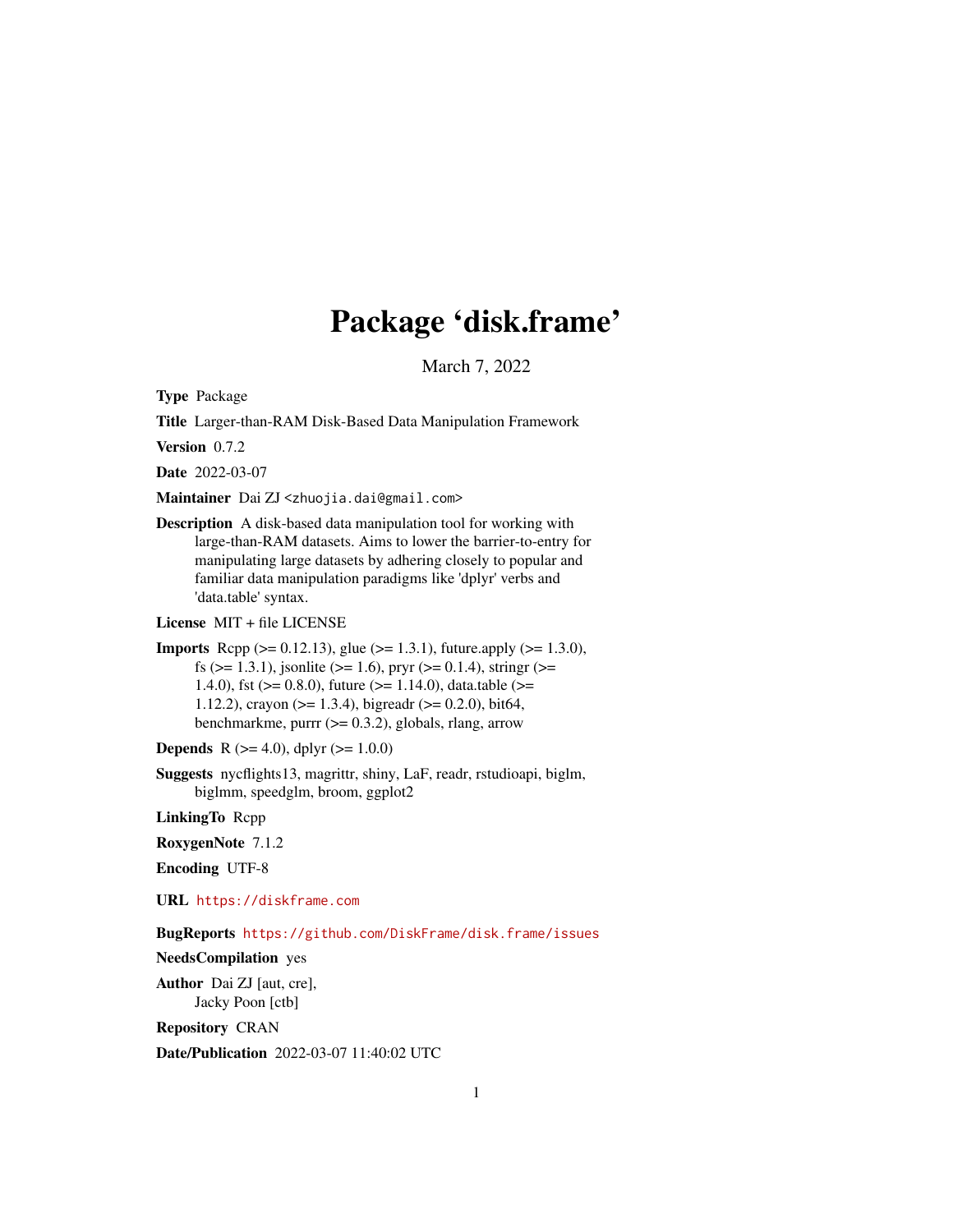# R topics documented:

|                   | 3              |
|-------------------|----------------|
|                   | $\overline{4}$ |
|                   | $\overline{7}$ |
|                   | 8              |
|                   | 8              |
|                   | 9              |
|                   | 10             |
|                   | 11             |
|                   | 13             |
|                   | 14             |
|                   | 15             |
|                   | 16             |
|                   | 16             |
|                   | 17             |
|                   | 19             |
|                   | 19             |
|                   | 21             |
|                   | 21             |
|                   | 22             |
|                   | 22             |
|                   | 23             |
|                   | 23             |
|                   | 24             |
|                   | 25             |
|                   | 26             |
|                   | 26             |
|                   |                |
|                   | 27             |
|                   | 28             |
|                   | 28             |
|                   | 29             |
|                   | 30             |
|                   | 31             |
|                   | 32             |
|                   |                |
|                   |                |
|                   | 33             |
|                   | 34             |
| pull.disk.frame   | 34             |
| purrr_as_mapper   | 35             |
|                   | 35             |
|                   | 36             |
|                   | 37             |
|                   | 38             |
|                   | 38             |
| select.disk.frame | 39             |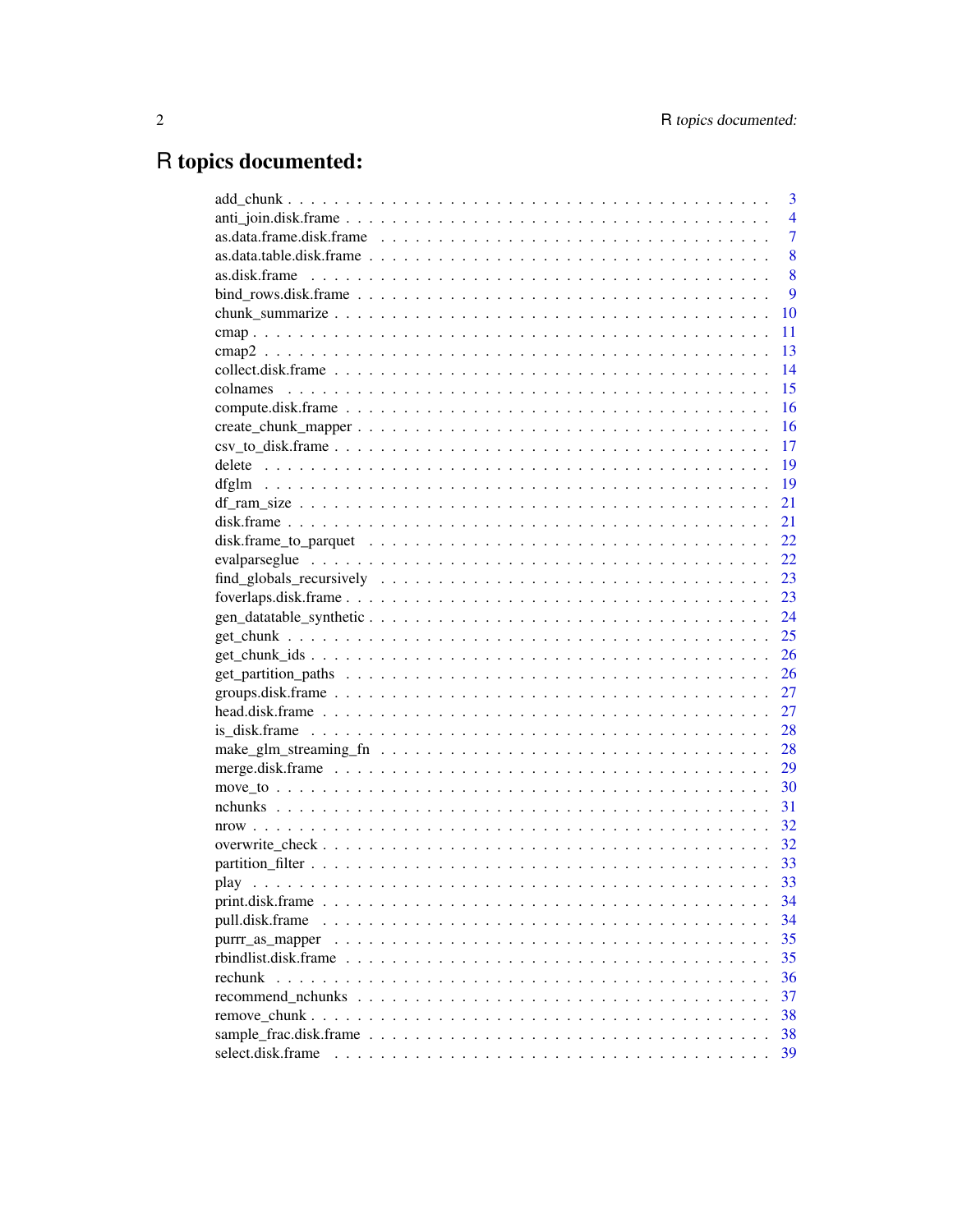# <span id="page-2-0"></span>add\_chunk 3

| Index | 51 |
|-------|----|

add\_chunk *Add a chunk to the disk.frame*

# Description

If no chunk\_id is specified, then the chunk is added at the end as the largest numbered file, "n.fst".

### Usage

add\_chunk(df, chunk, chunk\_id = NULL, full.names = FALSE, ...)

# Arguments

| df         | the disk frame to add a chunk to                                                                         |
|------------|----------------------------------------------------------------------------------------------------------|
| chunk      | a data frame to be added as a chunk                                                                      |
| chunk_id   | a numeric number indicating the id of the chunk. If NULL it will be set to the<br>largest chunk $id + 1$ |
| full.names | whether the chunk id name match should be to the full file path not just the file<br>name                |
| $\ddots$ . | Passed in the write_fst. E.g. compress                                                                   |

# Details

The function is the preferred way to add a chunk to a disk.frame. It performs checks on the types to make sure that the new chunk doesn't have different types to the disk.frame.

#### Value

disk.frame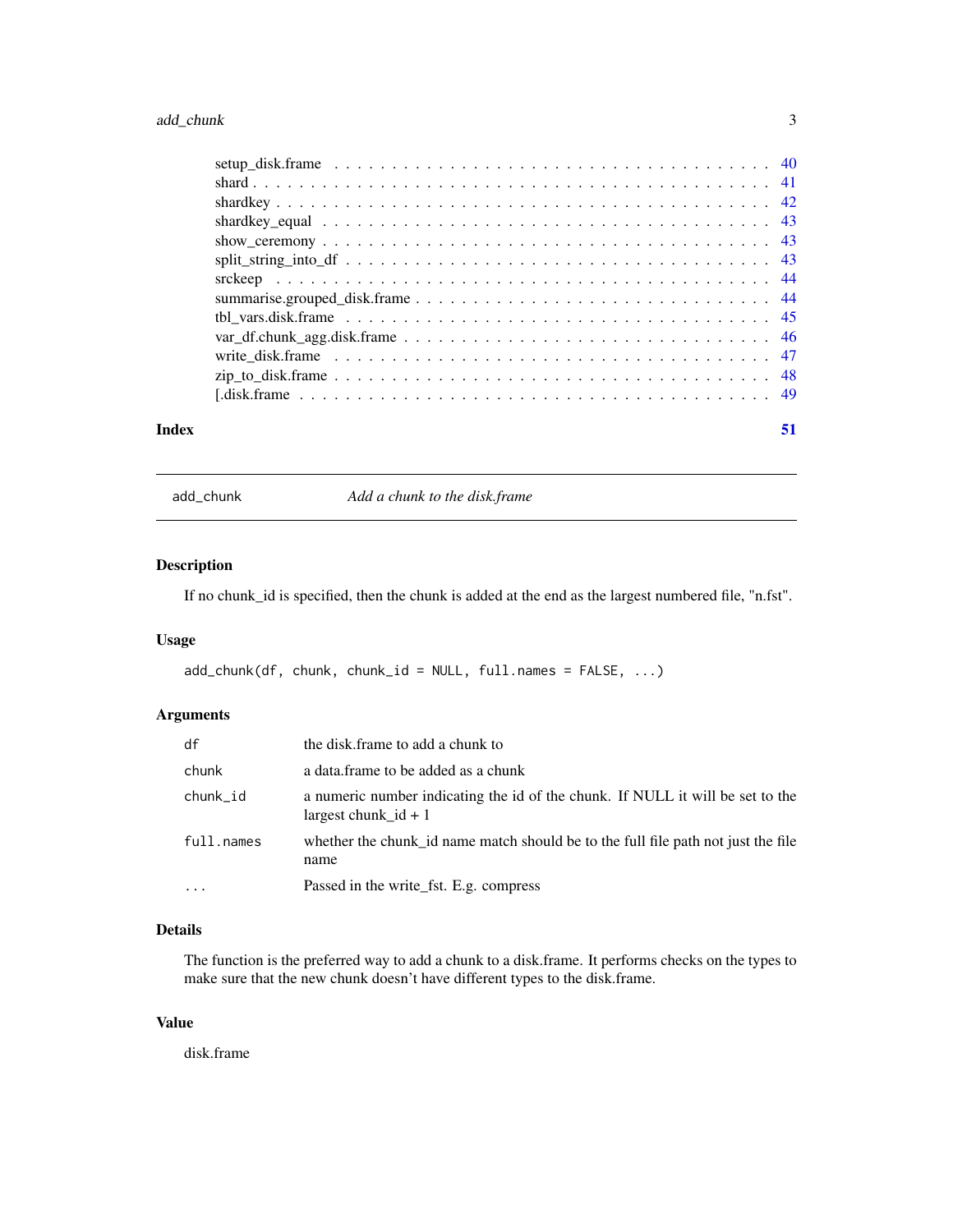#### Examples

```
# create a disk.frame
df_path = file.path(tempdir(), "tmp_add_chunk")
diskf = disk.frame(df_path)
# add a chunk to diskf
add_chunk(diskf, cars)
add_chunk(diskf, cars)
nchunks(diskf) # 2
df2 = disk.frame(file.path(tempdir(), "tmp_add_chunk2"))
# add chunks by specifying the chunk_id number; this is especially useful if
# you wish to add multiple chunk in parralel
add_chunk(df2, data.frame(chunk=1), 1)
add_chunk(df2, data.frame(chunk=2), 3)
nchunks(df2) # 2
dir(attr(df2, "path", exact=TRUE))
# [1] "1.fst" "3.fst"
# clean up
delete(diskf)
delete(df2)
```
anti\_join.disk.frame *Performs join/merge for disk.frames*

#### Description

Performs join/merge for disk.frames

```
## S3 method for class 'disk.frame'
anti_join(
 x,
 y,
 by = NULL,copy = FALSE,...,
 outdir = tempfile("tmp_disk_frame_anti_join"),
 merge_by_chunk_id = FALSE,
 overwrite = TRUE,
  .progress = FALSE
\mathcal{E}
```
<span id="page-3-0"></span>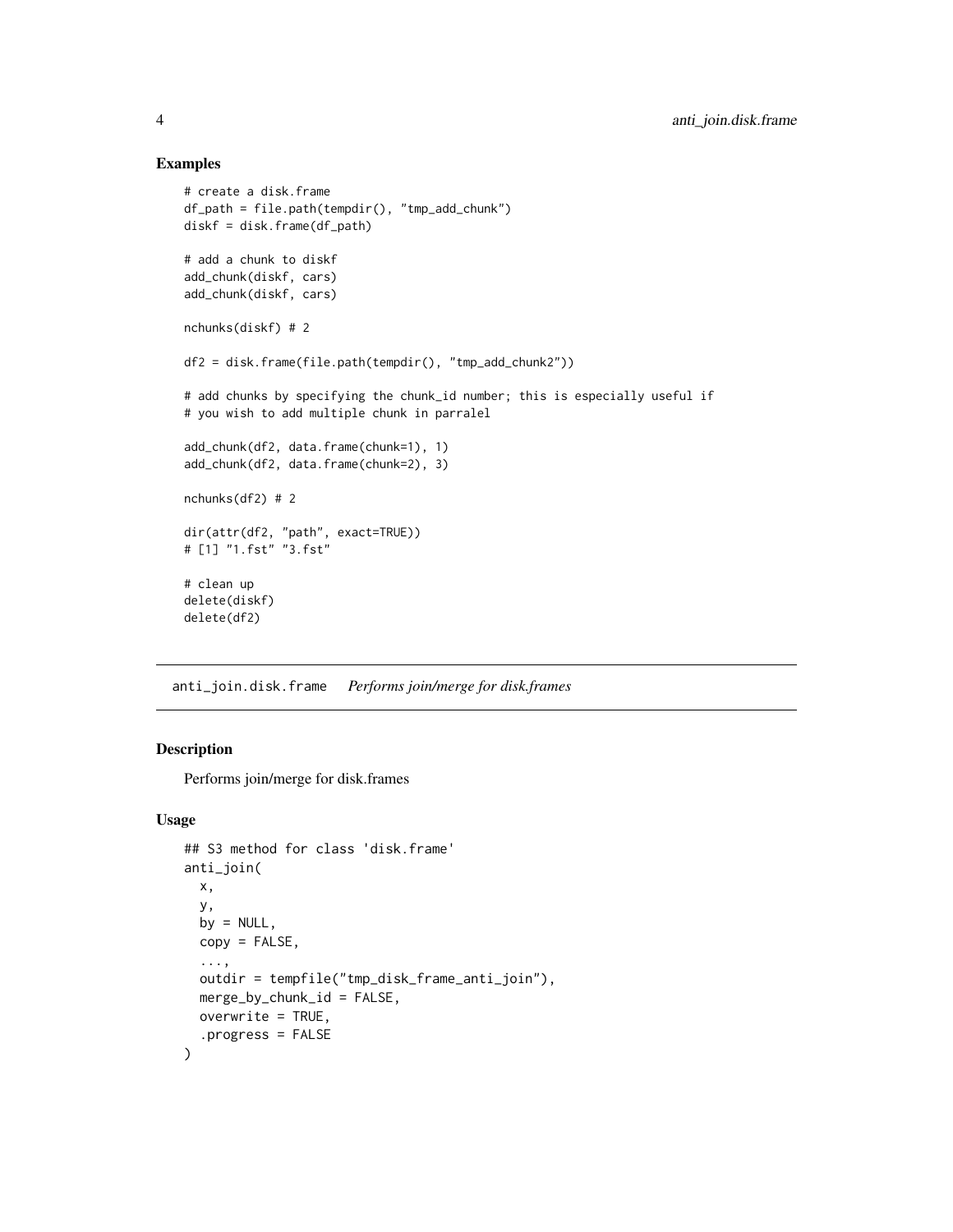```
## S3 method for class 'disk.frame'
full_join(
 x,
 y,
 by = NULL,
 copy = FALSE,...,
 outdir = tempfile("tmp_disk_frame_full_join"),
 overwrite = TRUE,
 merge_by_chunk_id,
  .progress = FALSE
)
## S3 method for class 'disk.frame'
inner_join(
 x,
 y,
 by = NULL,
 copy = FALSE,
 sufficient = c("x", "y"),
  ...,
 keep = FALSE,
 outdir = tempfile("tmp_disk_frame_inner_join"),
 merge_by_chunk_id = NULL,
 overwrite = TRUE,
  .progress = FALSE
)
## S3 method for class 'disk.frame'
left_join(
 x,
 y,
 by = NULL,
 copy = FALSE,
 sufficient = c("x", "y"),...,
 keep = FALSE,outdir = tempfile("tmp_disk_frame_left_join"),
 merge_by_chunk_id = FALSE,
 overwrite = TRUE,
  .progress = FALSE
\lambda## S3 method for class 'disk.frame'
semi_join(
 x,
 y,
```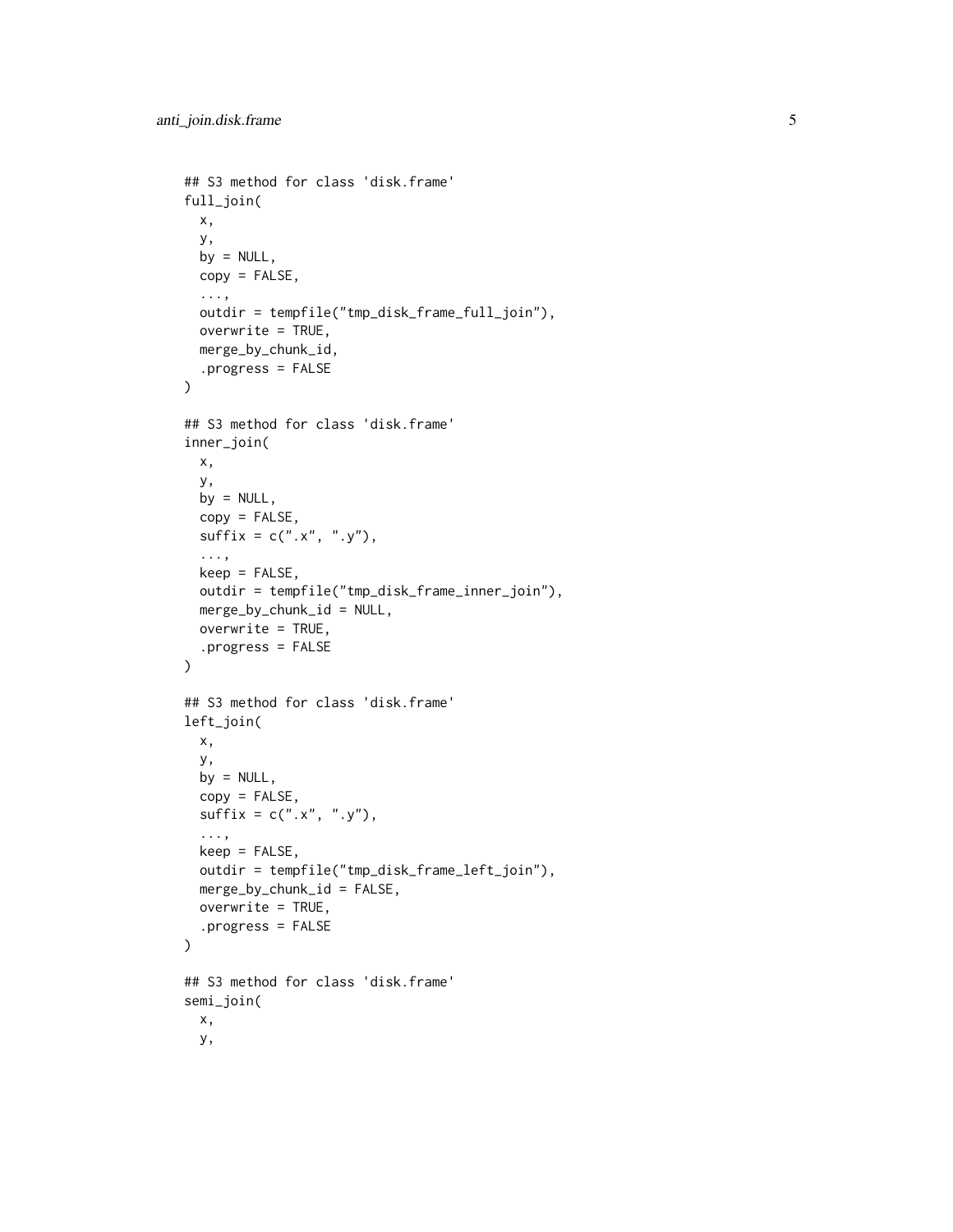```
by = NULL,
 copy = FALSE,
  ...,
 outdir = tempfile("tmp_disk_frame_semi_join"),
 merge_by_chunk_id = FALSE,
 overwrite = TRUE,
  .progress = FALSE
\lambda
```
# Arguments

| x                 | a disk.frame                                                                                                                          |  |  |  |
|-------------------|---------------------------------------------------------------------------------------------------------------------------------------|--|--|--|
| У                 | a data frame or disk frame. If data frame then returns lazily; if disk frame it<br>performs the join eagerly and return a disk. frame |  |  |  |
| by                | join by                                                                                                                               |  |  |  |
| copy              | same as dplyr::anti_join                                                                                                              |  |  |  |
| $\ddots$ .        | same as dplyr's joins                                                                                                                 |  |  |  |
| outdir            | output directory for disk.frame                                                                                                       |  |  |  |
| merge_by_chunk_id |                                                                                                                                       |  |  |  |
|                   | the merge is performed by chunk id                                                                                                    |  |  |  |
| overwrite         | overwrite output directory                                                                                                            |  |  |  |
| .progress         | Show progress or not. Defaults to FALSE                                                                                               |  |  |  |
| suffix            | see dplyr::XXX join                                                                                                                   |  |  |  |
| keep              | see dplyr::XXX_join                                                                                                                   |  |  |  |

#### Value

disk.frame or data.frame/data.table

#### Examples

```
df.df = as.disk.frame(data.frame(x = 1:3, y = 4:6), overwrite = TRUE)
df2.df = as.disk.frame(data.frame(x = 1:2, z = 10:11), overwrite = TRUE)anti_joined.df = anti_join(df.df, df2.df)
anti_joined.df %>% collect
anti_joined.data.frame = anti\_join(df. df, data. frame(x = 1:2, z = 10:11))# clean up
delete(df.df)
delete(df2.df)
delete(anti_joined.df)
cars.df = as.disk.frame(cars)
join.df = full_join(cars.df, cars.df, merge_by_chunk_id = TRUE)
```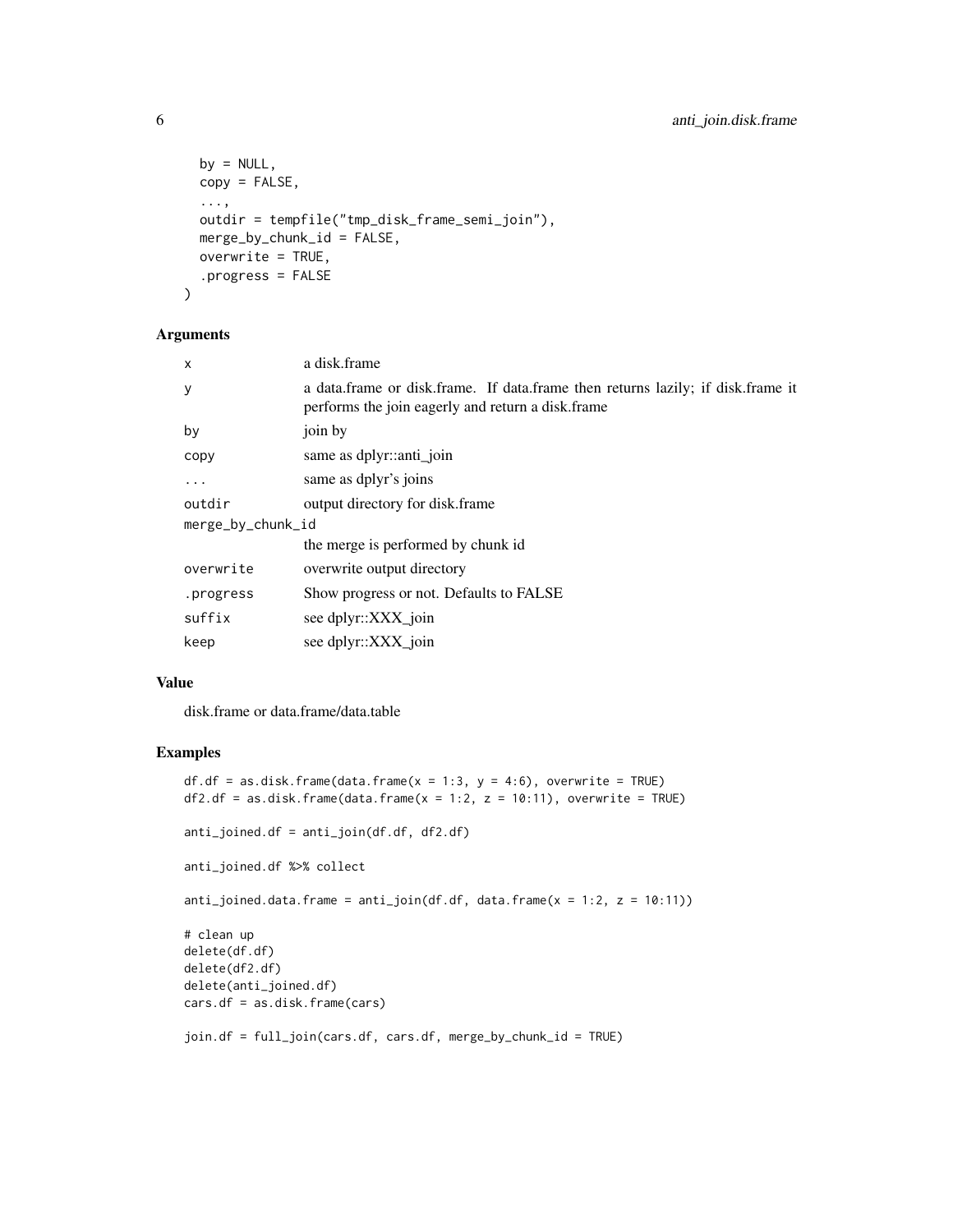```
# clean up cars.df
delete(cars.df)
delete(join.df)
cars.df = as.disk.frame(cars)
join.df = inner_join(cars.df, cars.df, merge_by_chunk_id = TRUE)
# clean up cars.df
delete(cars.df)
delete(join.df)
cars.df = as.disk.frame(cars)
join.df = left_join(cars.df, cars.df)
# clean up cars.df
delete(cars.df)
delete(join.df)
cars.df = as.disk.frame(cars)
join.df = semi_join(cars.df, cars.df)
# clean up cars.df
delete(cars.df)
delete(join.df)
```

```
as.data.frame.disk.frame
```
*Convert disk.frame to data.frame by collecting all chunks*

# Description

Convert disk.frame to data.frame by collecting all chunks

#### Usage

```
## S3 method for class 'disk.frame'
as.data.frame(x, row.names, optional, ...)
```

| $\mathsf{x}$ | a disk.frame                                                                                                                                                                                                                                                                                                                                                               |
|--------------|----------------------------------------------------------------------------------------------------------------------------------------------------------------------------------------------------------------------------------------------------------------------------------------------------------------------------------------------------------------------------|
| row.names    | NULL or a character vector giving the row names for the data frame. Missing<br>values are not allowed.                                                                                                                                                                                                                                                                     |
| optional     | logical. If TRUE, setting row names and converting column names (to syn-<br>tactic names: see make.names) is optional. Note that all of R's base package<br>as.data.frame() methods use optional only for column names treatment, basi-<br>cally with the meaning of data.frame( $*$ , check.names = !optional). See also the<br>make names argument of the matrix method. |
| $\ddots$     | additional arguments to be passed to or from methods.                                                                                                                                                                                                                                                                                                                      |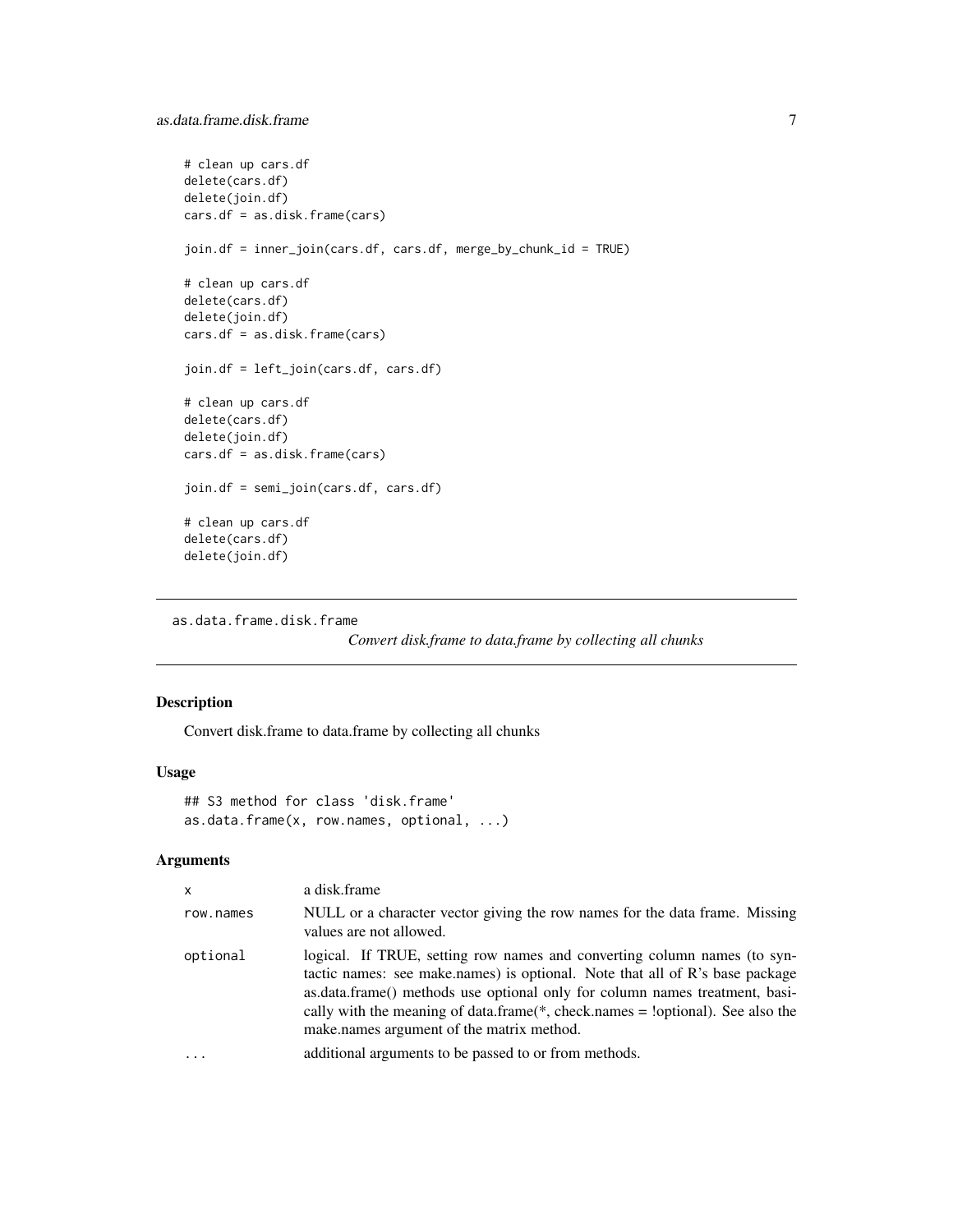# Examples

```
cars.df = as.disk.frame(cars)
as.data.frame(cars.df)
```
# clean up delete(cars.df)

as.data.table.disk.frame

*Convert disk.frame to data.table by collecting all chunks*

# Description

Convert disk.frame to data.table by collecting all chunks

#### Usage

```
## S3 method for class 'disk.frame'
as.data.table(x, keep.rownames = FALSE, ...)
```
# Arguments

| $\mathsf{x}$  | a disk.frame            |
|---------------|-------------------------|
| keep.rownames | passed to as.data.table |
| .             | passed to as.data.table |

#### Examples

```
library(data.table)
cars.df = as.disk.frame(cars)
as.data.table(cars.df)
```
# clean up delete(cars.df)

as.disk.frame *Make a data.frame into a disk.frame*

#### Description

Make a data.frame into a disk.frame

<span id="page-7-0"></span>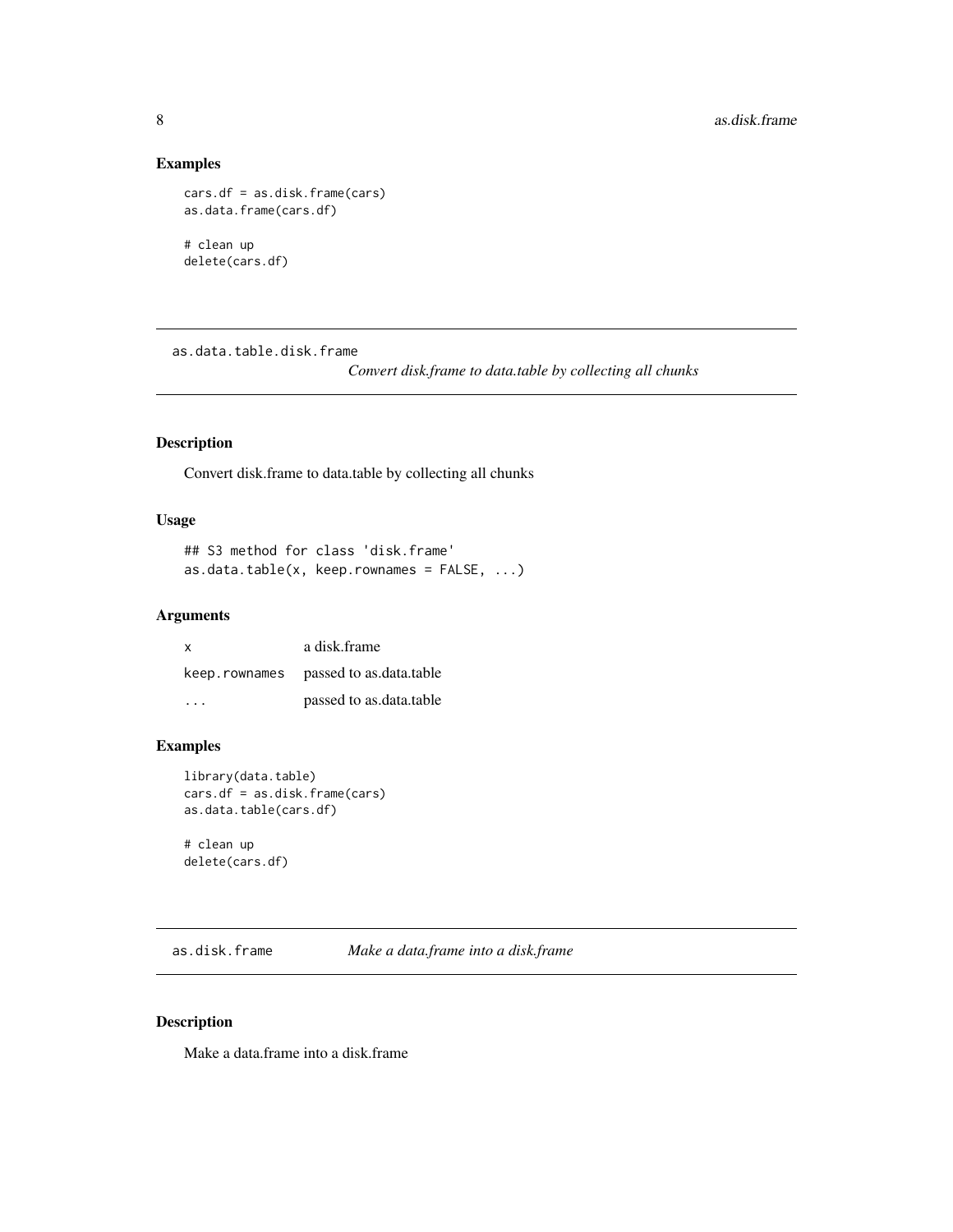# <span id="page-8-0"></span>bind\_rows.disk.frame 9

# Usage

```
as.disk.frame(
  df,
  outdir = tempfile(fileext = ".df"),
  nchunks = recommend_nchunks(df),
  overwrite = FALSE,
  shardby = NULL,compress = 50,
  ...
\mathcal{L}
```
#### Arguments

| df        | a disk.frame                                                                                             |
|-----------|----------------------------------------------------------------------------------------------------------|
| outdir    | the output directory                                                                                     |
| nchunks   | number of chunks                                                                                         |
| overwrite | if TRUE the outdir will be overwritten, if FALSE it will throw an error if the<br>directory is not empty |
| shardby   | The shardkey                                                                                             |
| compress  | the compression level $0-100$ ; 100 is highest                                                           |
| $\cdots$  | passed to output_disk.frame                                                                              |

# Examples

# write to temporary location cars.df = as.disk.frame(cars)

```
# specify a different path in the temporary folder, you are free to choose a different folder
cars_new_location.df = as.disk.frame(cars, outdir = file.path(tempdir(), "some_path.df"))
```

```
# specify a different number of chunks
# this writes to tempdir() by default
cars_chunks.df = as.disk.frame(cars, nchunks = 4, overwrite = TRUE)
```
# clean up delete(cars.df) delete(cars\_new\_location.df) delete(cars\_chunks.df)

bind\_rows.disk.frame *Bind rows*

#### Description

Bind rows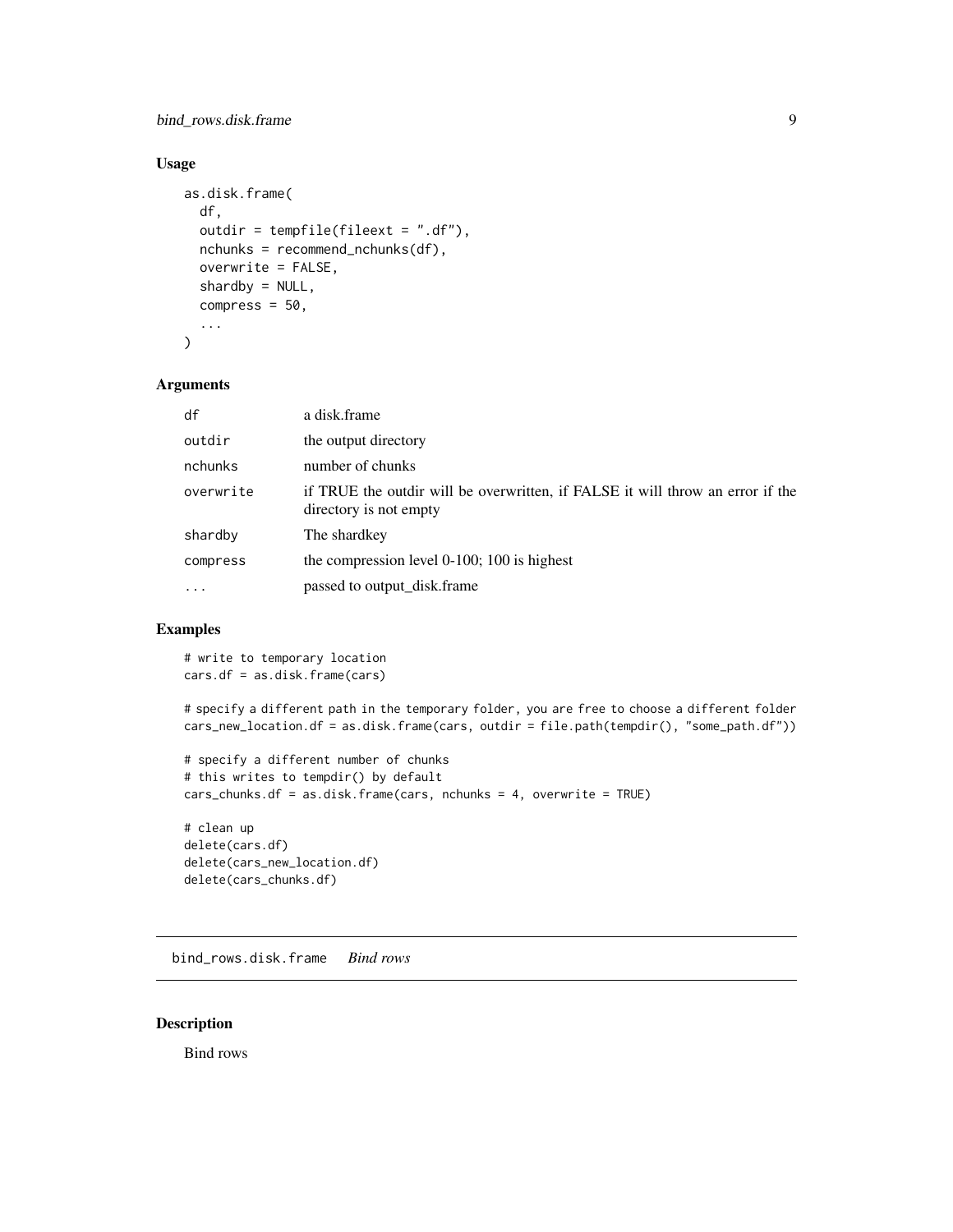#### <span id="page-9-0"></span>Usage

bind\_rows.disk.frame(...)

# Arguments

... disk.frame to be row bound

| chunk_summarize | $#^{\prime}$ |                                            |  |  | $@$ export #' $@$ importFrom dplyr add count                        | $\#$ |
|-----------------|--------------|--------------------------------------------|--|--|---------------------------------------------------------------------|------|
|                 |              |                                            |  |  | $\omega$ rdname dplyr verbs add count.disk.frame $\prec$ -          | cre- |
|                 |              |                                            |  |  | $ate\_chunk\_mapper(dplyr::add\_count)$ #' @export #' @importFrom   |      |
|                 |              |                                            |  |  | dplyr add_tally #' @rdname dplyr_verbs add_tally.disk.frame $\lt$ - |      |
|                 |              | $create\_chunk\_mapper(dplyr::add\_tally)$ |  |  |                                                                     |      |

# Description

The disk.frame group by operation perform group WITHIN each chunk. This is often used for performance reasons. If the user wishes to perform group-by, they may choose to use the 'hard\_group\_by' function which is expensive as it reorganizes the chunks by the shard key.

#### Usage

```
chunk_summarize(.data, ...)
chunk_summarise(.data, ...)
chunk_group_by(.data, ...)
chunk_ungroup(.data, ...)
```
# Arguments

| .data | a disk frame              |
|-------|---------------------------|
| .     | passed to dplyr::group_by |

#### See Also

hard\_group\_by group\_by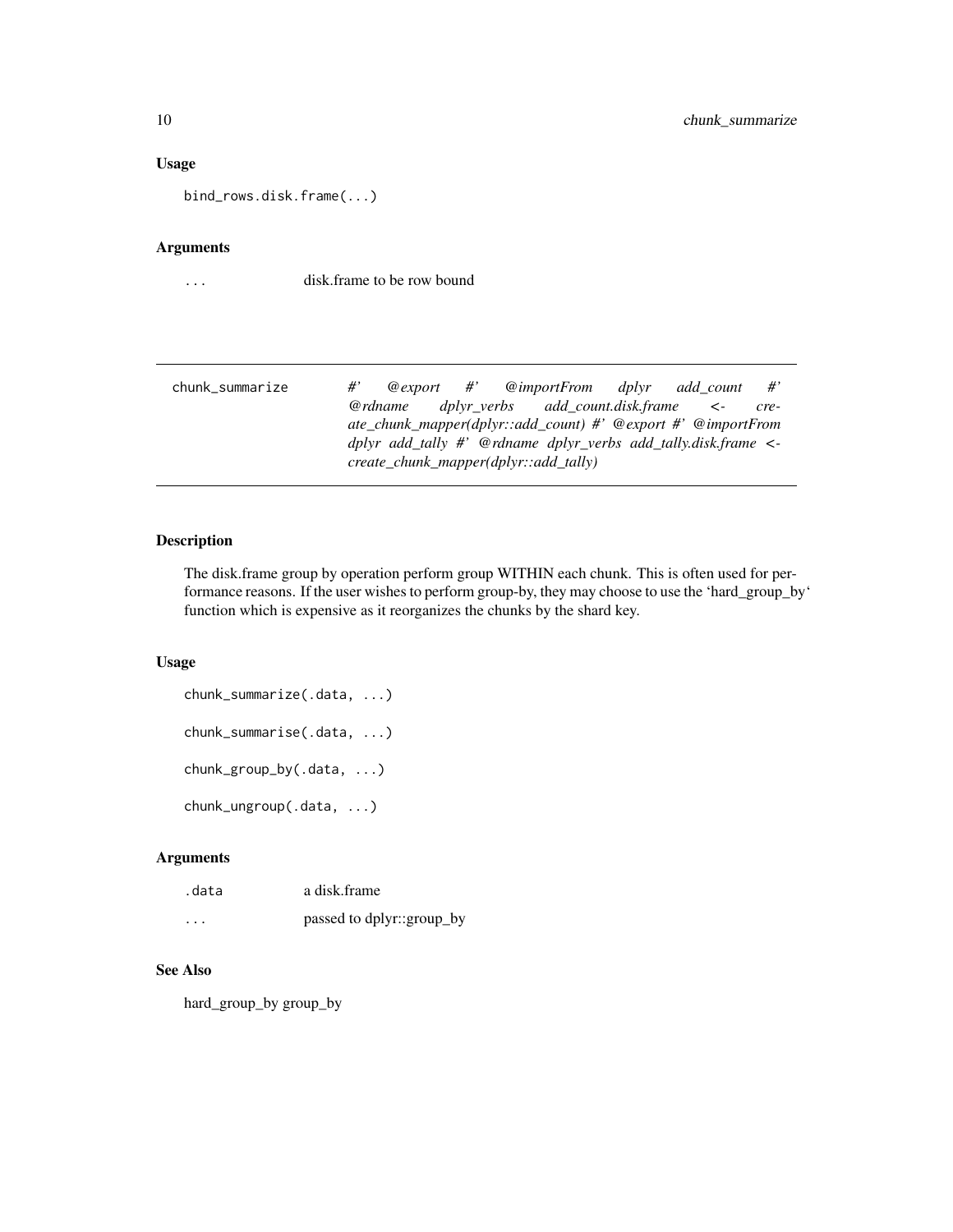#### Description

Apply the same function to all chunks

'cimap.disk.frame' accepts a two argument function where the first argument is a data.frame and the second is the chunk ID

'lazy' is convenience function to apply '.f' to every chunk

'delayed' is an alias for lazy and is consistent with the naming in Dask and Dagger.jl

```
\text{cmap}(.x, .f, . . .)## S3 method for class 'disk.frame'
cmap(.x, .f, . . .)cmap_dfr(.x, .f, . . ., .id = NULL)## S3 method for class 'disk.frame'
cmp\_dfr(x, f, ..., id = NULL, use.name = fill, fill = FALSE, idcol = NULL)cimap(.x, .f, ....)## S3 method for class 'disk.frame'
cimap(
  .x,
  .f,
 outdir = NULL,keep = NULL,lazy = TRUE,overwrite = FALSE,
  compress = 50,
  ...
)
cimap\_dfr(.x, .f, . . ., .id = NULL)## S3 method for class 'disk.frame'
cimap_dfr(
  .x,
  .f,
  ...,
  .id = NULL,use.names = fill,
```
<span id="page-10-0"></span>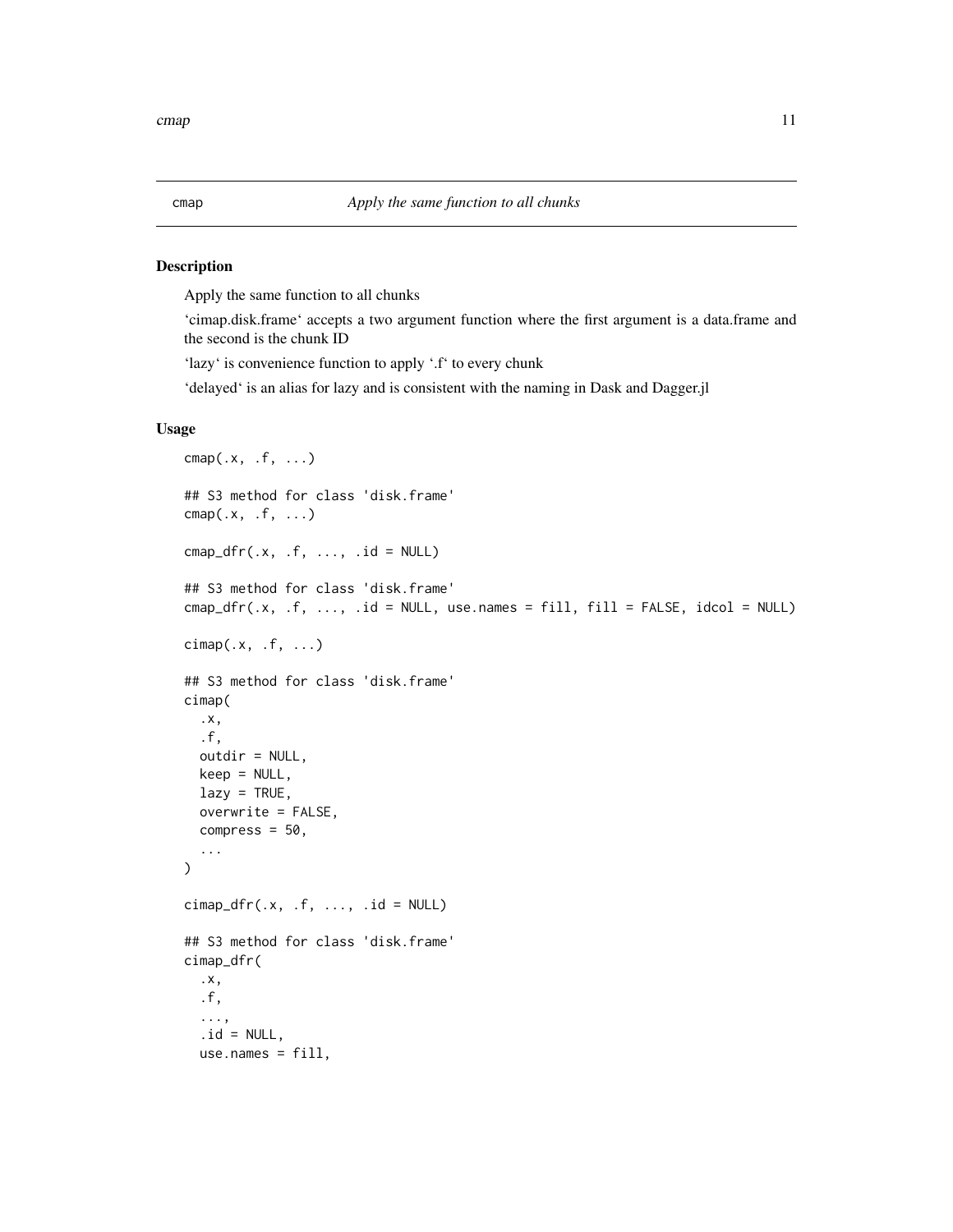#### 12 cmap

```
fill = FALSE,idcol = NULL
\lambdalazy(.x, .f, . . .)## S3 method for class 'disk.frame'
lazy(.x, .f, . . .)delayed(.x, .f, ...)
clapply(...)
```
#### Arguments

| . X       | a disk.frame                                                            |
|-----------|-------------------------------------------------------------------------|
| $\cdot$ f | a function to apply to each of the chunks                               |
| .         | Passed to 'collect' and 'write disk.frame'                              |
| .id       | ignored                                                                 |
| use.names | for cmap_dfr's call to data.table::rbindlist. See data.table::rbindlist |
| fill      | for cmap_dfr's call to data.table::rbindlist. See data.table::rbindlist |
| idcol     | for cmap_dfr's call to data.table::rbindlist. See data.table::rbindlist |
| outdir    | the output directory                                                    |
| keep      | The columns to keep at source                                           |
| lazy      | if TRUE then do this lazily                                             |
| overwrite | Whether to overwrite any files in the output directory                  |
| compress  | The compression setting. 0-100                                          |

# Examples

```
cars.df = as.disk.frame(cars)
# return the first row of each chunk lazily
#
cars2 = cmap(cars.df, function(chunk) {
chunk[,1]
})
collect(cars2)
# same as above but using purrr
cars2 = camp(cars.df, ~ x[1,])collect(cars2)
# return the first row of each chunk eagerly as list
cmap(cars.df, \sim.x[1,], lazy = FALSE)
```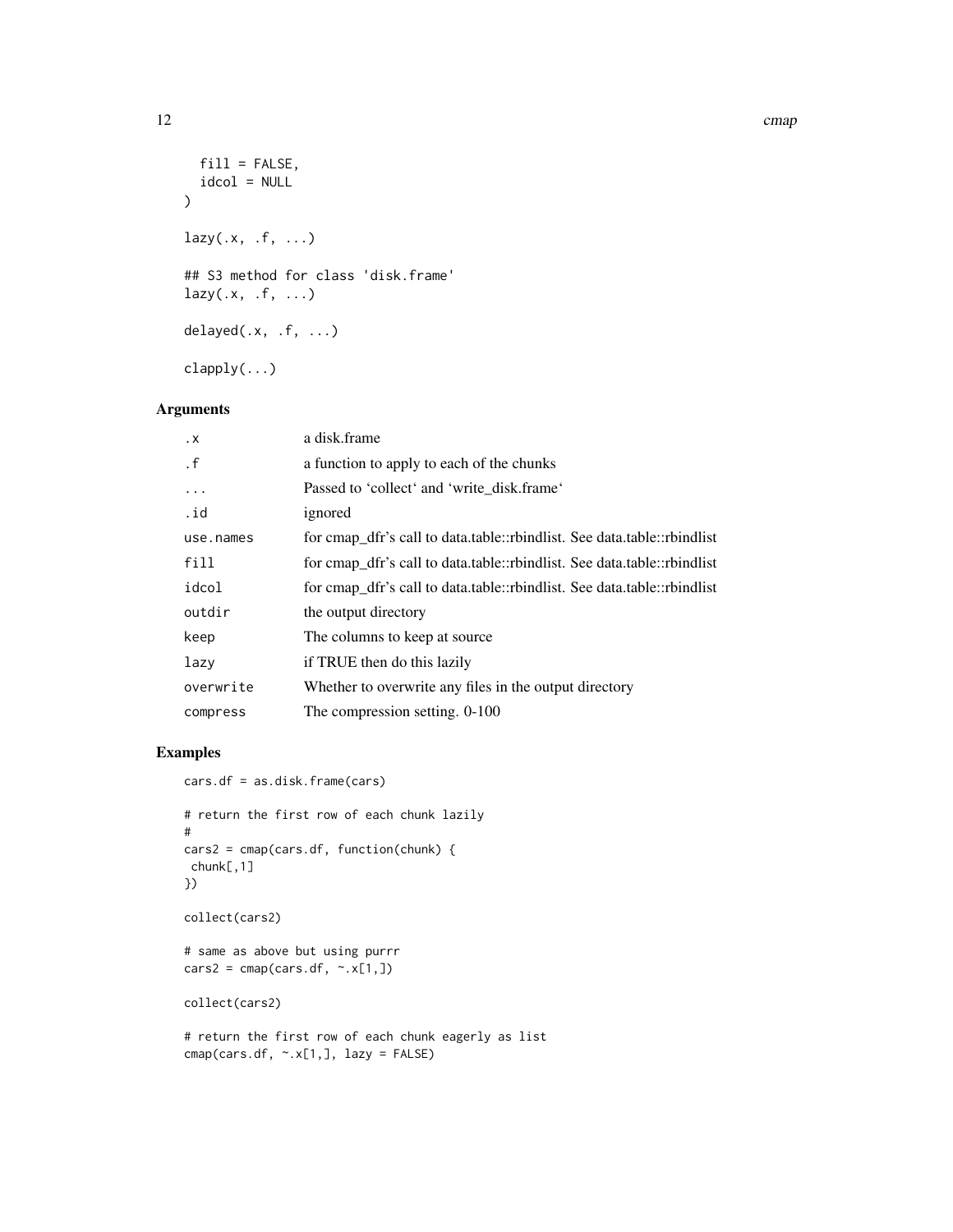#### <span id="page-12-0"></span> $\text{cm}$ ap2 13

```
# return the first row of each chunk eagerly as data.table/data.frame by row-binding
cmap_dfr(cars.df, ~.x[1,])
# lazy and delayed are just an aliases for cmap(..., lazy = TRUE)
collect(lazy(cars.df, ~.x[1,]))
collect(delayed(cars.df, ~.x[1,]))
# clean up cars.df
delete(cars.df)
```
cmap2 *'cmap2' a function to two disk.frames*

# Description

Perform a function on both disk.frames .x and .y, each chunk of .x and .y gets run by .f(x.chunk, y.chunk)

#### Usage

 $\text{cmap2}(.x, .y, .f, . . .)$ 

map\_by\_chunk\_id(.x, .y, .f, ..., outdir)

# Arguments

| $\cdot$ X | a disk.frame                                                         |
|-----------|----------------------------------------------------------------------|
| $\cdot$ y | a disk.frame                                                         |
| . f       | a function to be called on each chunk of x and y matched by chunk_id |
| .         | not used                                                             |
| outdir    | output directory                                                     |

#### Examples

cars.df = as.disk.frame(cars)

cars2.df = cmap2(cars.df, cars.df, ~data.table::rbindlist(list(.x, .y))) collect(cars2.df) # clean up cars.df

delete(cars.df) delete(cars2.df)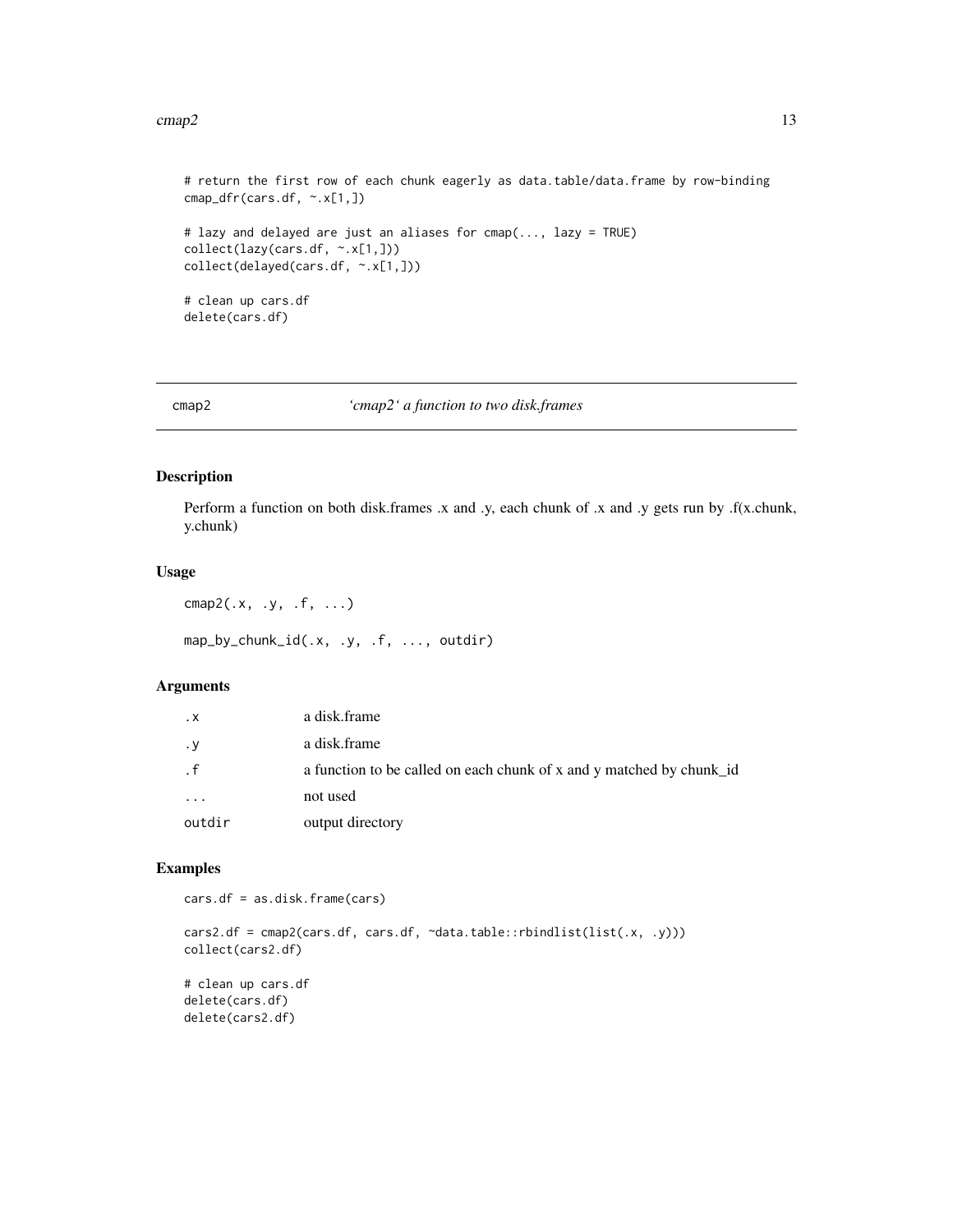#### <span id="page-13-0"></span>Description

Bring the disk.frame into RAM by loading the data and running all lazy operations as data.table/data.frame or as a list

Bring the disk.frame into RAM by loading the data and running all lazy operations as data.table/data.frame or as a list

#### Usage

```
## S3 method for class 'disk.frame'
collect(x, ..., parallel = !is.null(attr(x, "recordings")))collect_list(
  x,
  simplify = FALSE,
 parallel = !is.null(attr(x, "recordings")),
  ...
)
## S3 method for class 'summarized_disk.frame'
collect(x, ..., parallel = !is.null(attr(x, "recordings")))
```
#### Arguments

| $\mathsf{x}$            | a disk.frame                                                                                                                                                                                                                                                                                                                                                                                                             |
|-------------------------|--------------------------------------------------------------------------------------------------------------------------------------------------------------------------------------------------------------------------------------------------------------------------------------------------------------------------------------------------------------------------------------------------------------------------|
| $\cdot$ $\cdot$ $\cdot$ | not used                                                                                                                                                                                                                                                                                                                                                                                                                 |
| parallel                | if TRUE the collection is performed in parallel. By default if there are de-<br>layed/lazy steps then it will be parallel, otherwise it will not be in parallel. This<br>is because parallel requires transferring data from background R session to the<br>current R session and if there is no computation then it's better to avoid trans-<br>ferring data between session, hence parallel = FALSE is a better choice |
| simplify                | Should the result be simplified to array                                                                                                                                                                                                                                                                                                                                                                                 |

#### Value

collect return a data.frame/data.table

collect\_list returns a list

collect return a data.frame/data.table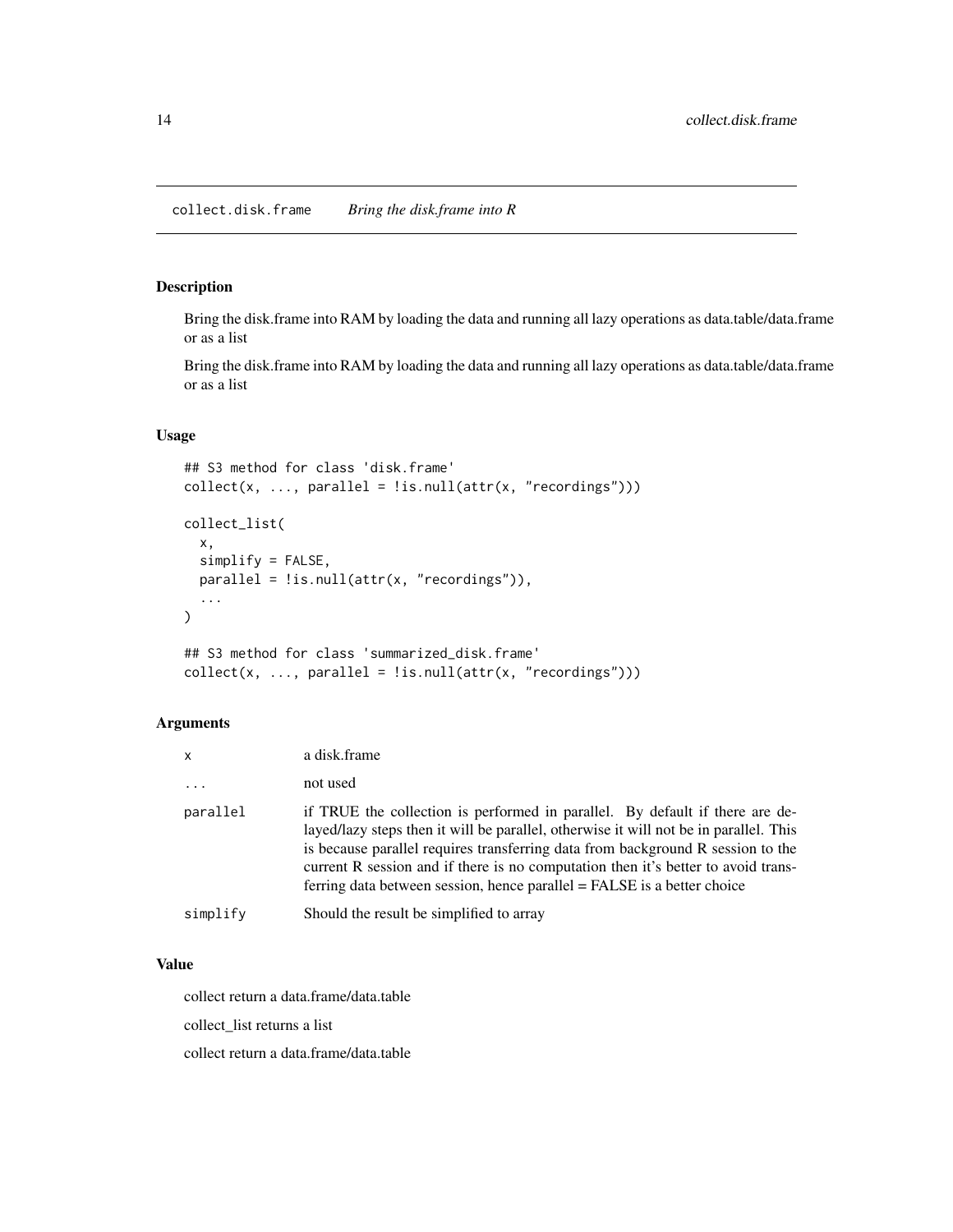#### <span id="page-14-0"></span>colnames and the colnames of the colnames of the colnames of the colnames of the colnames of the colnames of the colnames of the colnames of the colnames of the colnames of the colnames of the colnames of the colnames of t

#### Examples

```
cars.df = as.disk.frame(cars)
# use collect to bring the data into RAM as a data.table/data.frame
collect(cars.df)
# clean up
delete(cars.df)
cars.df = as.disk.frame(cars)
# returns the result as a list
collect_list(cmap(cars.df, ~1))
# clean up
delete(cars.df)
cars.df = as.disk.frame(cars)
# use collect to bring the data into RAM as a data.table/data.frame
collect(cars.df)
# clean up
delete(cars.df)
```
colnames *Return the column names of the disk.frame*

# Description

The returned column names are from the source. So if you have lazy operations then the colnames here does not reflects the results of those operations. Note: if you have expensive lazy function then this operation might take some time.

#### Usage

```
colnames(x, \ldots)## S3 method for class 'disk.frame'
names(x, \ldots)## S3 method for class 'disk.frame'
colnames(x, \ldots)
```
## Default S3 method: colnames(x, ...)

| $\boldsymbol{\mathsf{x}}$ | a disk.frame |
|---------------------------|--------------|
| .                         | not used     |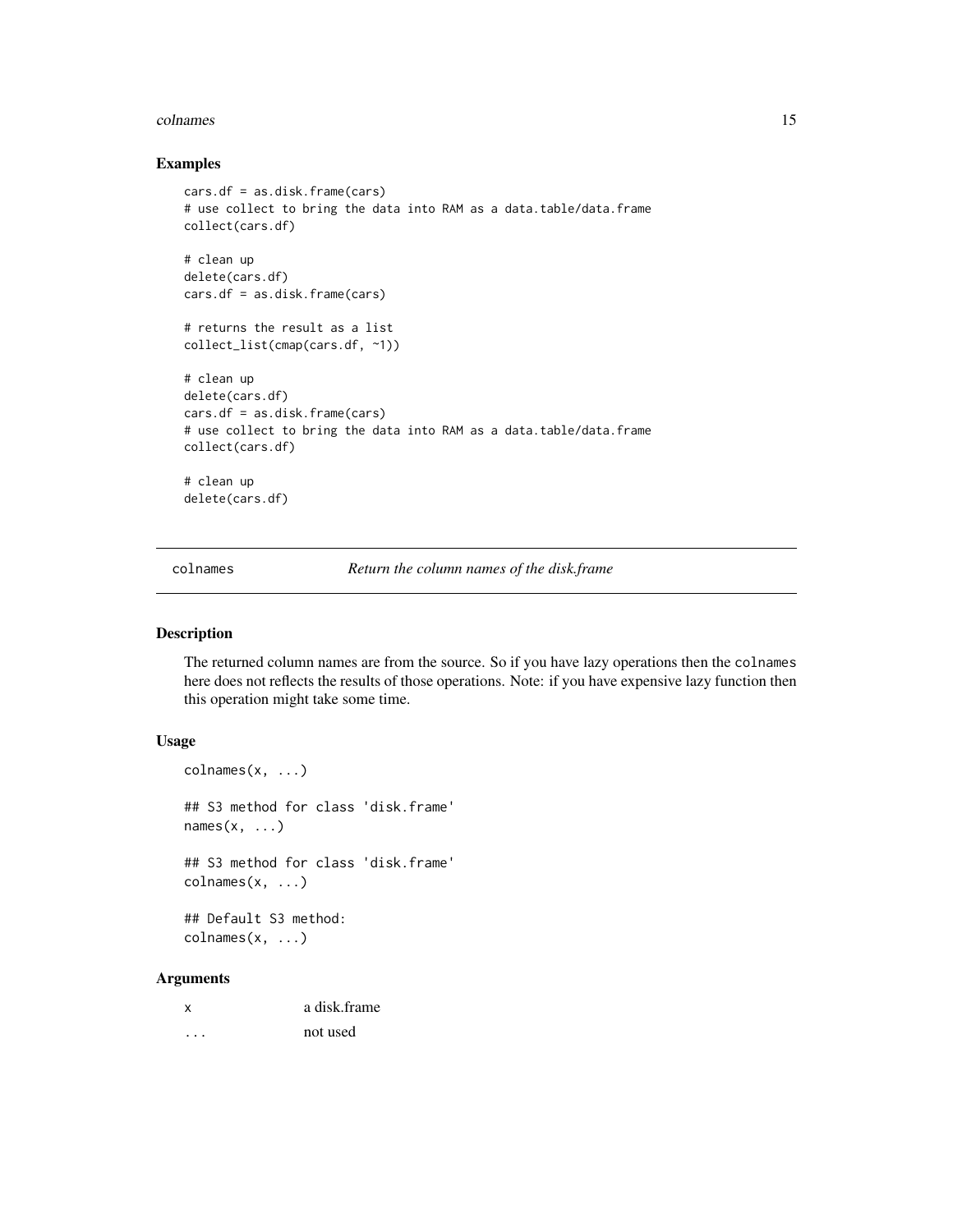<span id="page-15-0"></span>compute.disk.frame *Force computations. The results are stored in a folder.*

#### Description

Perform the computation; same as calling cmap without .f and lazy = FALSE

#### Usage

```
## S3 method for class 'disk.frame'
compute(x, name = NULL, outdir = template("tmp_df_", fileext = ",df"), ...)
```
#### Arguments

| $\mathsf{x}$ | a disk.frame                            |
|--------------|-----------------------------------------|
| name         | If not NULL then used as outdir prefix. |
| outdir       | the output directory                    |
|              | Passed to 'write disk.frame'            |

#### Examples

```
cars.df = as.disk.frame(cars)
cars.df2 = cars.df \frac{1}{2} cmap(~.x)
# the computation is performed and the data is now stored elsewhere
cars.df3 = compute(cars.df2)# clean up
delete(cars.df)
delete(cars.df3)
```
create\_chunk\_mapper *Create function that applies to each chunk if disk.frame*

#### Description

A function to make it easier to create functions like filter

#### Usage

```
create_chunk_mapper(chunk_fn, warning_msg = NULL, as.data.frame = FALSE)
```

| chunk fn      | The dplyr function to create a mapper for                |
|---------------|----------------------------------------------------------|
| warning_msg   | The warning message to display when invoking the mapper  |
| as.data.frame | force the input chunk of a data.frame; needed for dtplyr |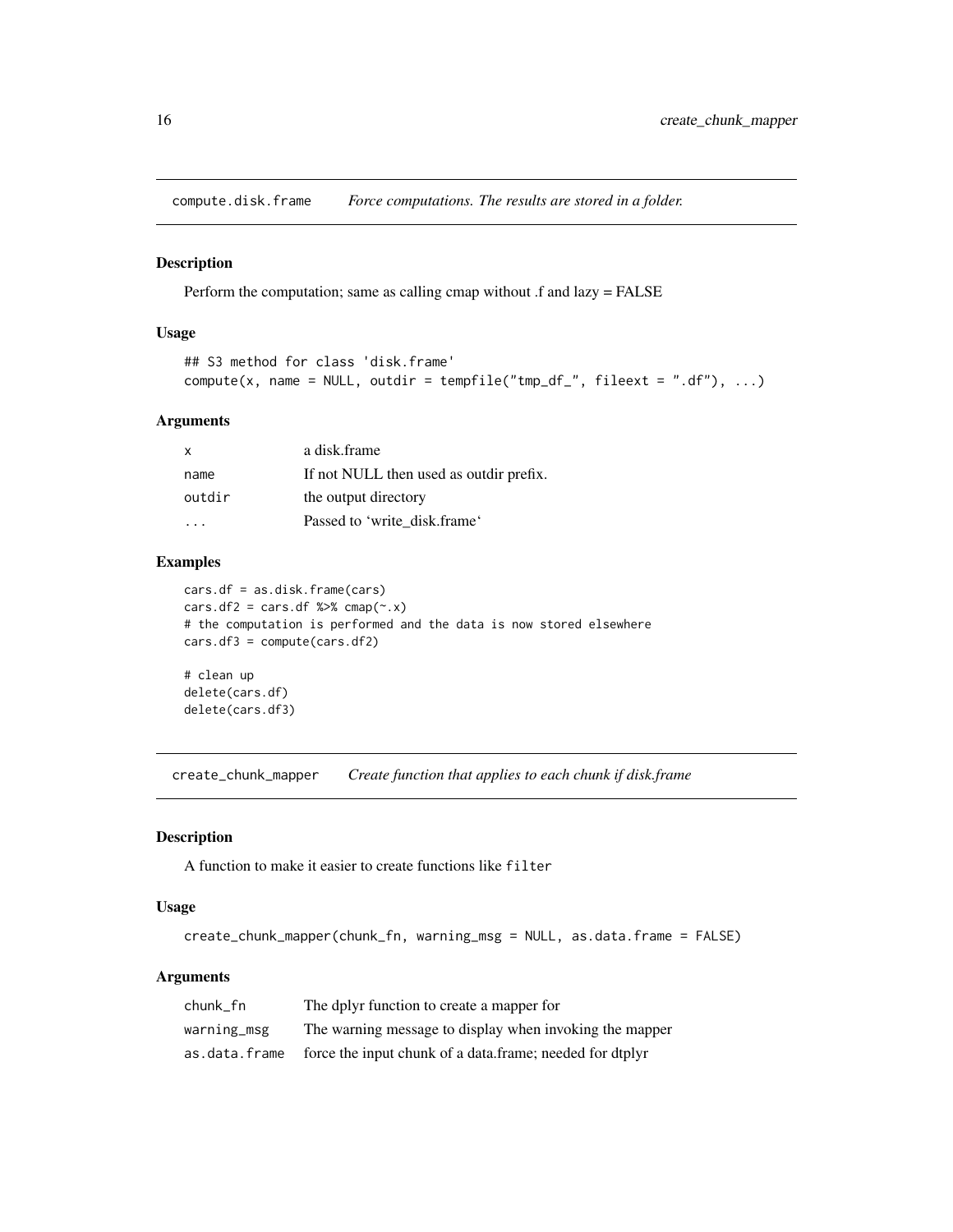# <span id="page-16-0"></span>csv\_to\_disk.frame 17

#### Examples

```
filter = create_chunk_mapper(dplyr::filter)
#' example: creating a function that keeps only the first and last n row
first_and_last <- function(chunk, n, ...) {
  nr = nrow(chark)print(nr-n+1:nr)
  chunk[c(1:n, (nr-n+1):nr), ]
}
#' create the function for use with disk.frame
first_and_last_df = create_chunk_mapper(first_and_last)
mtcars.df = as.disk.frame(mtcars)
#' the operation is lazy
lazy_mtcars.df = mtcars.df %>%
  first_and_last_df(2)
#' bring into R
collect(lazy_mtcars.df)
#' clean up
delete(mtcars.df)
```
<span id="page-16-1"></span>csv\_to\_disk.frame *Convert CSV file(s) to disk.frame format*

#### Description

Convert CSV file(s) to disk.frame format

```
csv_to_disk.frame(
  infile,
  outdir = tempfile(fileext = ".df),
  inmapfn = base::I,nchunks = recommend_nchunks(sum(file.size(infile))),
  in_chunk_size = NULL,
  shardby = NULL,compress = 50,
  overwrite = TRUE,
 header = TRUE,.progress = TRUE,
  backend = c("data.table", "readr", "LaF"),
```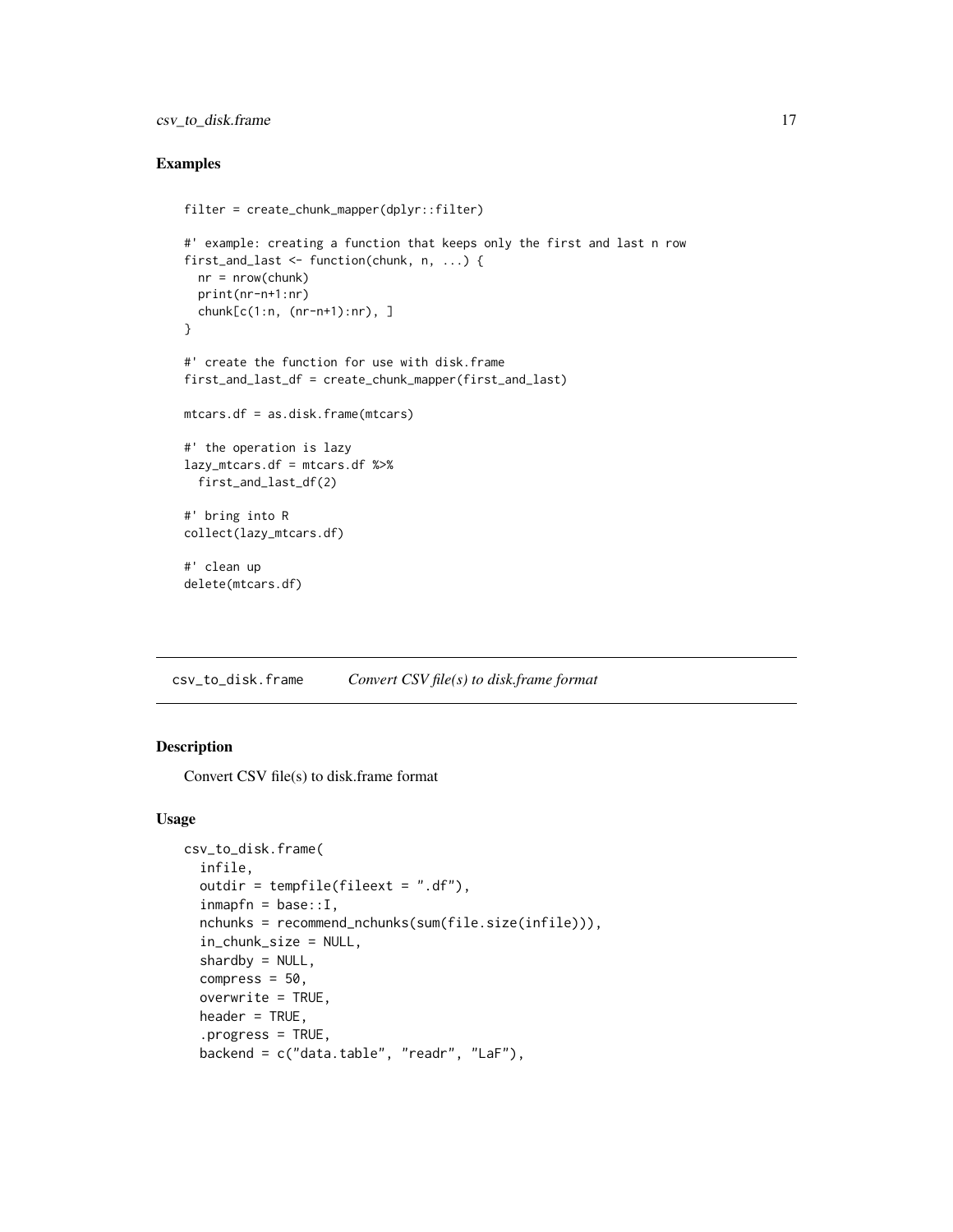```
chunk_reader = c("bigreadr", "data.table", "readr", "readLines"),
  ...
\mathcal{L}
```
# Arguments

| infile        | The input CSV file or files                                                                                                                                                                                                                                                                                                                                                                                                                                                                                                                                                                     |
|---------------|-------------------------------------------------------------------------------------------------------------------------------------------------------------------------------------------------------------------------------------------------------------------------------------------------------------------------------------------------------------------------------------------------------------------------------------------------------------------------------------------------------------------------------------------------------------------------------------------------|
| outdir        | The directory to output the disk.frame to                                                                                                                                                                                                                                                                                                                                                                                                                                                                                                                                                       |
| inmapfn       | A function to be applied to the chunk read in from CSV before the chunk is<br>being written out. Commonly used to perform simple transformations. Defaults<br>to the identity function (ie. no transformation)                                                                                                                                                                                                                                                                                                                                                                                  |
| nchunks       | Number of chunks to output                                                                                                                                                                                                                                                                                                                                                                                                                                                                                                                                                                      |
| in_chunk_size | When reading in the file, how many lines to read in at once. This is different to<br>nchunks which controls how many chunks are output                                                                                                                                                                                                                                                                                                                                                                                                                                                          |
| shardby       | The column(s) to shard the data by. For example suppose 'shardby = $c("coll", "col2")'$<br>then every row where the values 'coll' and 'coll' are the same will end up in the<br>same chunk; this will allow merging by 'coll' and 'col2' to be more efficient                                                                                                                                                                                                                                                                                                                                   |
| compress      | For fst backends it's a number between 0 and 100 where 100 is the highest<br>compression ratio.                                                                                                                                                                                                                                                                                                                                                                                                                                                                                                 |
| overwrite     | Whether to overwrite the existing directory                                                                                                                                                                                                                                                                                                                                                                                                                                                                                                                                                     |
| header        | Whether the files have header. Defaults to TRUE                                                                                                                                                                                                                                                                                                                                                                                                                                                                                                                                                 |
| .progress     | A logical, for whether or not to show progress                                                                                                                                                                                                                                                                                                                                                                                                                                                                                                                                                  |
| backend       | The CSV reader backend to choose: "data.table" or "readr". disk.frame does not<br>have its own CSV reader. It uses either data.table::fread or readr::read_delimited.<br>It is worth noting that data.table::fread does not detect dates and all dates are im-<br>ported as strings, and you are encouraged to use fast time to convert the strings<br>to date. You can use the 'inmapfn' to do that. However, if you want automatic<br>date detection, then backend="readr" may suit your needs. However, readr is<br>often slower than data.table, hence data.table is chosen as the default. |
| chunk_reader  | Even if you choose a backend there can still be multiple strategies on how<br>to approach the CSV reads. For example, data.table::fread tries to mmap the<br>whole file which can cause the whole read process to fail. In that case we can<br>change the chunk_reader to "readLines" which uses the readLines function to<br>read chunk by chunk and still use data.table::fread to process the chunks. There<br>are currently no strategies for readr backend, except the default one.                                                                                                        |
| .             | passed to data.table::fread, disk.frame::as.disk.frame, disk.frame::shard                                                                                                                                                                                                                                                                                                                                                                                                                                                                                                                       |

# See Also

Other ingesting data: [zip\\_to\\_disk.frame\(](#page-47-1))

# Examples

```
tmpfile = tempfile()
write.csv(cars, tmpfile)
tmpdf = tempfile(fileext = "df")
```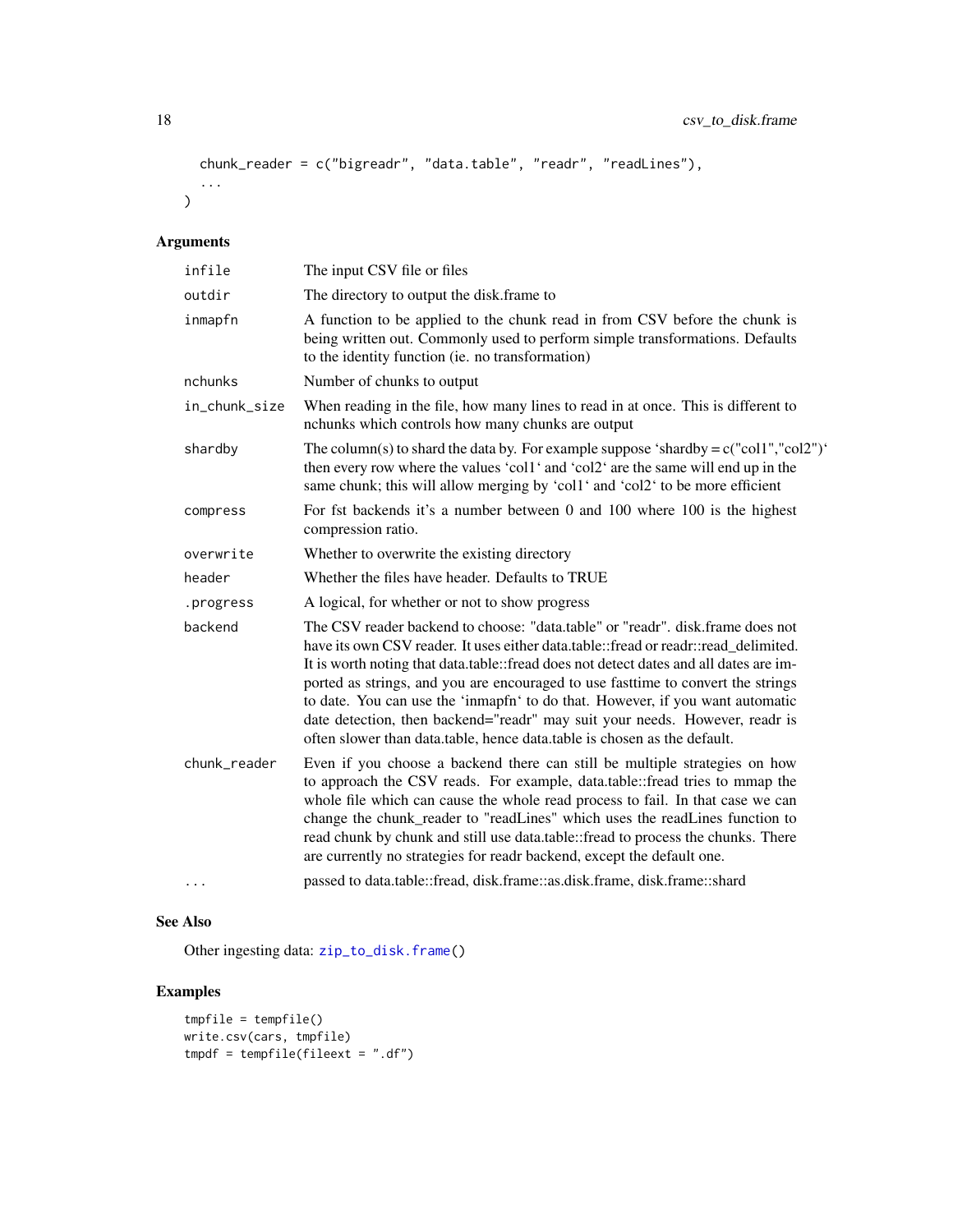#### <span id="page-18-0"></span>delete the contract of the contract of the contract of the contract of the contract of the contract of the contract of the contract of the contract of the contract of the contract of the contract of the contract of the con

```
df = \text{csv_to_disk}. frame(tmpfile, outdir = tmpdf, overwrite = TRUE)
# clean up
fs::file_delete(tmpfile)
delete(df)
```
delete *Delete a disk.frame*

# Description

Delete a disk.frame

#### Usage

delete(df)

#### Arguments

df a disk.frame

#### Examples

cars.df = as.disk.frame(cars) delete(cars.df)

# <span id="page-18-1"></span>dfglm *Fit generalized linear models (glm) with disk.frame*

# Description

Fits GLMs using 'speedglm' or 'biglm'. The return object will be exactly as those return by those functions. This is a convenience wrapper

#### Usage

```
dfglm(formula, data, ..., glm_backend = c("biglm", "speedglm", "biglmm"))
```

| formula     | A model formula                                                                                                                                                                                                                                                                                    |
|-------------|----------------------------------------------------------------------------------------------------------------------------------------------------------------------------------------------------------------------------------------------------------------------------------------------------|
| data        | See Details below. Method dispatch is on this argument                                                                                                                                                                                                                                             |
| .           | Additional arguments                                                                                                                                                                                                                                                                               |
| glm_backend | Which package to use for fitting GLMs. The default is "biglm", which has<br>known issues with factor level if different levels are present in different chunks.<br>The "speedglm" option is more robust, but does not implement 'predict' which<br>makes prediction and implementation impossible. |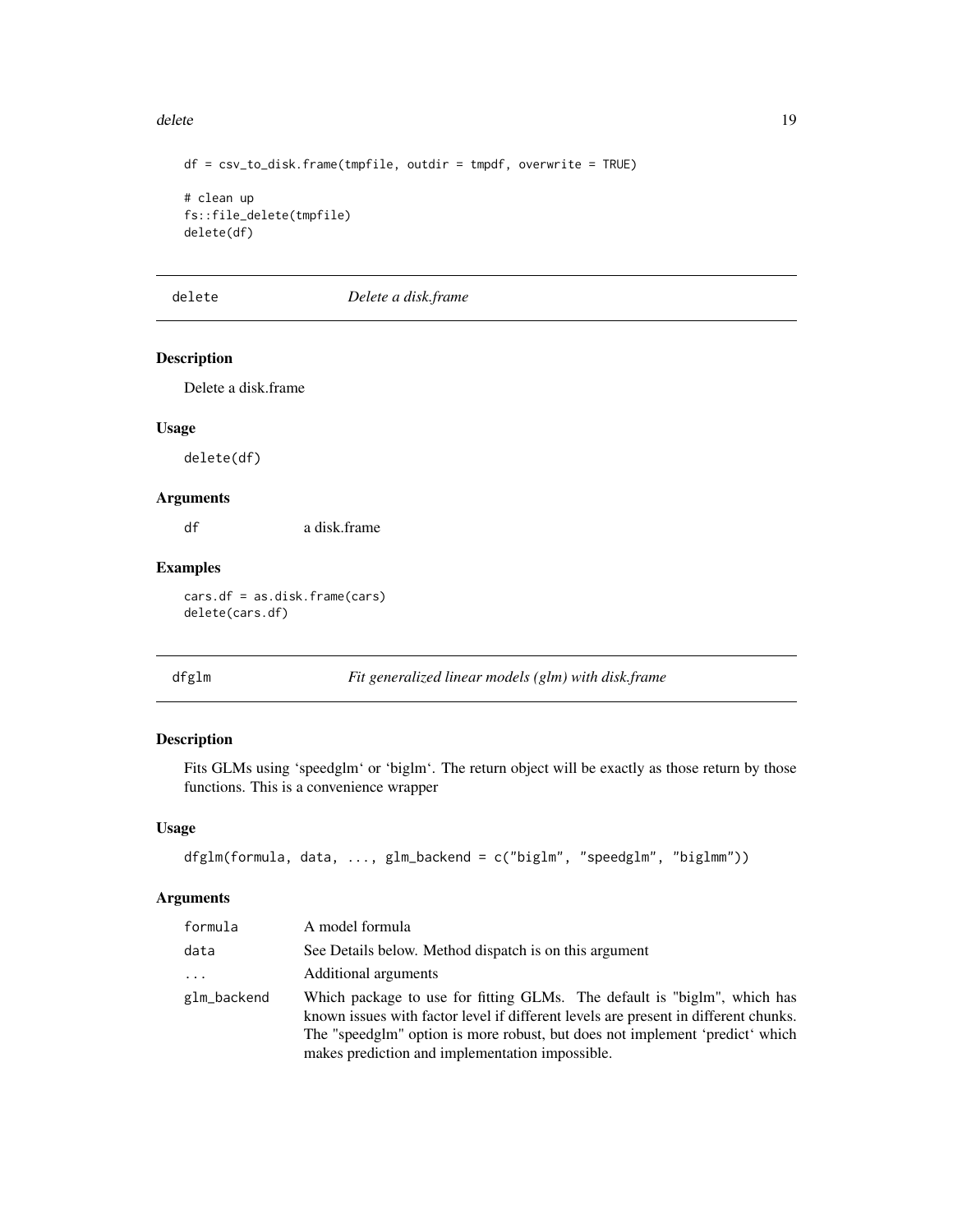#### Details

The data argument may be a function, a data frame, or a SQLiteConnection or RODBC connection object.

When it is a function the function must take a single argument reset. When this argument is FALSE it returns a data frame with the next chunk of data or NULL if no more data are available. Whenreset=TRUE it indicates that the data should be reread from the beginning by subsequent calls. The chunks need not be the same size or in the same order when the data are reread, but the same data must be provided in total. The bigglm.data.frame method gives an example of how such a function might be written, another is in the Examples below.

The model formula must not contain any data-dependent terms, as these will not be consistent when updated. Factors are permitted, but the levels of the factor must be the same across all data chunks (empty factor levels are ok). Offsets are allowed (since version 0.8).

The SQLiteConnection and RODBC methods loads only the variables needed for the model, not the whole table. The code in the SQLiteConnection method should work for other DBI connections, but I do not have any of these to check it with.

#### Value

An object of class bigglm

# References

Algorithm AS274 Applied Statistics (1992) Vol.41, No. 2

#### See Also

Other Machine Learning (ML): [make\\_glm\\_streaming\\_fn\(](#page-27-1))

#### Examples

```
cars.df = as.disk.frame(cars)
m = dfglm(dist ~ p; speed, data = cars.df)# can use normal R functions
# Only works in version > R 3.6
majorv = as.integer(version$major)
minorv = as.integer(strsplit(version$minor, ".", fixed=TRUE)[[1]][1])
if(((majorv == 3) & (minorv >= 6)) | (majorv > 3)) {
 summary(m)
 predict(m, get_chunk(cars.df, 1))
 predict(m, collect(cars.df))
 # can use broom to tidy up the returned info
 broom::tidy(m)
}
# clean up
delete(cars.df)
```
<span id="page-19-0"></span>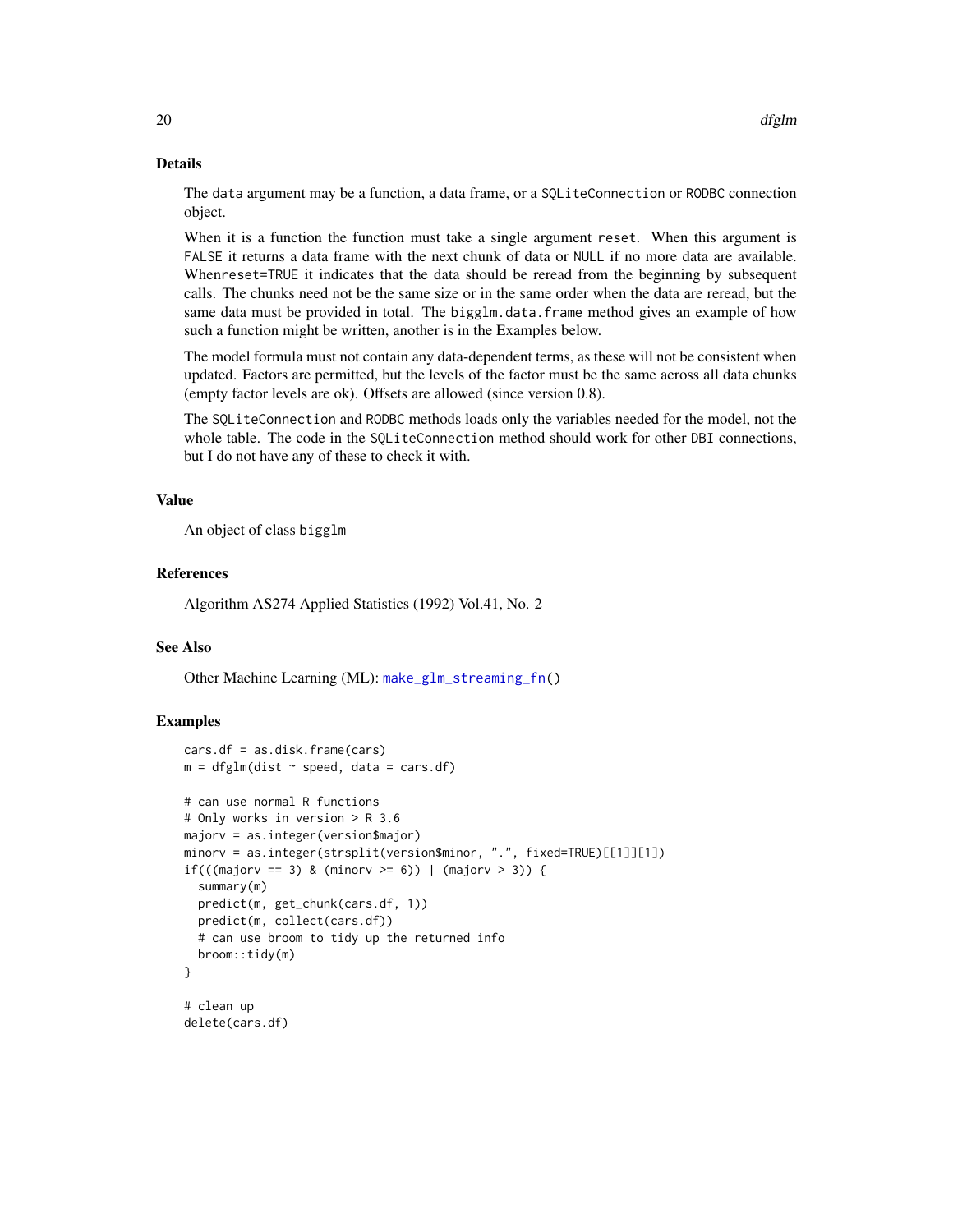<span id="page-20-0"></span>

# Description

Get the size of RAM in gigabytes

# Usage

```
df_ram_size()
```
### Value

integer of RAM in gigabyte (GB)

# Examples

```
# returns the RAM size in gigabyte (GB)
df_ram_size()
```
disk.frame *Create a disk.frame from a folder*

# Description

Create a disk.frame from a folder

# Usage

disk.frame(path, backend = "fst")

# Arguments

| path    | The path to store the output file or to a directory |
|---------|-----------------------------------------------------|
| backend | The only available backend is fst at the moment     |

# Examples

```
path = file.path(tempdir(),"cars")
as.disk.frame(cars, outdir=path, overwrite = TRUE, nchunks = 2)
df = disk.frame(path)
head(df)
nchunks(df)
# clean up
delete(df)
```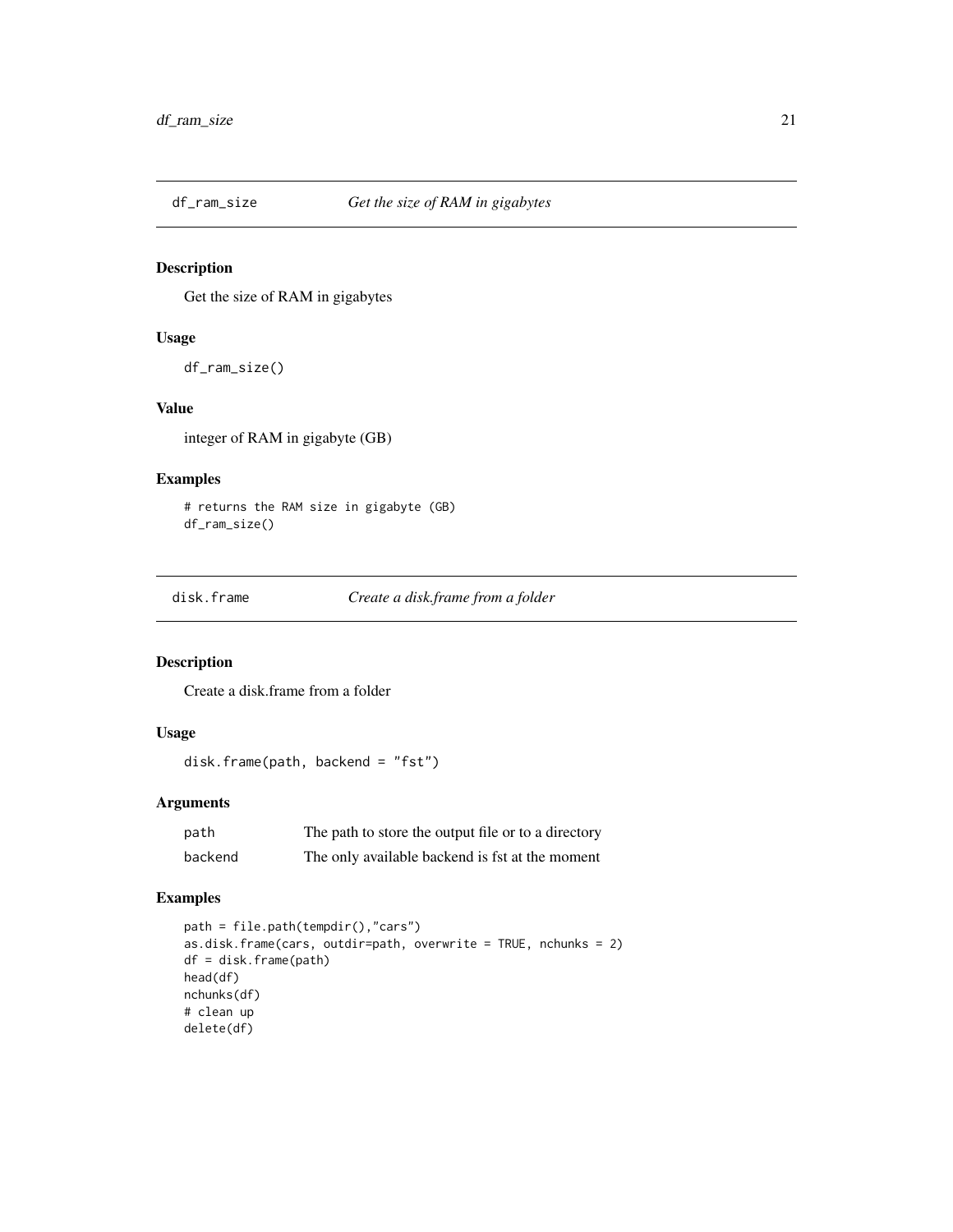<span id="page-21-0"></span>disk.frame\_to\_parquet *A function to convert a disk.frame to parquet format*

# Description

A function to convert a disk.frame to parquet format

#### Usage

disk.frame\_to\_parquet(df, outdir)

# Arguments

| df     | a disk. frame or a path to a disk. frame |
|--------|------------------------------------------|
| outdir | the path to save the parquet files       |

| evalparseglue | Helper function to evalparse some 'glue::glue' string |  |  |
|---------------|-------------------------------------------------------|--|--|
|               |                                                       |  |  |

# Description

Helper function to evalparse some 'glue::glue' string

# Usage

```
evalparseglue(code, env = parent.frame())
```

| code | the code in character (string) format to evaluate |
|------|---------------------------------------------------|
| env  | the environment in which to evaluate the code     |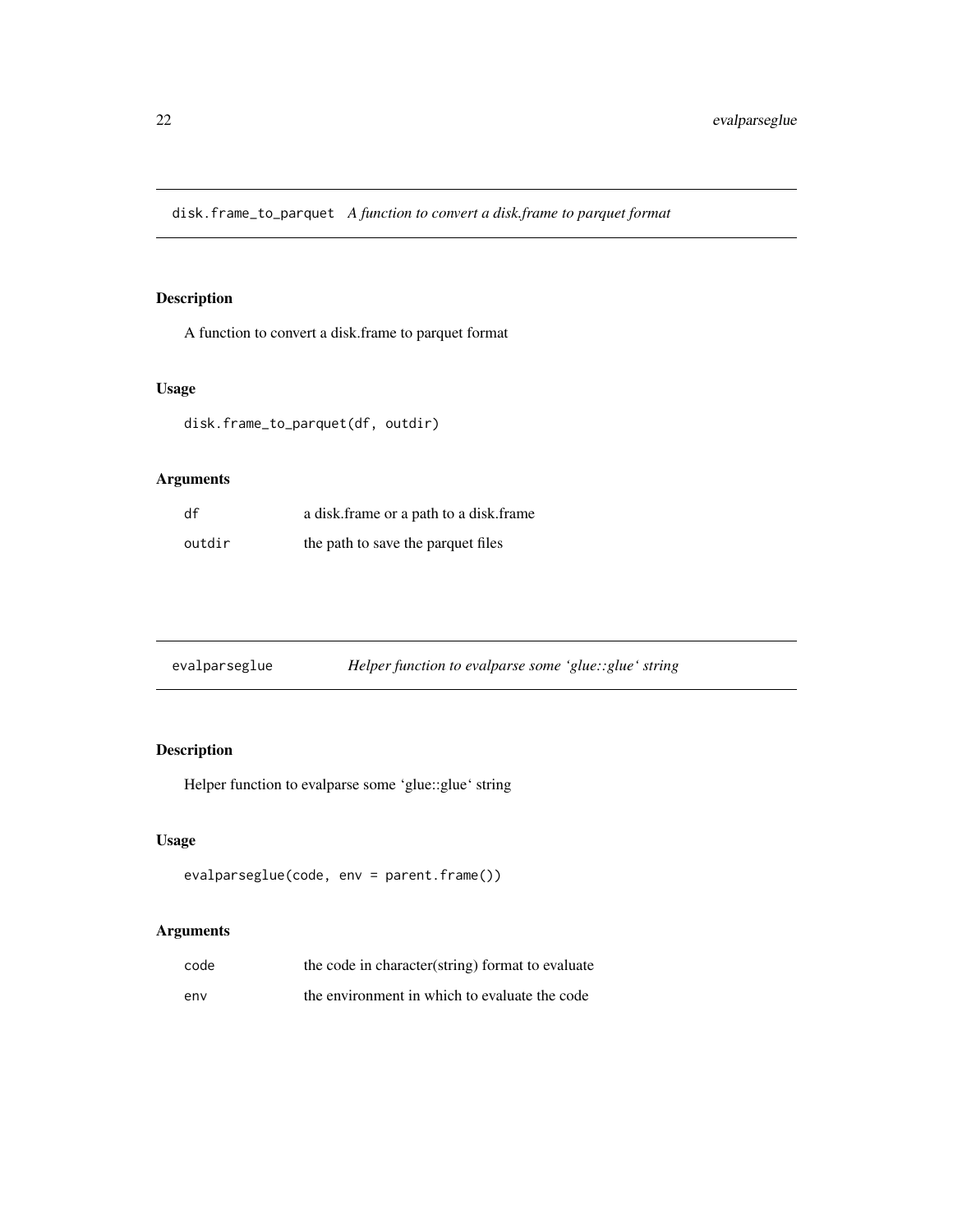<span id="page-22-0"></span>find\_globals\_recursively

*Find globals in an expression by searching through the chain*

# Description

Find globals in an expression by searching through the chain

#### Usage

```
find_globals_recursively(code, envir)
```
# Arguments

| code  | An expression to search for globals            |
|-------|------------------------------------------------|
| envir | The environment from which to begin the search |

foverlaps.disk.frame *Apply data.table's foverlaps to the disk.frame*

#### Description

EXPERIMENTAL

```
foverlaps.disk.frame(
 df1,
  df2,
 by.x = if (identical(shardkey(df1)$shardkey, "")) shardkey(df1)$shardkey else
   shardkey(df2)$shardkey,
 by.y = shardkey(df2)$shardkey,
  ...,
 outdir = tempfile("df_foverlaps_tmp", fileext = ".df"),
 merge_by_chunk_id = FALSE,
 compress = 50,
  overwrite = TRUE
\mathcal{E}
```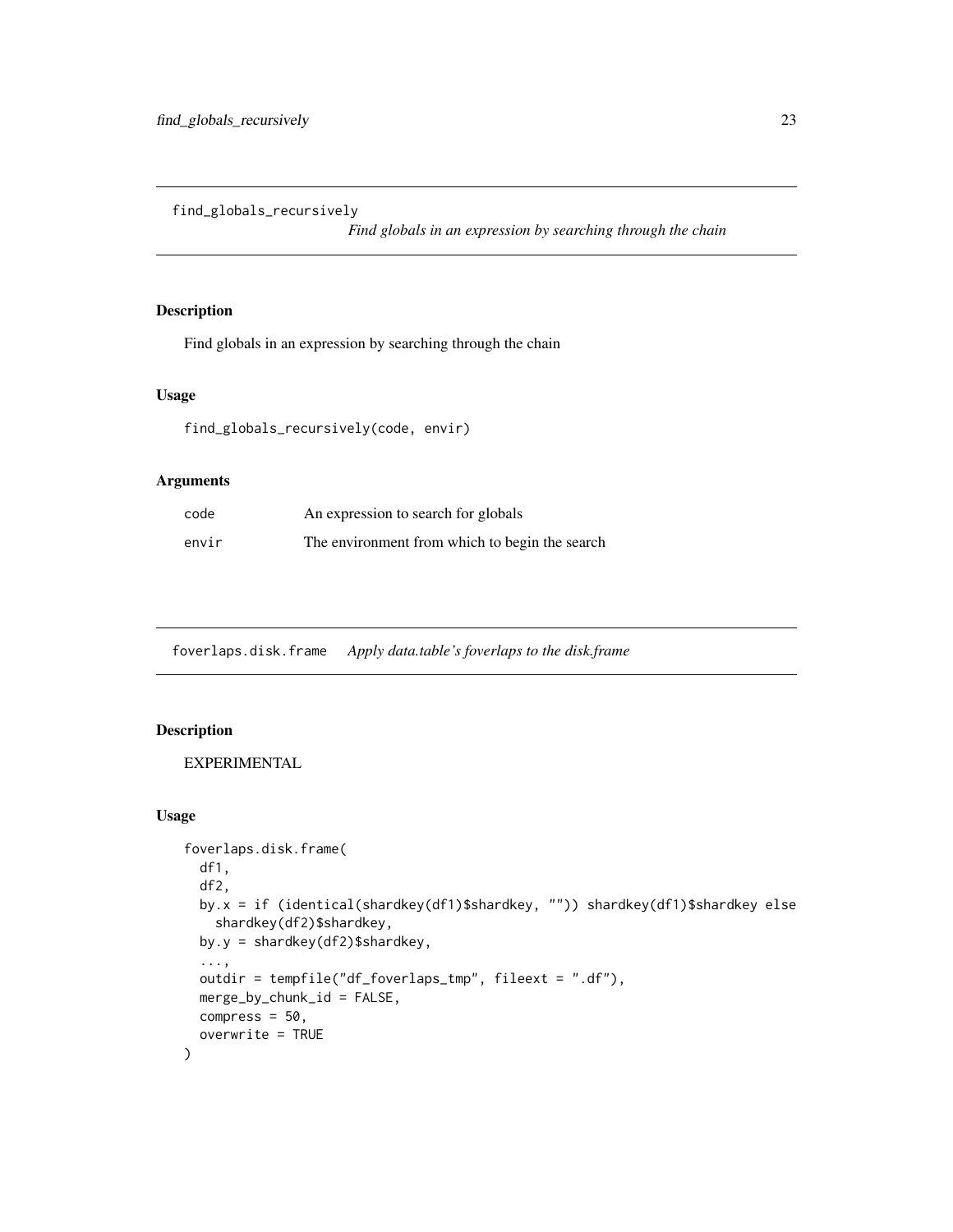#### <span id="page-23-0"></span>Arguments

| df1               | A disk.frame                                                                                                                                |
|-------------------|---------------------------------------------------------------------------------------------------------------------------------------------|
| df2               | A disk frame or a data frame                                                                                                                |
| by.x              | character/string vector. by x used in foverlaps                                                                                             |
| by.y              | character/string vector. by x used in foverlaps                                                                                             |
| $\ddotsc$         | passed to data.table::foverlaps and disk.frame::cmap.disk.frame                                                                             |
| outdir            | The output directory of the disk, frame                                                                                                     |
| merge_by_chunk_id |                                                                                                                                             |
|                   | If TRUE then the merges will happen for chunks in df1 and df2 with the same                                                                 |
|                   | chunk id which speed up processing. Otherwise every chunk of df1 is merged<br>with every chunk of df2. Ignored with df2 is not a disk.frame |
| compress          | The compression ratio for fst.                                                                                                              |
| overwrite         | overwrite existing directory                                                                                                                |
|                   |                                                                                                                                             |

#### Examples

library(data.table)

```
## simple example:
x = as.disk.frame(data.table(start=c(5,31,22,16), end=c(8,50,25,18), val2 = 7:10))y = as.disk.frame(data.table(start=c(10, 20, 30), end=c(15, 35, 45), val1 = 1:3))
byxy = c("start", "end")
xy.df = foverlaps.disk.frame(
  x, y, by.x = byxy, by.y = byxy,merge_by_chunk_id = TRUE, overwrite = TRUE)
# clean up
delete(x)
delete(y)
delete(xy.df)
```
gen\_datatable\_synthetic

*Generate synthetic dataset for testing*

# Description

Generate synthetic dataset for testing

#### Usage

gen\_datatable\_synthetic( $N = 2e+08$ ,  $K = 100$ )

| N | number of rows. Defaults to 200 million                                           |
|---|-----------------------------------------------------------------------------------|
|   | controls the number of unique values for id. Some ids will have K distinct values |
|   | while others have N/K distinct values                                             |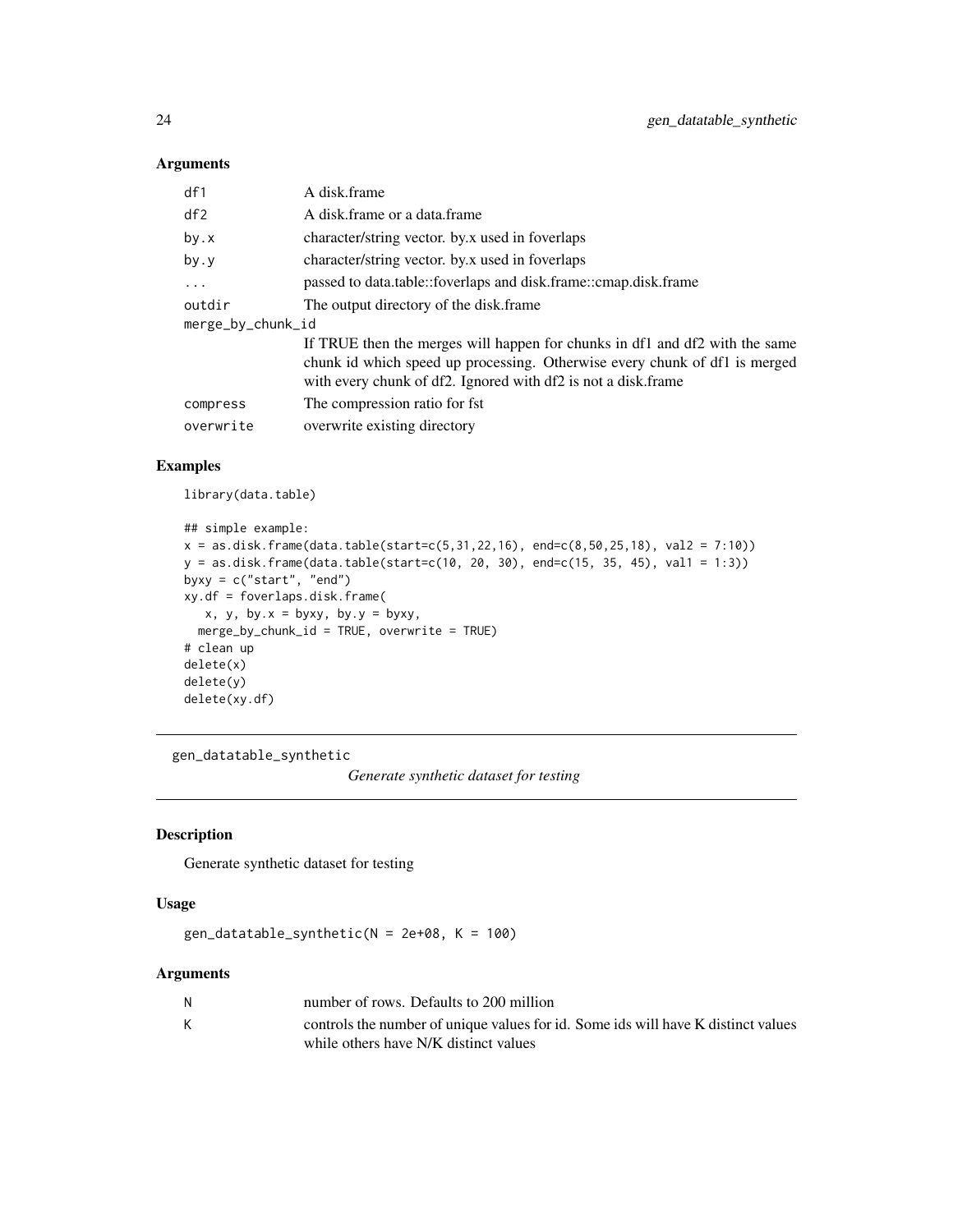<span id="page-24-0"></span>

#### Description

Obtain one chunk by chunk id

#### Usage

get\_chunk(...)

```
## S3 method for class 'disk.frame'
get_chunk(df, n, keep = NULL, full.names = FALSE, ..., partitioned_info = NULL)
```
# Arguments

| $\ddots$         | passed to fst::read fst or whichever read function is used in the backend                                       |
|------------------|-----------------------------------------------------------------------------------------------------------------|
| df               | a disk.frame                                                                                                    |
| n                | the chunk id. If numeric then matches by number, if character then returns the<br>chunk with the same name as n |
| keep             | the columns to keep                                                                                             |
| full.names       | whether n is the full path to the chunks or just a relative path file name. Ignored<br>if n is numeric          |
| partitioned_info |                                                                                                                 |
|                  |                                                                                                                 |

for internal use only. It's a data.frame used to help with filtering by partitions

#### Examples

```
cars.df = as.disk.frame(cars, nchunks = 2)
get_chunk(cars.df, 1)
get_chunk(cars.df, 2)
get_chunk(cars.df, 1, keep = "speed")
# if full.names = TRUE then the full path to the chunk need to be provided
get_chunk(cars.df, file.path(attr(cars.df, "path"), "1.fst"), full.names = TRUE)
# clean up cars.df
delete(cars.df)
```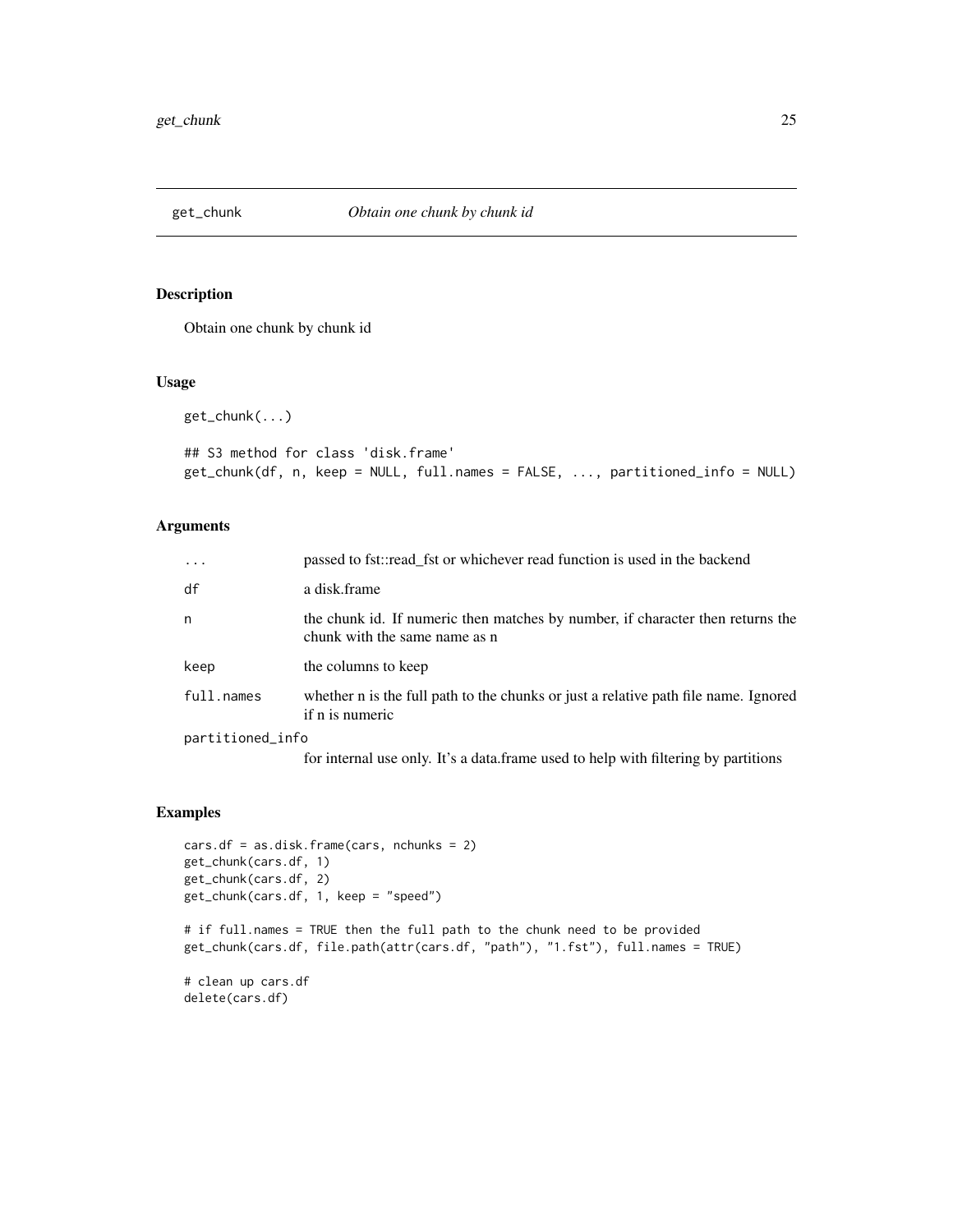<span id="page-25-0"></span>

### Description

Get the chunk IDs and files names

# Usage

```
get_chunk_ids(df, ..., full.names = FALSE, strip_extension = TRUE)
```
#### Arguments

| df                  | a disk.frame                                                                 |  |
|---------------------|------------------------------------------------------------------------------|--|
| $\cdot \cdot \cdot$ | passed to list files                                                         |  |
| full.names          | If TRUE returns the full path to the file, Defaults to FALSE                 |  |
| strip_extension     |                                                                              |  |
|                     | If TRUE then the file extension in the chunk_id is removed. Defaults to TRUE |  |

#### Examples

```
cars.df = as.disk.frame(cars)
# return the integer-string chunk IDs
get_chunk_ids(cars.df)
# return the file name chunk IDs
get_chunk_ids(cars.df, full.names = TRUE)
# return the file name chunk IDs with file extension
get_chunk_ids(cars.df, strip_extension = FALSE)
# clean up cars.df
delete(cars.df)
```
get\_partition\_paths *Get the partitioning structure of a folder*

# Description

Get the partitioning structure of a folder

#### Usage

get\_partition\_paths(df)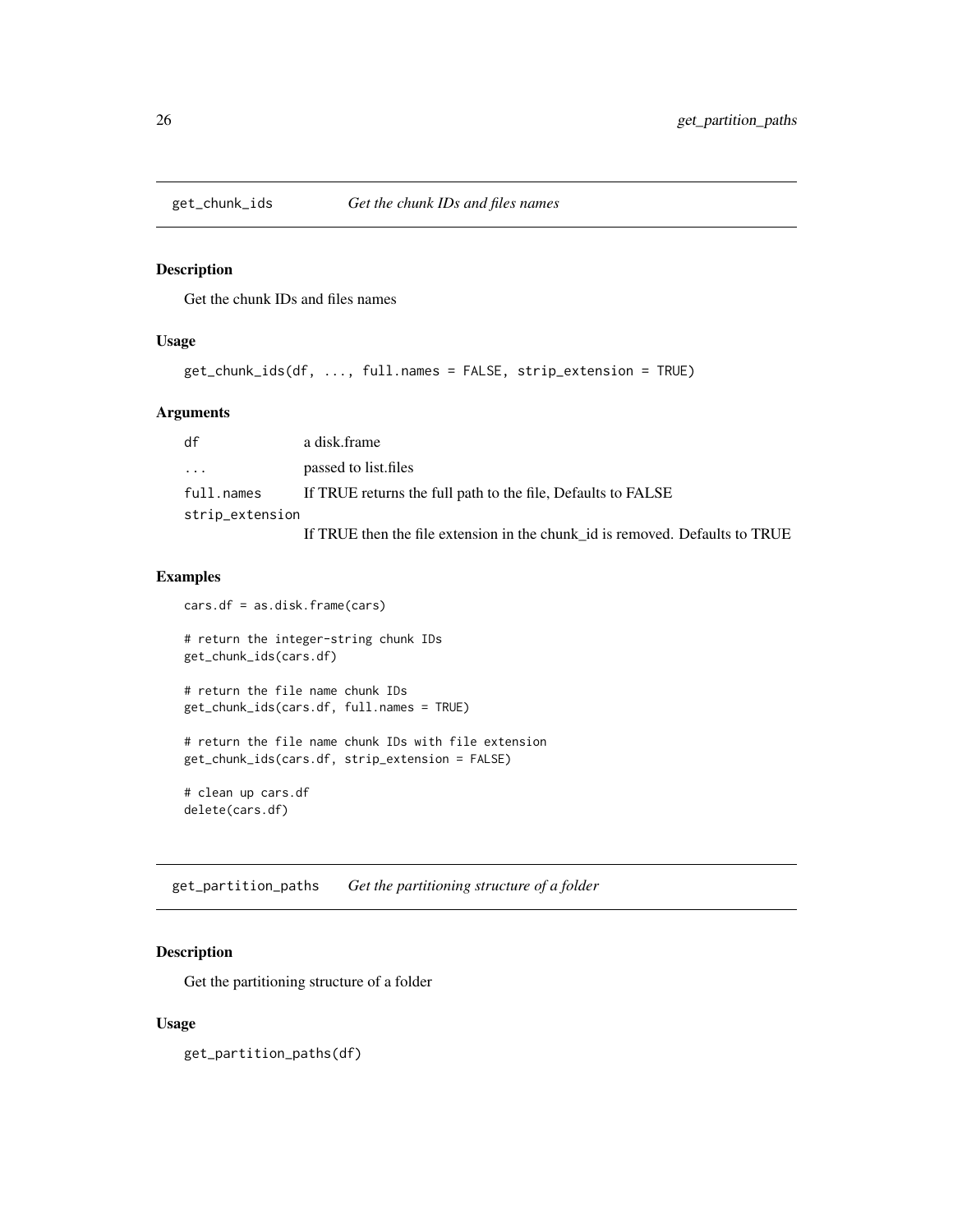#### <span id="page-26-0"></span>Arguments

df a disk.frame whose paths will be used to determine if it's folder-partitioned disk.frame

groups.disk.frame *The shard keys of the disk.frame*

#### Description

The shard keys of the disk.frame

# Usage

## S3 method for class 'disk.frame' groups(x)

#### Arguments

x a disk.frame

# Value

character

head.disk.frame *Head and tail of the disk.frame*

# Description

Head and tail of the disk.frame

# Usage

```
## S3 method for class 'disk.frame'
head(x, n = 6L, ...)
```
## S3 method for class 'disk.frame' tail $(x, n = 6L, ...)$ 

| X  | a disk frame                       |
|----|------------------------------------|
| n, | number of rows to include          |
| .  | passed to base::head or base::tail |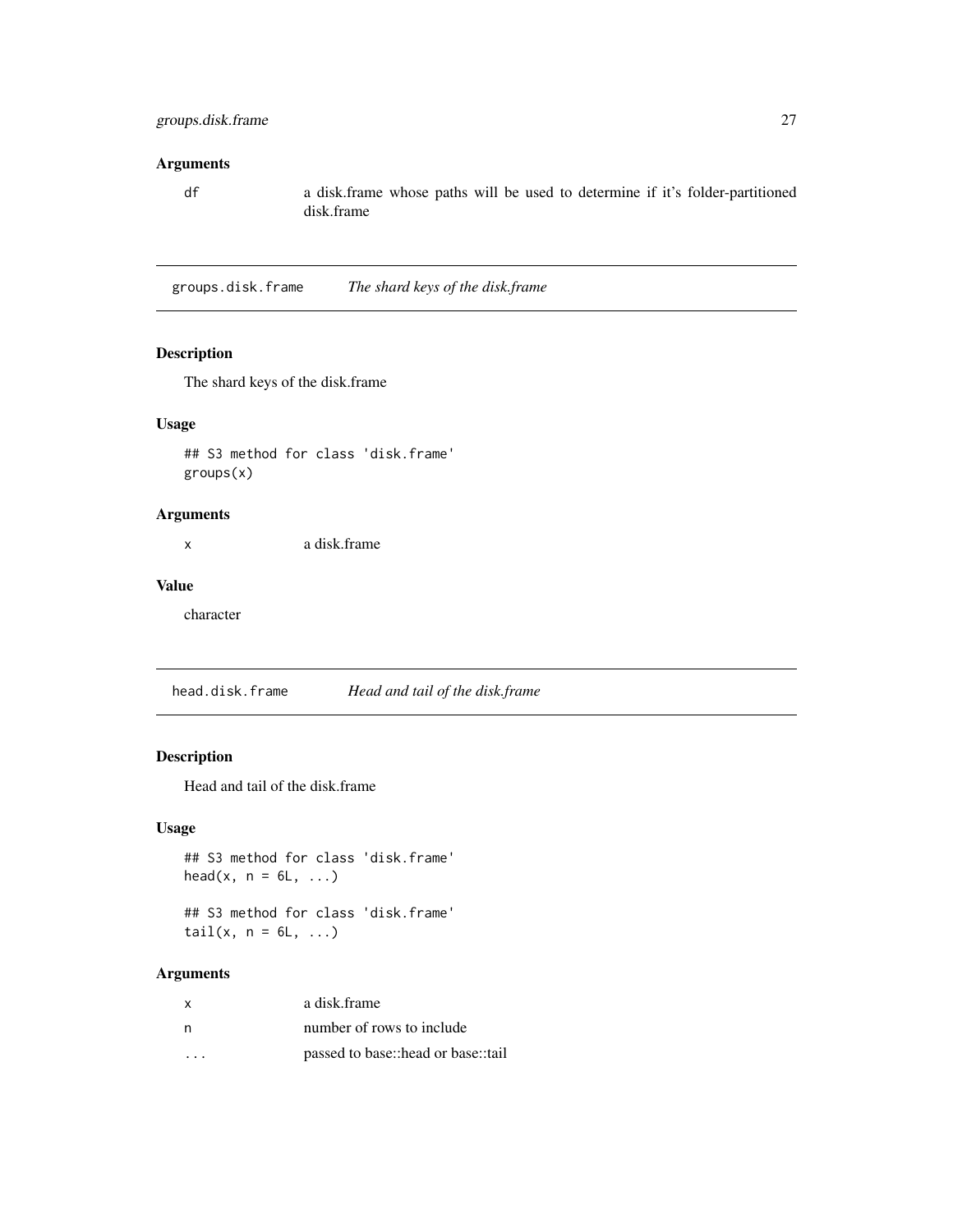### <span id="page-27-0"></span>Examples

```
cars.df = as.disk.frame(cars)
head(cars.df)
tail(cars.df)
# clean up
delete(cars.df)
```
is\_disk.frame *Checks if a folder is a disk.frame*

# Description

Checks if a folder is a disk.frame

#### Usage

is\_disk.frame(df)

#### Arguments

df a disk.frame or directory to check

# Examples

cars.df = as.disk.frame(cars)

```
is_disk.frame(cars) # FALSE
is_disk.frame(cars.df) # TRUE
```
# clean up cars.df delete(cars.df)

<span id="page-27-1"></span>make\_glm\_streaming\_fn *A streaming function for speedglm*

# Description

Define a function that can be used to feed data into speedglm and biglm

```
make_glm_streaming_fn(data, verbose = FALSE)
```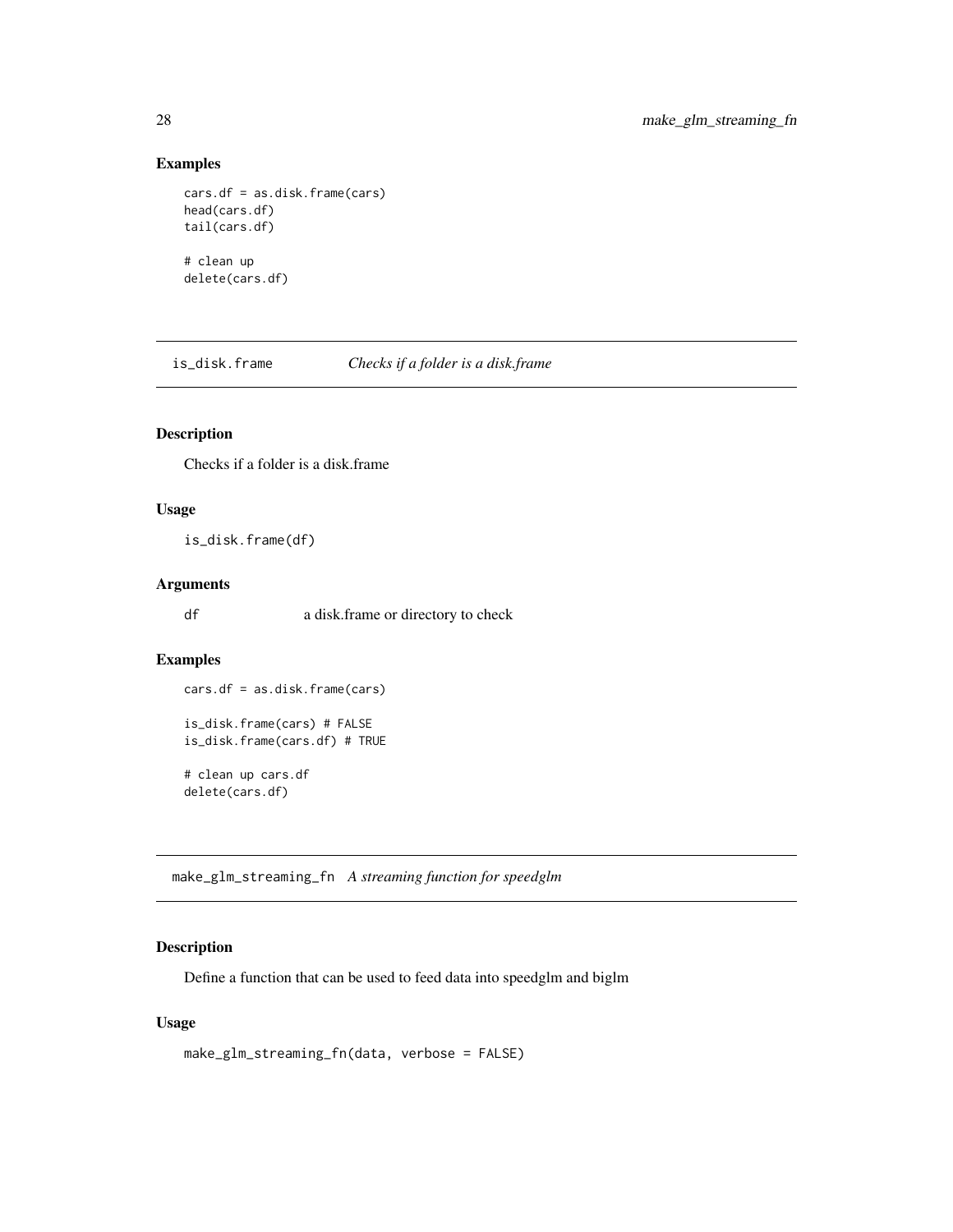#### <span id="page-28-0"></span>Arguments

| data    | a disk frame                                                  |
|---------|---------------------------------------------------------------|
| verbose | Whether to print the status of data loading. Default to FALSE |

#### Value

return a function, fn, that can be used as the data argument in biglm::bigglm or speedglm::shglm

#### See Also

Other Machine Learning (ML): [dfglm\(](#page-18-1))

#### Examples

```
cars.df = as.disk.frame(cars)
streamacq = make_glm_streaming_fn(cars.df, verbose = FALSE)
majorv = as.integer(version$major)
minorv = as.integer(strsplit(version$minor, ".", fixed=TRUE)[[1]][1])
if(((major == 3) & (minor >= 6)) | (major > 3))m = biglm::biggl(m(dist ~ p<br/>speed, data = streamacq)summary(m)
 predict(m, get_chunk(cars.df, 1))
 predict(m, collect(cars.df, 1))
} else {
  m = speedg1m::shg1m(dist ~ ~ speed, data = streamacq)}
```
merge.disk.frame *Merge function for disk.frames*

#### Description

Merge function for disk.frames

```
## S3 method for class 'disk.frame'
merge(
  x,
  y,
  by,
 outdir = tempfile(fileext = ".df),
  ...,
 merge_by_chunk_id = FALSE,
  overwrite = FALSE
)
```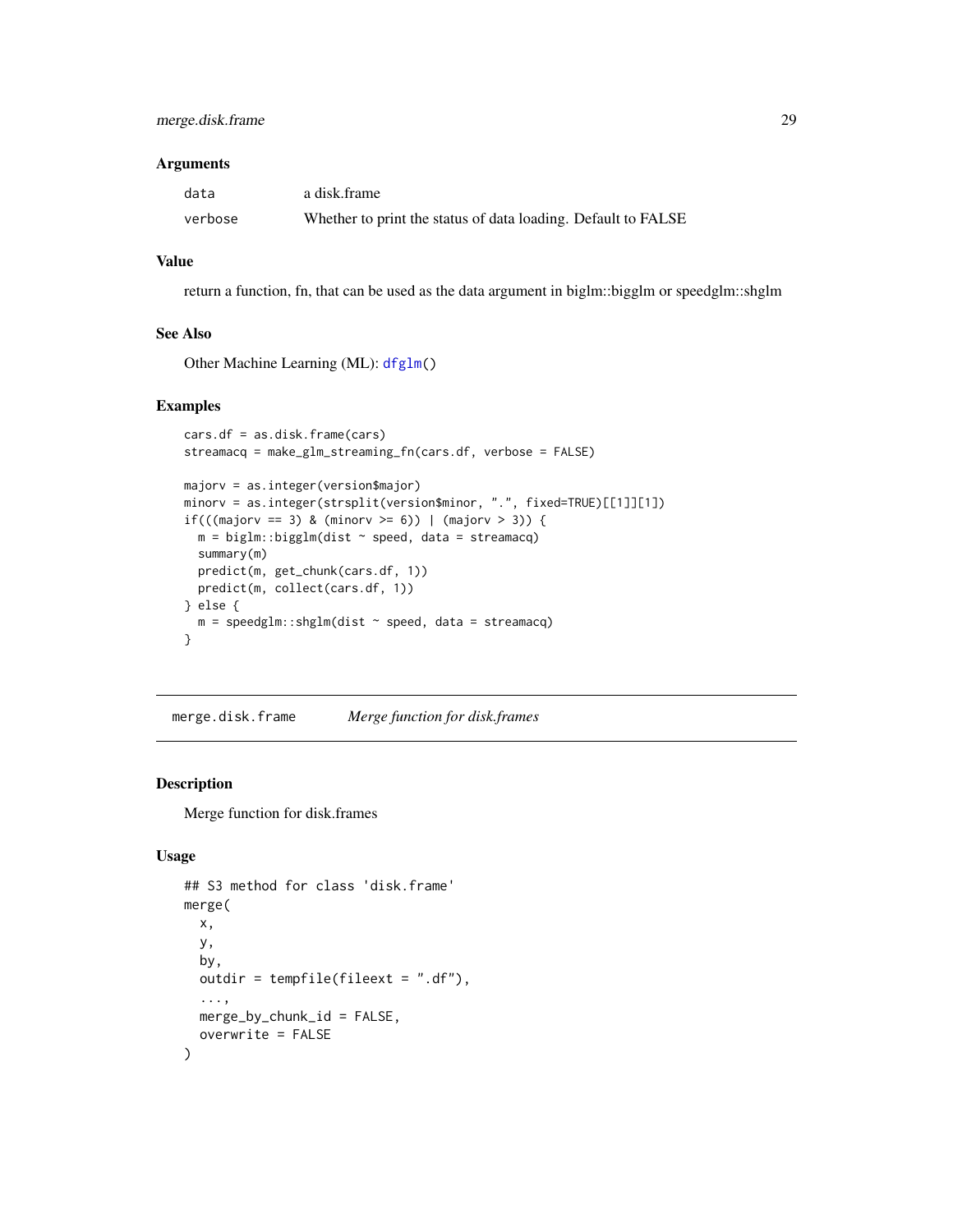<span id="page-29-0"></span>30 move\_to

# Arguments

| x                 | a disk.frame                                                                   |  |
|-------------------|--------------------------------------------------------------------------------|--|
| у                 | a disk.frame or data.frame                                                     |  |
| by                | the merge by keys                                                              |  |
| outdir            | The output directory for the disk. frame                                       |  |
| $\ddots$          | passed to merge and cmap.disk.frame                                            |  |
| merge_by_chunk_id |                                                                                |  |
|                   | if TRUE then only chunks in df1 and df2 with the same chunk id will get merged |  |
| overwrite         | overwrite the outdir or not                                                    |  |

# Examples

```
b = as.disk.frame(data.frame(a = 51:150, b = 1:100))d = as.disk.frame(data.frame(a = 151:250, b = 1:100))bd.df = merge(b, d, by = "b", merge_by_chunk_id = TRUE)# clean up cars.df
delete(b)
delete(d)
delete(bd.df)
```
move\_to *Move or copy a disk.frame to another location*

# Description

Move or copy a disk.frame to another location

#### Usage

```
move_to(df, outdir, ..., copy = FALSE)
```
copy\_df\_to(df, outdir, ...)

# Arguments

| df                   | The disk frame           |
|----------------------|--------------------------|
| outdir               | The new location         |
| $\sim$ $\sim$ $\sim$ | <b>NOT USED</b>          |
| copy                 | Merely copy and not move |

#### Value

a disk.frame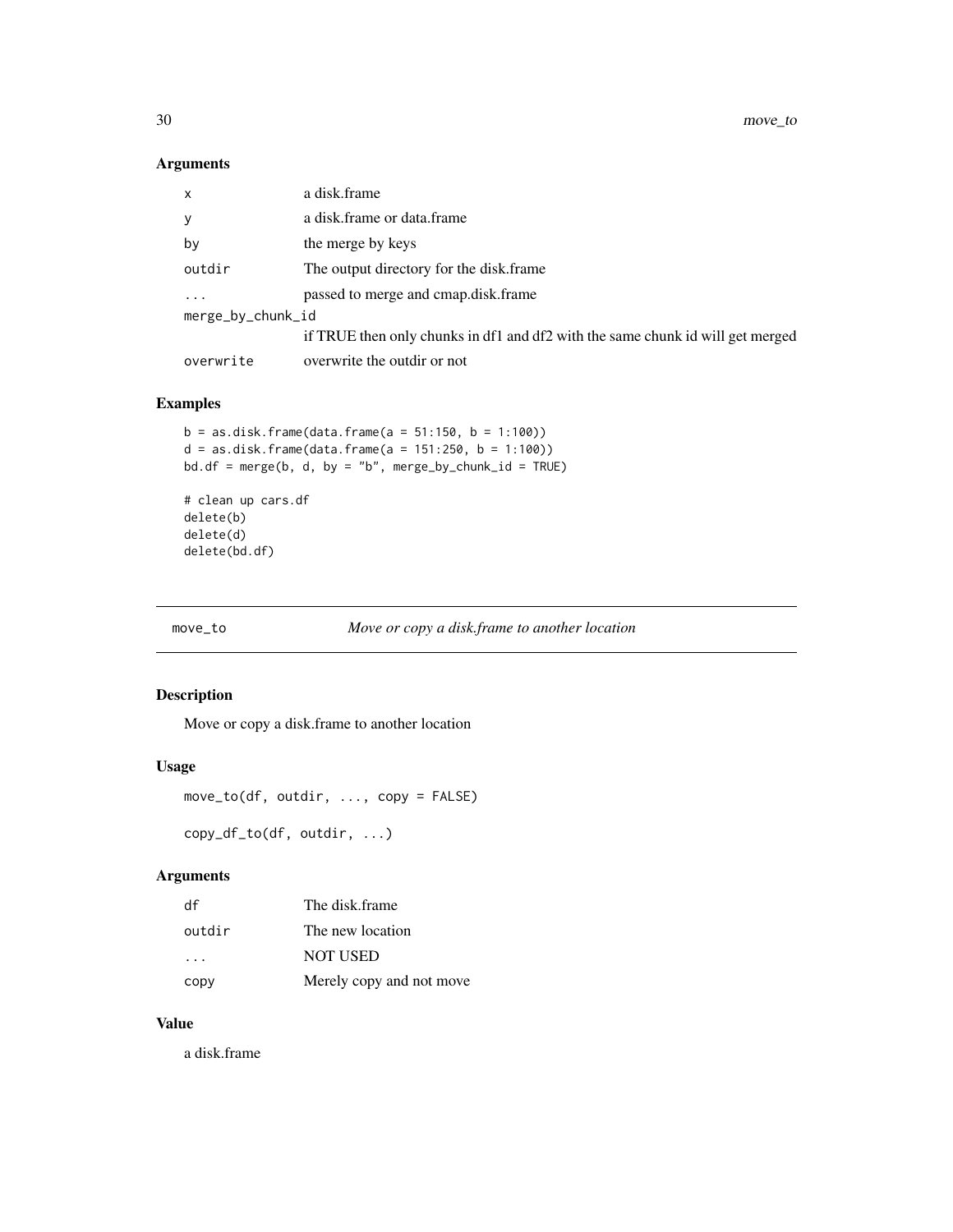#### <span id="page-30-0"></span>nchunks 31

### Examples

```
cars.df = as.disk.frame(cars)
cars_copy.df = copy_df_to(cars.df, outdir = tempfile(fileext=".df"))
cars2.df = move_to(cars.df, outdir = tempfile(fileext=".df"))
# clean up
delete(cars_copy.df)
delete(cars2.df)
```
#### nchunks *Returns the number of chunks in a disk.frame*

# Description

Returns the number of chunks in a disk.frame

# Usage

```
nchunks(df, ...)
nchunk(df, ...)## S3 method for class 'disk.frame'
nchunk(df, ...)
## S3 method for class 'disk.frame'
nchunks(df, skip.ready.check = FALSE, ...)
```
#### Arguments

df a disk.frame ... not used skip.ready.check NOT implemented

# Examples

cars.df = as.disk.frame(cars)

# return the number of chunks nchunks(cars.df) nchunk(cars.df)

# clean up cars.df delete(cars.df)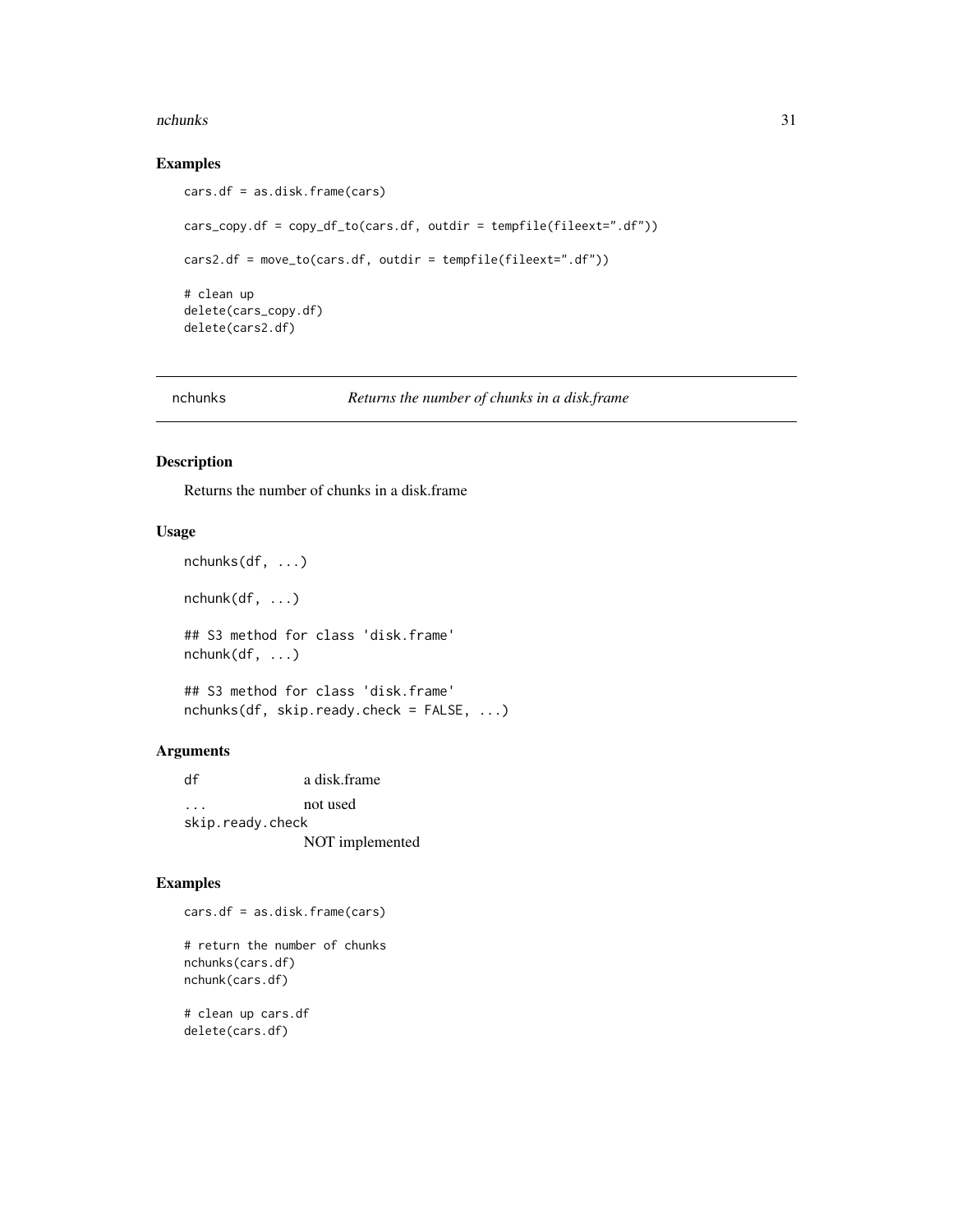<span id="page-31-0"></span>

# Description

Number of rows or columns

# Usage

```
nrow(df, \ldots)
```
## S3 method for class 'disk.frame' nrow(df, ...)

ncol(df)

## S3 method for class 'disk.frame' ncol(df)

# Arguments

| df | a disk frame         |
|----|----------------------|
| .  | passed to base::nrow |

# Examples

cars.df = as.disk.frame(cars)

```
# return total number of column and rows
ncol(cars.df)
nrow(cars.df)
# clean up cars.df
```
delete(cars.df)

overwrite\_check *Check if the outdir exists or not*

#### Description

If the overwrite is TRUE then the folder will be deleted, otherwise the folder will be created.

# Usage

overwrite\_check(outdir, overwrite)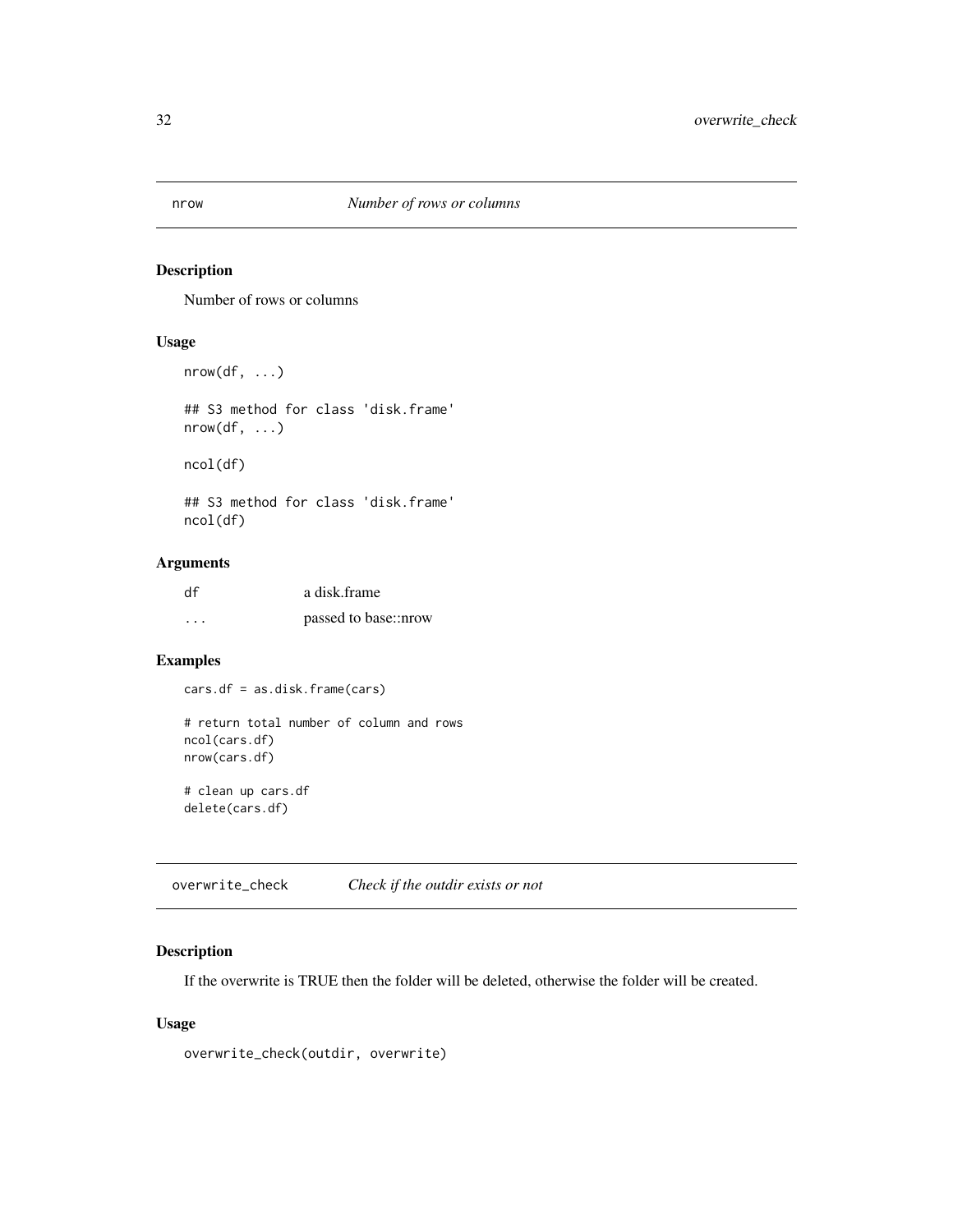# <span id="page-32-0"></span>partition\_filter 33

# Arguments

| outdir    | the output directory                                                        |
|-----------|-----------------------------------------------------------------------------|
| overwrite | TRUE or FALSE if 'outdir'' exists and overwrite = FALSE then throw an error |

# Examples

```
tf = tempfile()
overwrite_check(tf, overwrite = FALSE)
overwrite_check(tf, overwrite = TRUE)
```

```
# clean up
fs::dir_delete(tf)
```
partition\_filter *Filter the dataset based on folder partitions*

# Description

Filter the dataset based on folder partitions

#### Usage

partition\_filter(x, ...)

# Arguments

|          | a disk frame                                                                   |
|----------|--------------------------------------------------------------------------------|
| $\cdots$ | filtering conditions for filtering the disk, frame at (folder) partition level |

play *Play the recorded lazy operations*

# Description

Play the recorded lazy operations

# Usage

play(dataframe, recordings)

| dataframe  | A data frame                                                               |
|------------|----------------------------------------------------------------------------|
| recordings | A recording the expression, globals and packages using create_chunk_mapper |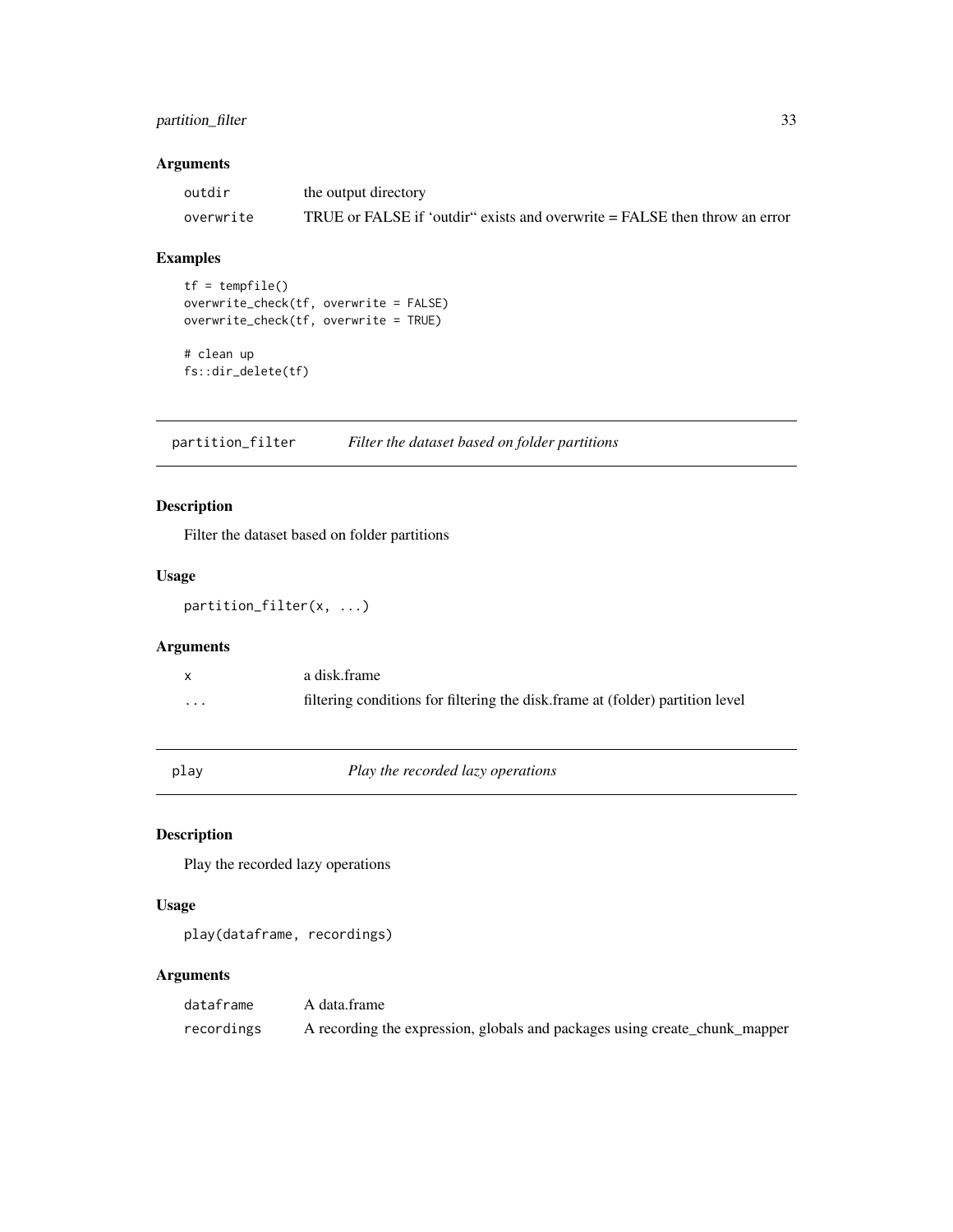<span id="page-33-0"></span>print.disk.frame *Print disk.frame*

# Description

a new print method for disk.frame

#### Usage

## S3 method for class 'disk.frame'  $print(x, \ldots)$ 

# Arguments

| X | disk.frame |
|---|------------|
|   | not used   |

pull.disk.frame *Pull a column from table similar to 'dplyr::pull'.*

# Description

Pull a column from table similar to 'dplyr::pull'.

#### Usage

```
## S3 method for class 'disk.frame'
pull(.data, var = -1, name = NULL, ...)
```

| .data     | The disk.frame                                                                                   |
|-----------|--------------------------------------------------------------------------------------------------|
| var       | can be an positive or negative integer or a character/string. See dplyr::pull doc-<br>umentation |
| name      | See dplyr::pull documentation                                                                    |
| $\ddotsc$ | Not used, kept for compatibility with 'dplyr::pull'                                              |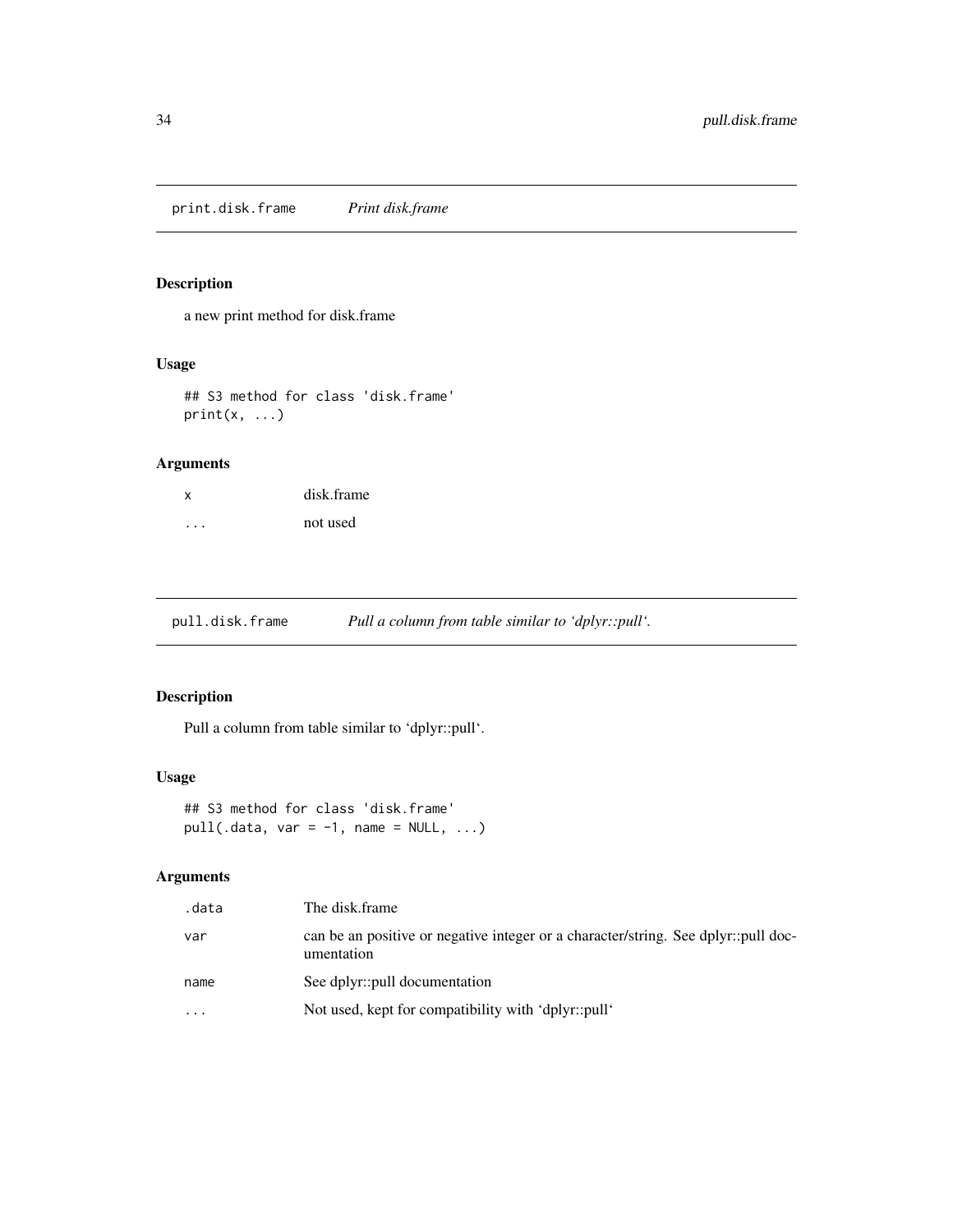<span id="page-34-0"></span>

# Description

Used to convert a function to purrr syntax if needed

# Usage

```
purrr_as_mapper(.f)
```
# Arguments

.f a normal function or purrr syntax function i.e. '~ ...code...'

rbindlist.disk.frame *rbindlist disk.frames together*

# Description

rbindlist disk.frames together

#### Usage

```
rbindlist.disk.frame(
  df_list,
  outdir = tempfile(fileext = ".df"),
  by_{\text{c}}chunk_id = TRUE,
  parallel = TRUE,
  compress = 50,
  overwrite = TRUE,
  .progress = TRUE
\mathcal{E}
```

| $df_{\text{list}}$<br>A list of disk frames                                        |  |
|------------------------------------------------------------------------------------|--|
| outdir<br>Output directory of the row-bound disk.frames                            |  |
| If TRUE then only the chunks with the same chunk IDs will be bound<br>by_chunk_id  |  |
| if TRUE then bind multiple disk.frame simultaneously, Defaults to TRUE<br>parallel |  |
| 0-100, 100 being the highest compression rate.<br>compress                         |  |
| overwrite the output directory<br>overwrite                                        |  |
| A logical, for whether or not to show progress.<br>.progress                       |  |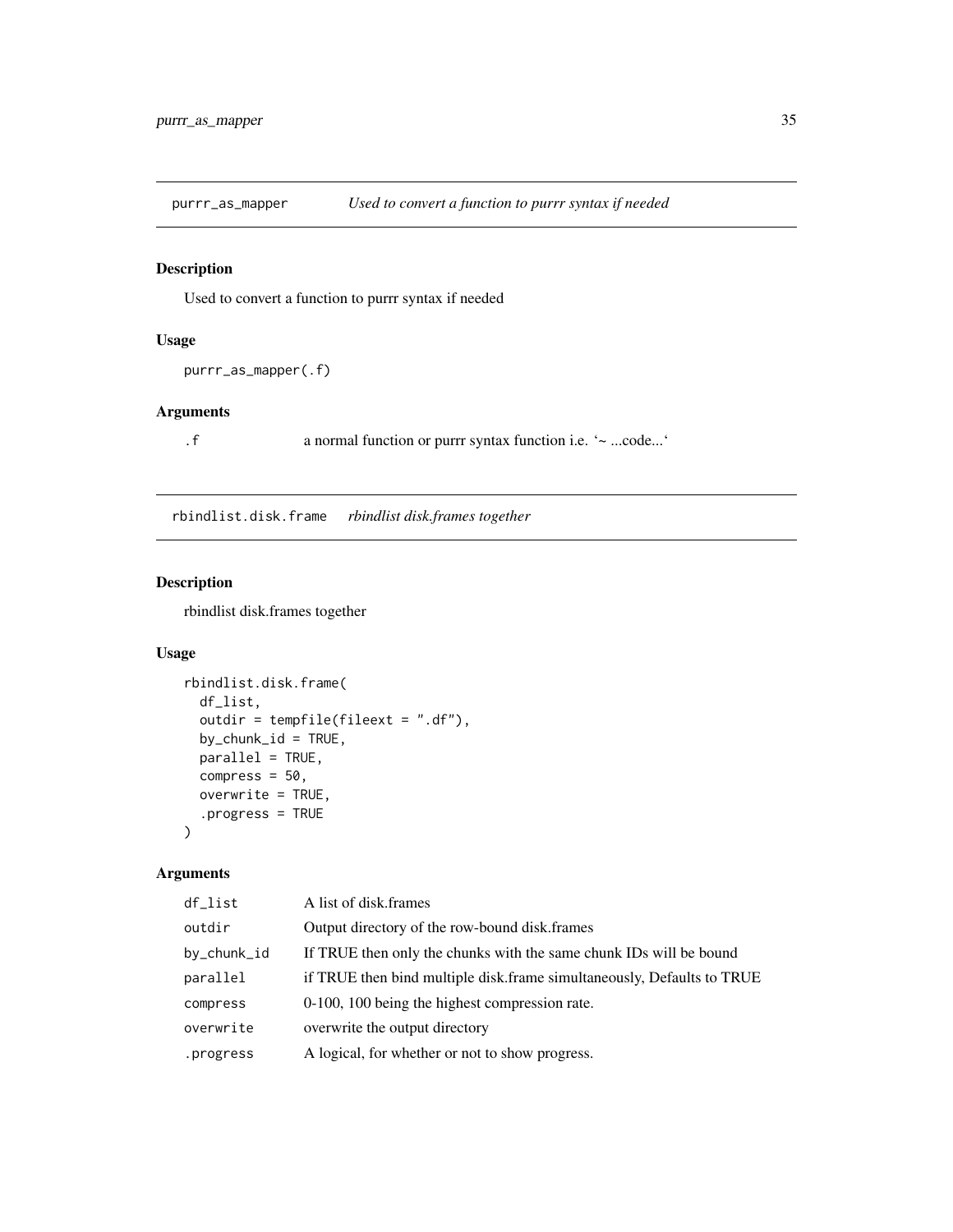#### 36 rechunk

#### Examples

```
cars.df = as.disk.frame(cars)
# row-bind two disk.frames
cars2.df = rbindlist.disk.frame(list(cars.df, cars.df))
# clean up cars.df
delete(cars.df)
delete(cars2.df)
```
rechunk *Increase or decrease the number of chunks in the disk.frame*

#### Description

Increase or decrease the number of chunks in the disk.frame

#### Usage

```
rechunk(
  df,
  nchunks = disk.frame::nchunks(df),
 outdir = attr(df, "path", exact = TRUE),shardby = NULL,
 overwrite = TRUE
)
```
#### Arguments

| df        | the disk frame to rechunk      |
|-----------|--------------------------------|
| nchunks   | number of chunks               |
| outdir    | the output directory           |
| shardby   | the shardkeys                  |
| overwrite | overwrite the output directory |

# Examples

```
# create a disk.frame with 2 chunks in tempdir()
cars.df = as.disk.frame(cars, nchunks = 2)
# re-chunking cars.df to 3 chunks, done "in-place" to the same folder as cars.df
rechunk(cars.df, 3)
new\_path = tempfile(fileext = "df")# re-chunking cars.df to 4 chunks, shard by speed, and done "out-of-place" to a new directory
cars2.df = rechunk(cars.df, 4, outdir=new_path, shardby = "speed")
```
<span id="page-35-0"></span>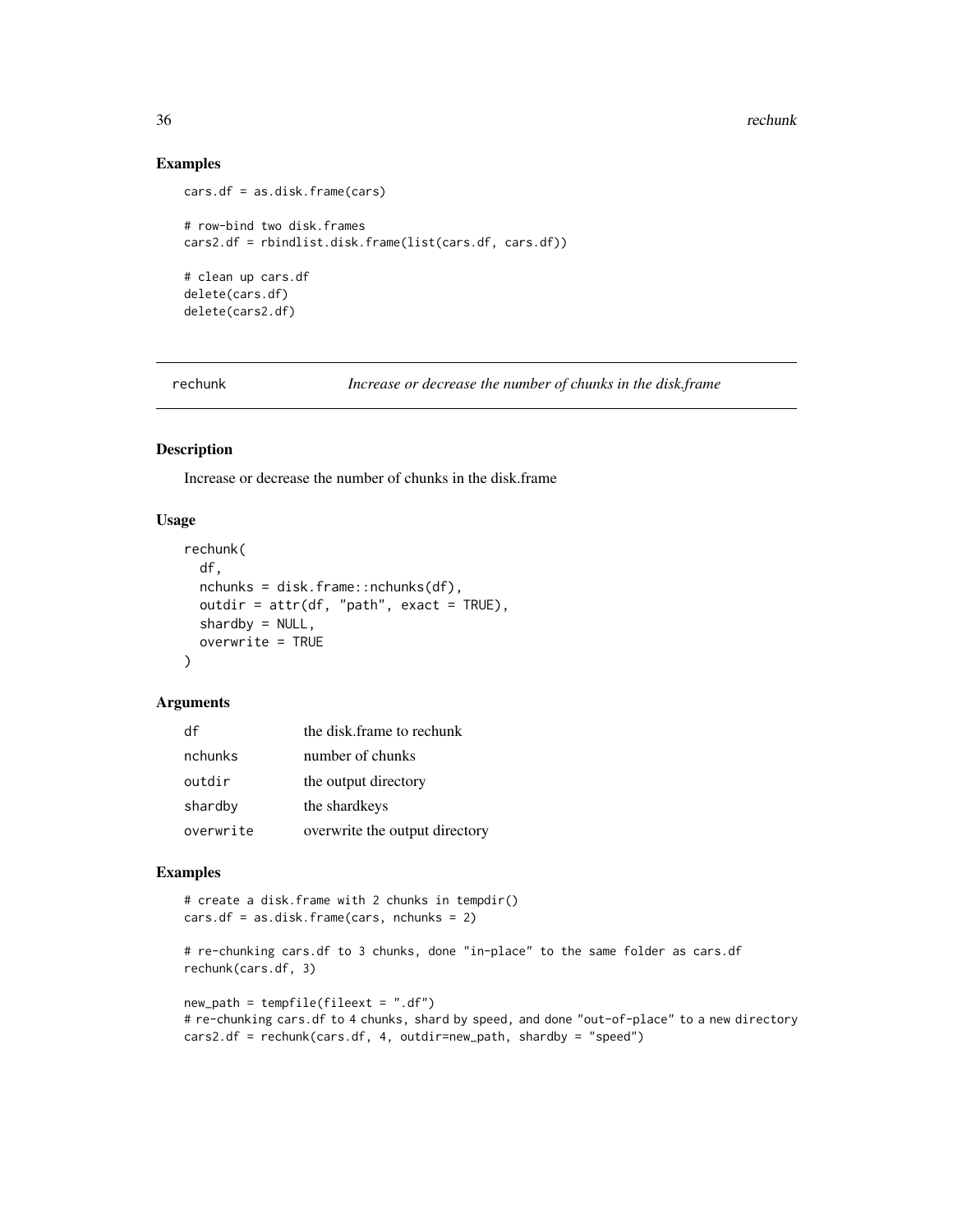```
# clean up cars.df
delete(cars.df)
delete(cars2.df)
```
recommend\_nchunks *Recommend number of chunks based on input size*

# Description

Computes the recommended number of chunks to break a data.frame into. It can accept filesizes in bytes (as integer) or a data.frame

#### Usage

```
recommend_nchunks(
  df,
  type = "csv",
 minchunks = data.table::getDTthreads(),
 conservatism = 8,
  ram_size = df_ram_size()
\mathcal{L}
```
#### Arguments

| df           | a disk frame or the file size in bytes of a CSV file holding the data                                                                            |
|--------------|--------------------------------------------------------------------------------------------------------------------------------------------------|
| type         | only = "csv" is supported. It indicates the file type corresponding to file size 'df'                                                            |
| minchunks    | the minimum number of chunks. Defaults to the number of CPU cores (without<br>hyper-threading)                                                   |
| conservatism | a multiplier to the recommended number of chunks. The more chunks the<br>smaller the chunk size and more likely that each chunk can fit into RAM |
| ram_size     | The amount of RAM available which is usually computed. Except on RStudio<br>with $R3.6+$                                                         |

# Examples

```
# recommend nchunks based on data.frame
recommend_nchunks(cars)
```

```
# recommend nchunks based on file size ONLY CSV is implemented at the moment
recommend_nchunks(1024^3)
```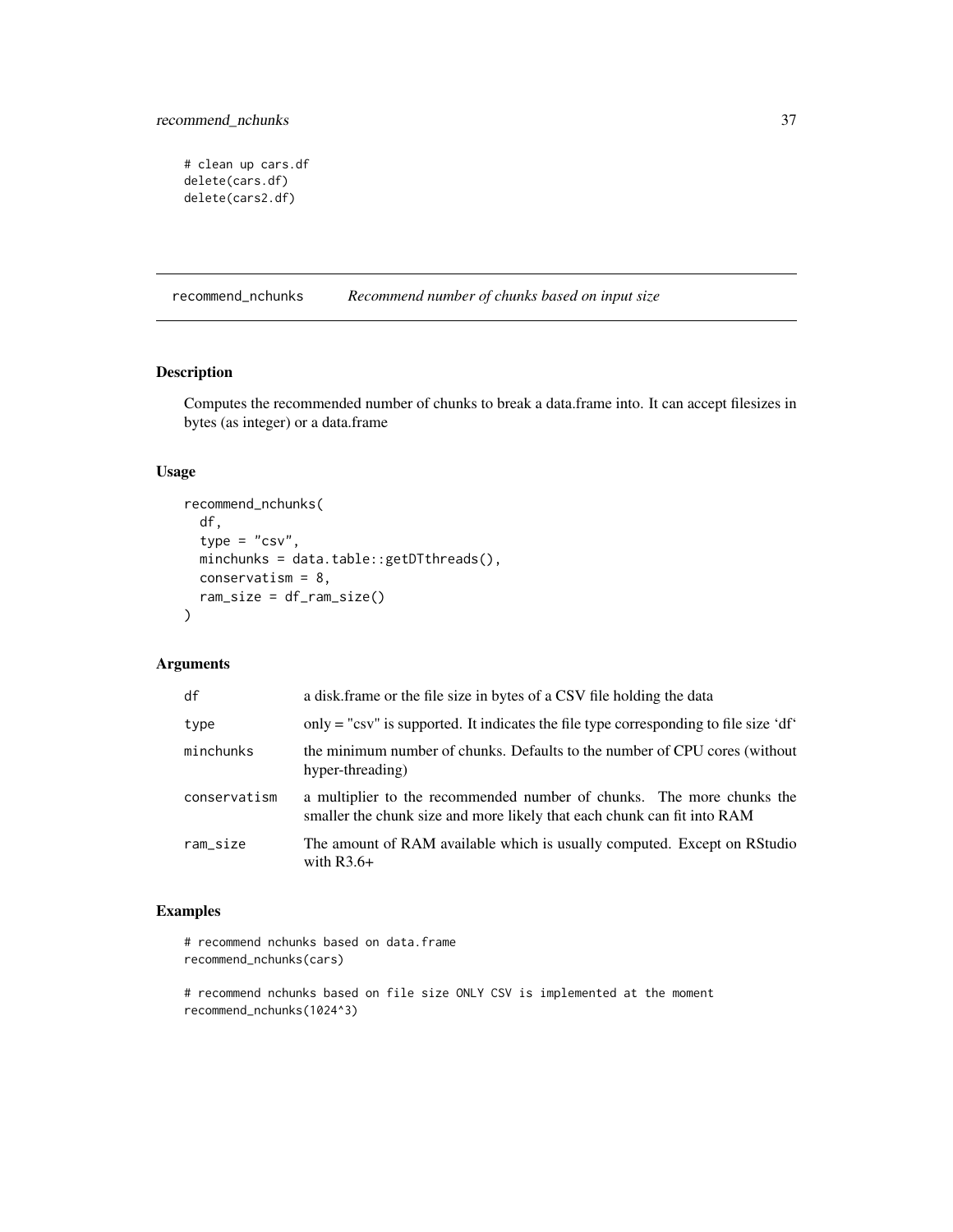<span id="page-37-0"></span>

#### Description

Removes a chunk from the disk.frame

# Usage

remove\_chunk(df, chunk\_id, full.names = FALSE)

# Arguments

| df         | a disk frame                                                                                                              |
|------------|---------------------------------------------------------------------------------------------------------------------------|
| chunk id   | the chunk ID of the chunk to remove. If it's a number then return number.fst                                              |
| full.names | TRUE or FALSE. Defaults to FALSE. If true then chunk id is the full path to<br>the chunk otherwise it's the relative path |

#### Examples

```
# TODO add these to tests
cars.df = as.disk.frame(cars, nchunks = 4)
```

```
# removes 3rd chunk
remove_chunk(cars.df, 3)
nchunks(cars.df) # 3
# removes 4th chunk
remove_chunk(cars.df, "4.fst")
```

```
nchunks(cars.df) # 3
```

```
# removes 2nd chunk
remove_chunk(cars.df, file.path(attr(cars.df, "path", exact=TRUE), "2.fst"), full.names = TRUE)
nchunks(cars.df) # 1
```

```
# clean up cars.df
delete(cars.df)
```
sample\_frac.disk.frame

*Sample n rows from a disk.frame*

# Description

Sample n rows from a disk.frame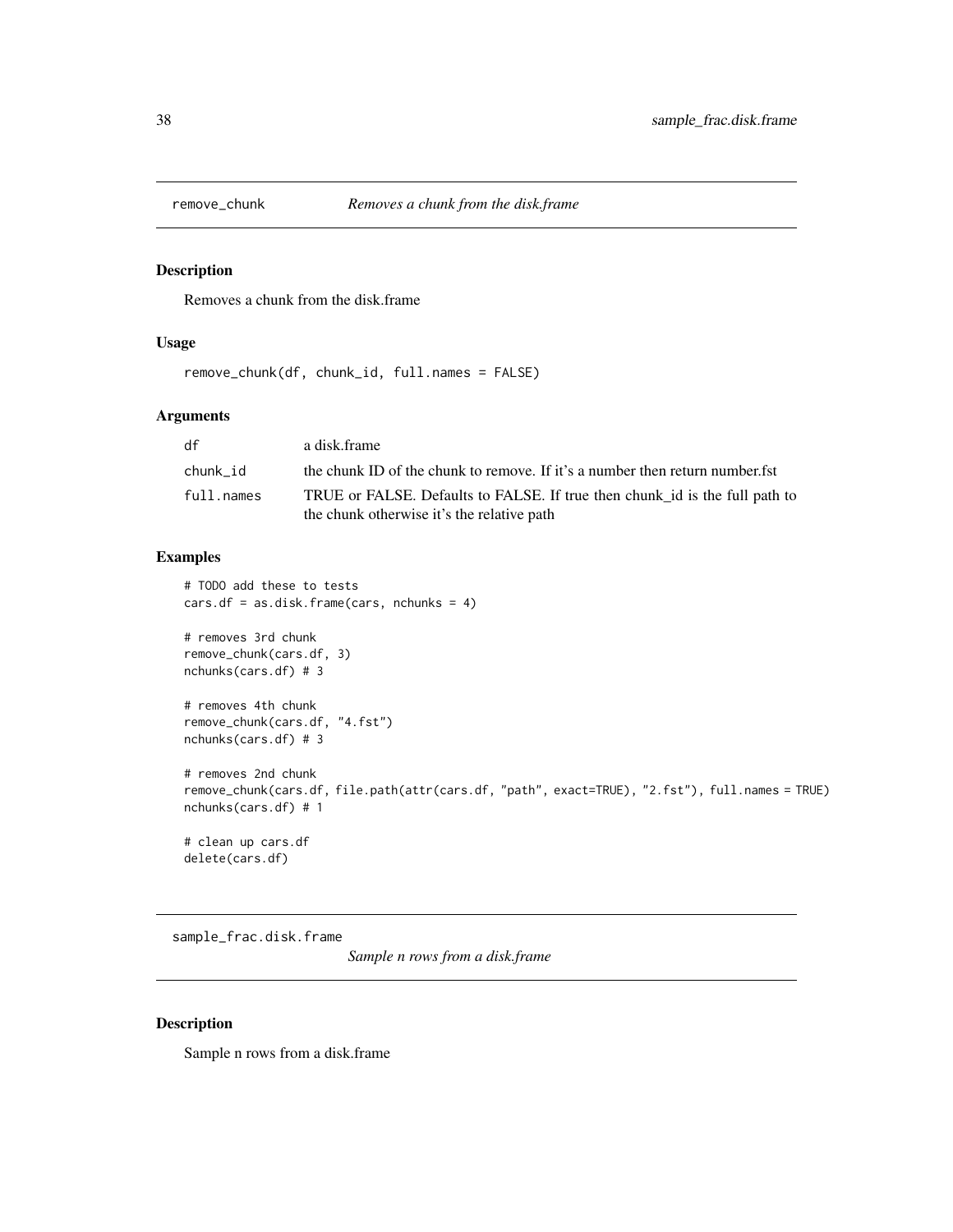#### <span id="page-38-0"></span>select.disk.frame 39

#### Usage

```
## S3 method for class 'disk.frame'
sample_frac(tbl, size = 1, replace = FALSE, weight = NULL, .env = NULL, ...)
```
# Arguments

| tbl     | A data.frame.                                                                                                                                                                                     |
|---------|---------------------------------------------------------------------------------------------------------------------------------------------------------------------------------------------------|
| size    | $\lt$ tidy-select>For sample_n(), the number of rows to select. For sample_frac(),<br>the fraction of rows to select. If the is grouped, size applies to each group.                              |
| replace | Sample with or without replacement?                                                                                                                                                               |
| weight  | <tidy-select> Sampling weights. This must evaluate to a vector of non-<br/>negative numbers the same length as the input. Weights are automatically stan-<br/>dardised to sum to 1.</tidy-select> |
| .env    | DEPRECATED.                                                                                                                                                                                       |
| .       | ignored                                                                                                                                                                                           |
|         |                                                                                                                                                                                                   |

#### Examples

```
cars.df = as.disk.frame(cars)
collect(sample_frac(cars.df, 0.5))
# clean up cars.df
delete(cars.df)
```
select.disk.frame *The dplyr verbs implemented for disk.frame*

#### Description

Please see the dplyr document for their usage. Please note 'chunk\_arrange' performs the actions within each chunk

```
## S3 method for class 'disk.frame'
select(.data, ...)
## S3 method for class 'disk.frame'
rename(.data, ...)
## S3 method for class 'disk.frame'
filter(.data, ...)
## S3 method for class 'disk.frame'
mutate(.data, ...)
```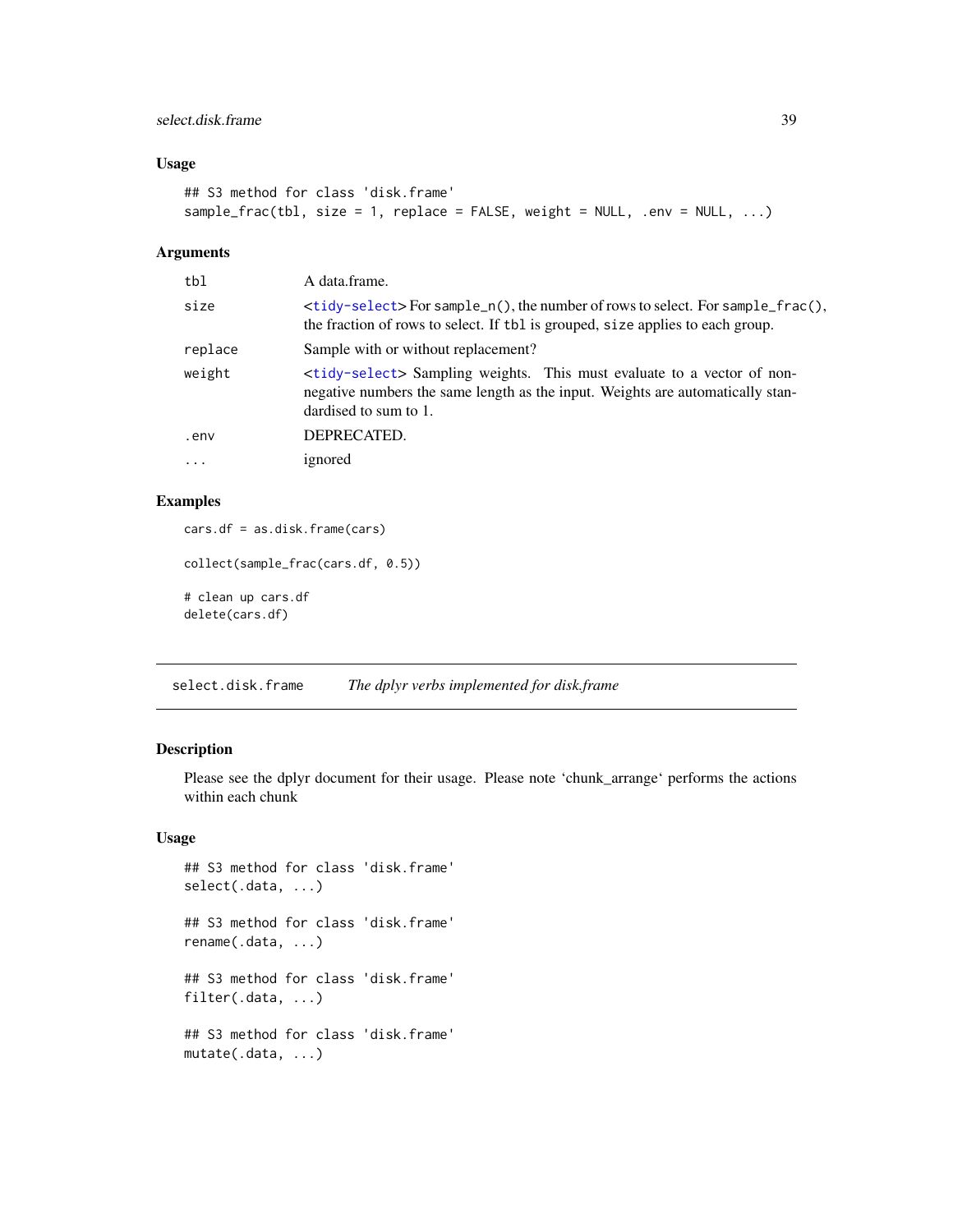```
## S3 method for class 'disk.frame'
transmute(.data, ...)
## S3 method for class 'disk.frame'
arrange(.data, ...)
chunk_arrange(.data, ...)
## S3 method for class 'disk.frame'
distinct(...)
chunk_distinct(.data, ...)
## S3 method for class 'disk.frame'
glimpse(.data, ...)
```
# Arguments

| .data    | a disk frame                |
|----------|-----------------------------|
| $\cdots$ | Same as the dplyr functions |

# Examples

```
library(dplyr)
cars.df = as.disk.frame(cars)
mult = 2# use all any of the supported dplyr
cars2 = cars.df %>\nselect(speed) %>%
  mutate(speed2 = speed * mult) %filter(speed < 50) %>%
  rename(speed1 = speed) %>%
  collect
# clean up cars.df
delete(cars.df)
```
setup\_disk.frame *Set up disk.frame environment*

#### Description

Set up disk.frame environment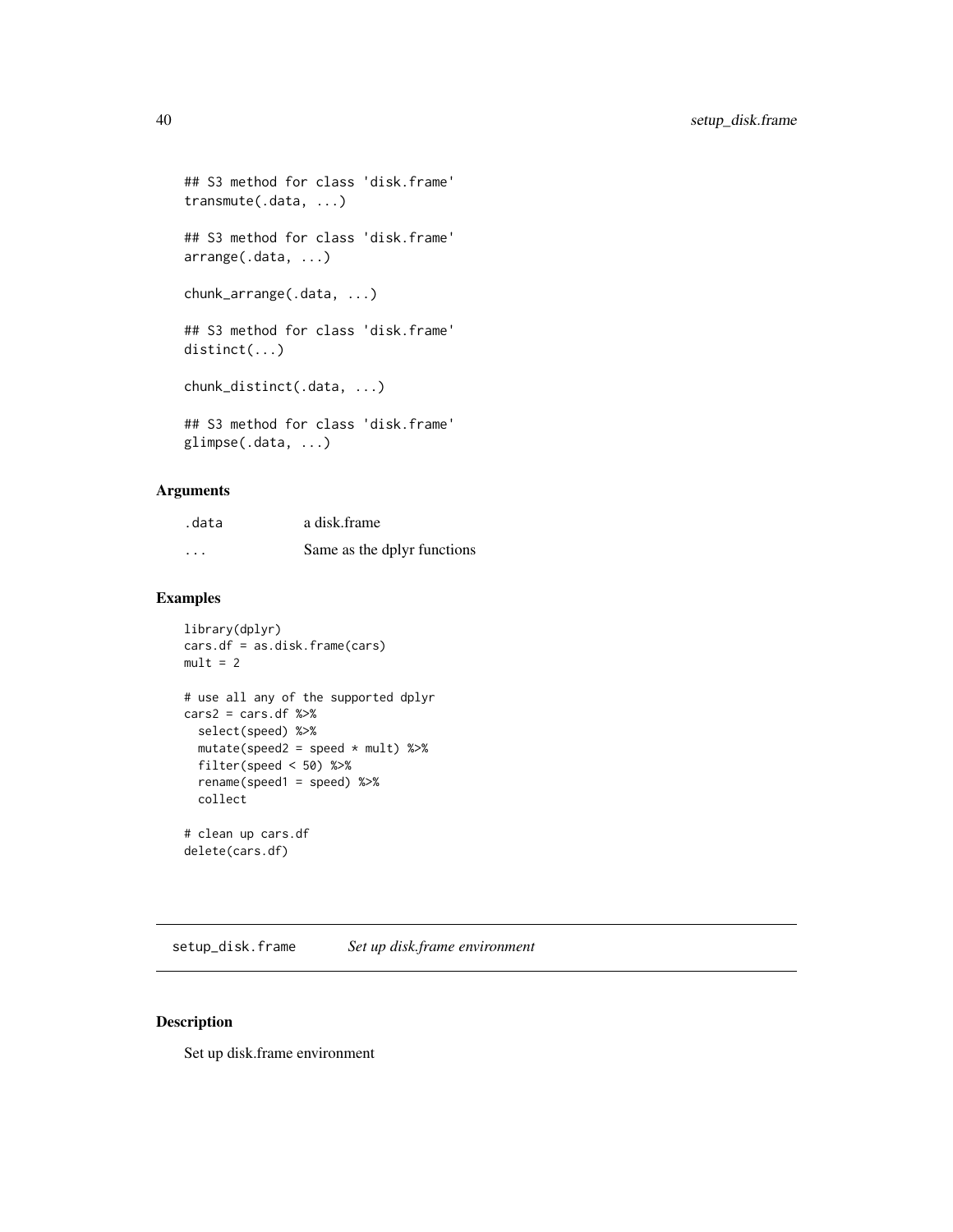<span id="page-40-0"></span> $shard$  41

# Usage

```
setup_disk.frame(
  workers = data.table::getDTthreads(),
  future_backend = future::multisession,
  ...,
  gui = FALSE
\lambda
```
# Arguments

| workers | the number of workers (background R processes in the                                              |
|---------|---------------------------------------------------------------------------------------------------|
|         | future_backend which future backend to use for parallelization                                    |
| .       | passed to 'future::plan'                                                                          |
| gui     | Whether to use a Graphical User Interface (GUI) for selecting the options. De-<br>faults to FALSE |

#### Examples

```
if (interactive()) {
 # setup disk.frame to use multiple workers these may use more than two
 # cores, and is therefore not allowed on CRAN. Hence it's set to run only in
 # interactive session
 setup_disk.frame()
 # use a Shiny GUI to adjust settings
 # only run in interactive()
 setup_disk.frame(gui = TRUE)
}
# set the number workers to 2
setup_disk.frame(2)
# if you do not wish to use multiple workers you can set it to sequential
setup_disk.frame(future_backend=future::sequential)
```
shard *Shard a data.frame/data.table or disk.frame into chunk and saves it into a disk.frame*

#### Description

Shard a data.frame/data.table or disk.frame into chunk and saves it into a disk.frame 'distribute' is an alias for 'shard'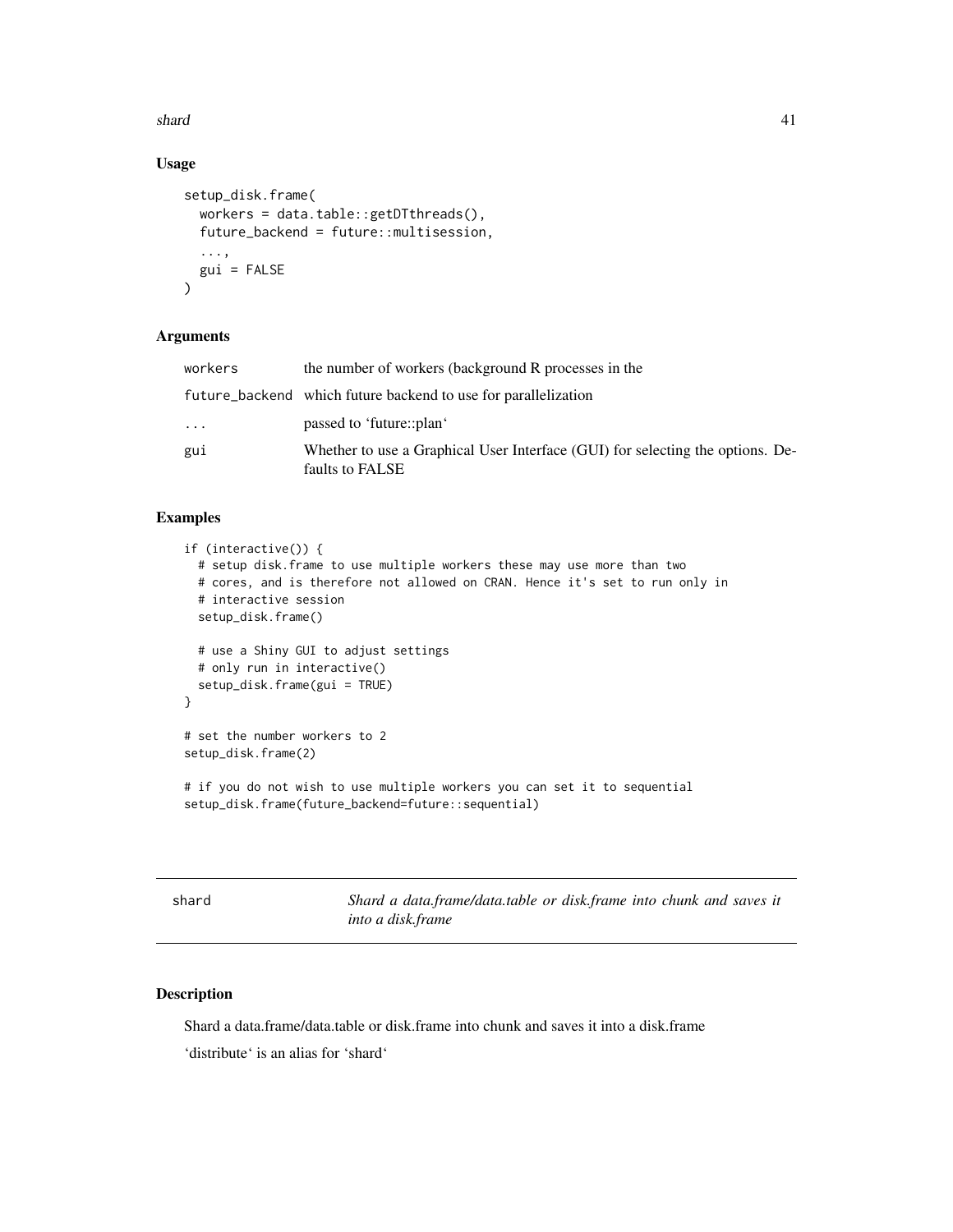# Usage

```
shard(
  df,
  shardby,
 outdir = tempfile(fileext = ".df"),
  ...,
 nchunks = recommend_nchunks(df),
 overwrite = FALSE
)
```
distribute(...)

# Arguments

| df        | A data.frame/data.table or disk.frame. If disk.frame, then rechunk(df, ) is run |
|-----------|---------------------------------------------------------------------------------|
| shardby   | The column(s) to shard the data by.                                             |
| outdir    | The output directory of the disk frame.                                         |
| $\cdots$  | not used                                                                        |
| nchunks   | The number of chunks                                                            |
| overwrite | If TRUE then the chunks are overwritten                                         |

# Examples

# shard the cars data.frame by speed so that rows with the same speed are in the same chunk iris.df = shard(iris, "Species")

# clean up cars.df delete(iris.df)

shardkey *Returns the shardkey (not implemented yet)*

# Description

Returns the shardkey (not implemented yet)

#### Usage

```
shardkey(df)
```
# Arguments

df a disk.frame

<span id="page-41-0"></span>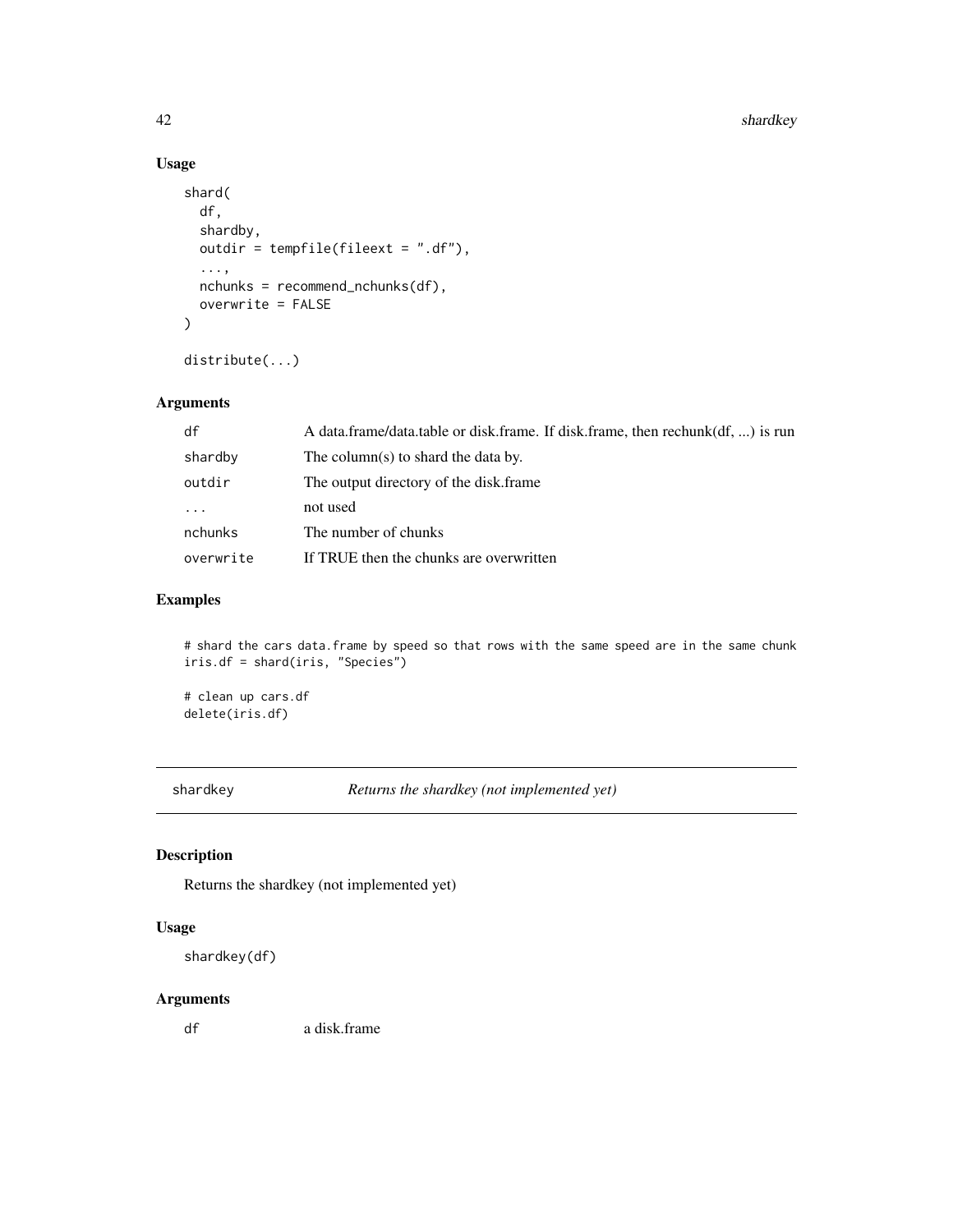<span id="page-42-0"></span>shardkey\_equal *Compare two disk.frame shardkeys*

#### Description

Compare two disk.frame shardkeys

#### Usage

shardkey\_equal(sk1, sk2)

#### Arguments

| sk1 | shardkey1 |
|-----|-----------|
| sk2 | shardkey2 |

show\_ceremony *Show the code to setup disk.frame*

#### Description

Show the code to setup disk.frame

#### Usage

```
show_ceremony()
```

```
ceremony_text()
```
show\_boilerplate()

insert\_ceremony()

split\_string\_into\_df *Turn a string of the form /partion1=val/partion2=val2 into data.frame*

#### Description

Turn a string of the form /partion1=val/partion2=val2 into data.frame

#### Usage

```
split_string_into_df(path_strs)
```
#### Arguments

path\_strs The paths in string form to break into partition format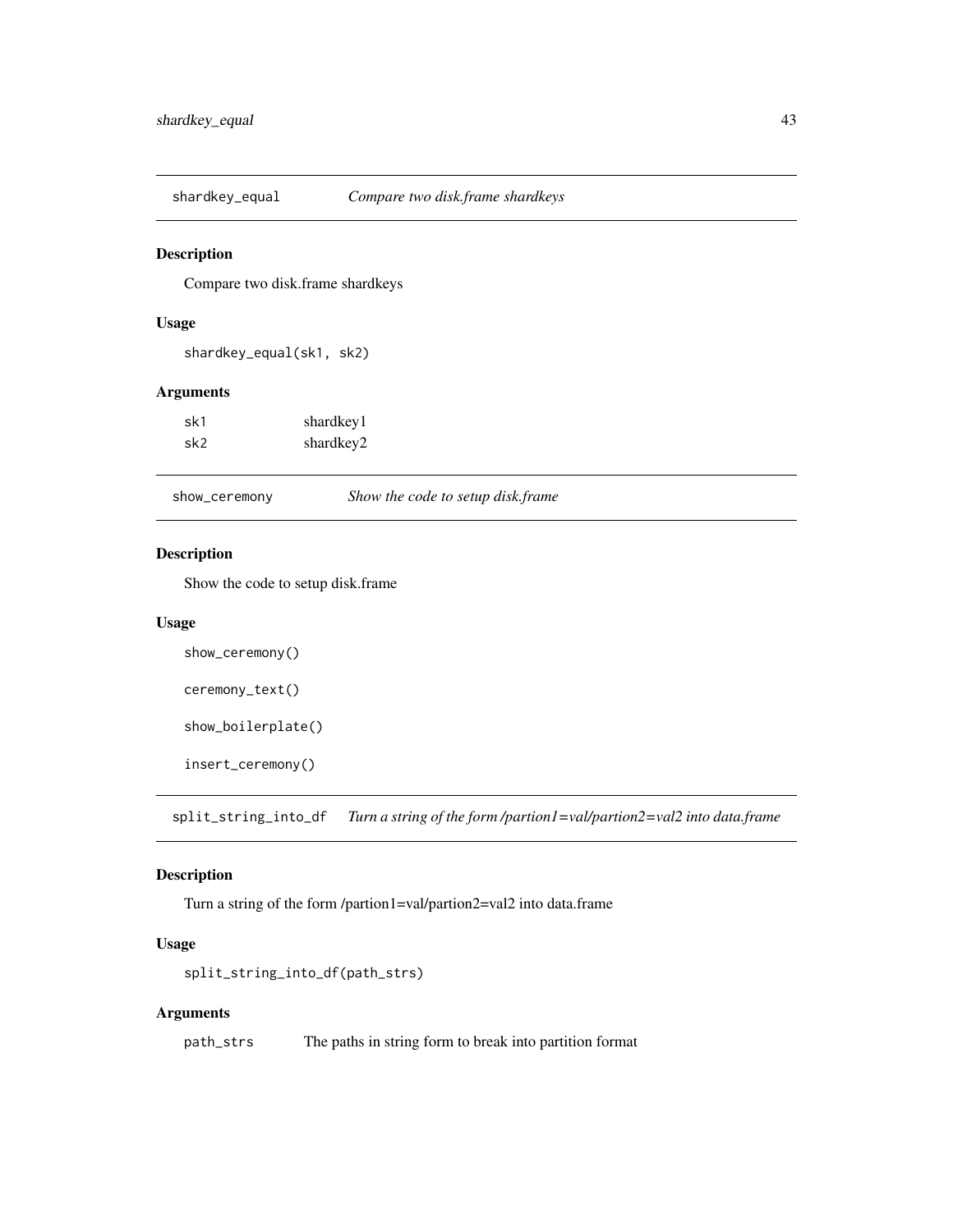<span id="page-43-0"></span>

#### Description

Keep only the variables from the input listed in selections

#### Usage

```
srckeep(diskf, selections, ...)
```
# Arguments

| diskf      | a disk frame                                        |
|------------|-----------------------------------------------------|
| selections | The list of variables to keep from the input source |
| $\cdots$   | not yet used                                        |

#### Examples

cars.df = as.disk.frame(cars)

# when loading cars's chunks into RAM, load only the column speed collect(srckeep(cars.df, "speed"))

# clean up cars.df delete(cars.df)

summarise.grouped\_disk.frame

*A function to parse the summarize function*

#### Description

The disk.frame group by operation perform group WITHIN each chunk. This is often used for performance reasons. If the user wishes to perform group-by, they may choose to use the 'hard\_group\_by' function which is expensive as it reorganizes the chunks by the shard key.

```
## S3 method for class 'grouped_disk.frame'
summarise(.data, ...)
## S3 method for class 'grouped_disk.frame'
summarize(.data, ...)
```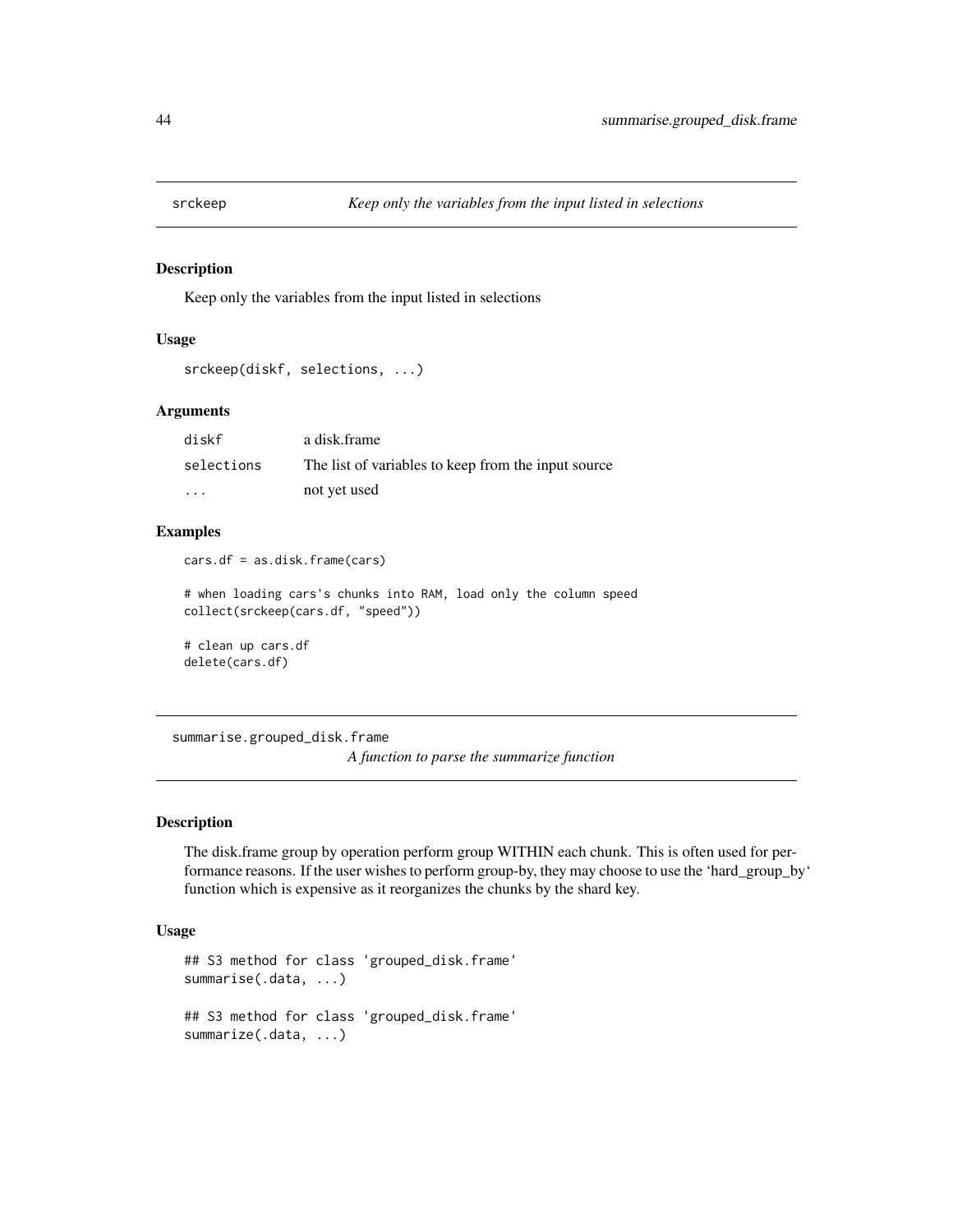```
## S3 method for class 'disk.frame'
group_by(
  .data,
  ...,
  .add = FALSE,.drop = stop("disk.frame does not support `.drop` in `group_by` at this stage")
)
## S3 method for class 'disk.frame'
summarize(.data, ...)
## S3 method for class 'disk.frame'
summarise(.data, ...)
```
#### Arguments

| .data | a disk.frame                |
|-------|-----------------------------|
|       | same as the dplyr::group_by |
| . add | from dplyr                  |
| .drop | from dplyr                  |

#### See Also

hard\_group\_by

tbl\_vars.disk.frame *Column names for RStudio auto-complete*

# Description

Returns the names of the columns. Needed for RStudio to complete variable names

# Usage

```
## S3 method for class 'disk.frame'
tbl_vars(x)
```
## S3 method for class 'disk.frame' group\_vars(x)

#### Arguments

x a disk.frame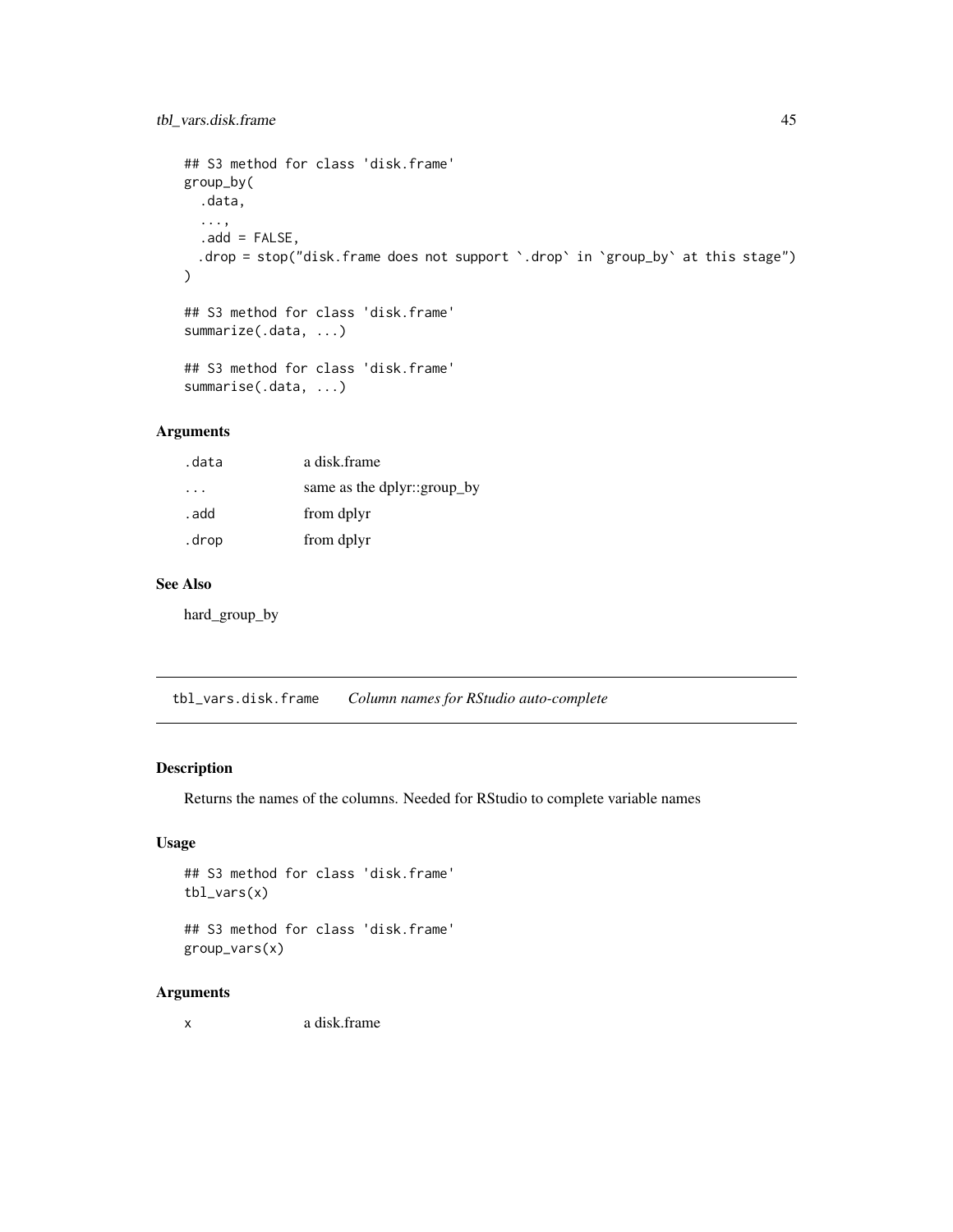<span id="page-45-0"></span>var\_df.chunk\_agg.disk.frame

*One Stage function*

### Description

One Stage function mean chunk\_agg mean collected\_agg

```
var_df.chunk_agg.disk.frame(x, na.rm = FALSE)
var_df.collected_agg.disk.frame(listx)
sd_df.chunk_agg.disk.frame(x, na.rm = FALSE)
sd_df.collected_agg.disk.frame(listx)
mean_df.chunk_agg.disk.frame(x, na.rm = FALSE, ...)
mean_df.collected_agg.disk.frame(listx)
sum_df.chunk_agg.disk.frame(x, ...)
sum_df.collected_agg.disk.frame(listx, ...)
min_df.chunk_agg.disk.frame(x, ...)
min_df.collected_agg.disk.frame(listx, ...)
max_df.chunk_agg.disk.frame(x, ...)
max_df.collected_agg.disk.frame(listx, ...)
median_df.chunk_agg.disk.frame(x, ...)
median_df.collected_agg.disk.frame(listx, ...)
n_df.chunk_agg.disk.frame(...)
n_df.collected_agg.disk.frame(listx, ...)
length_df.chunk_agg.disk.frame(x, ...)
```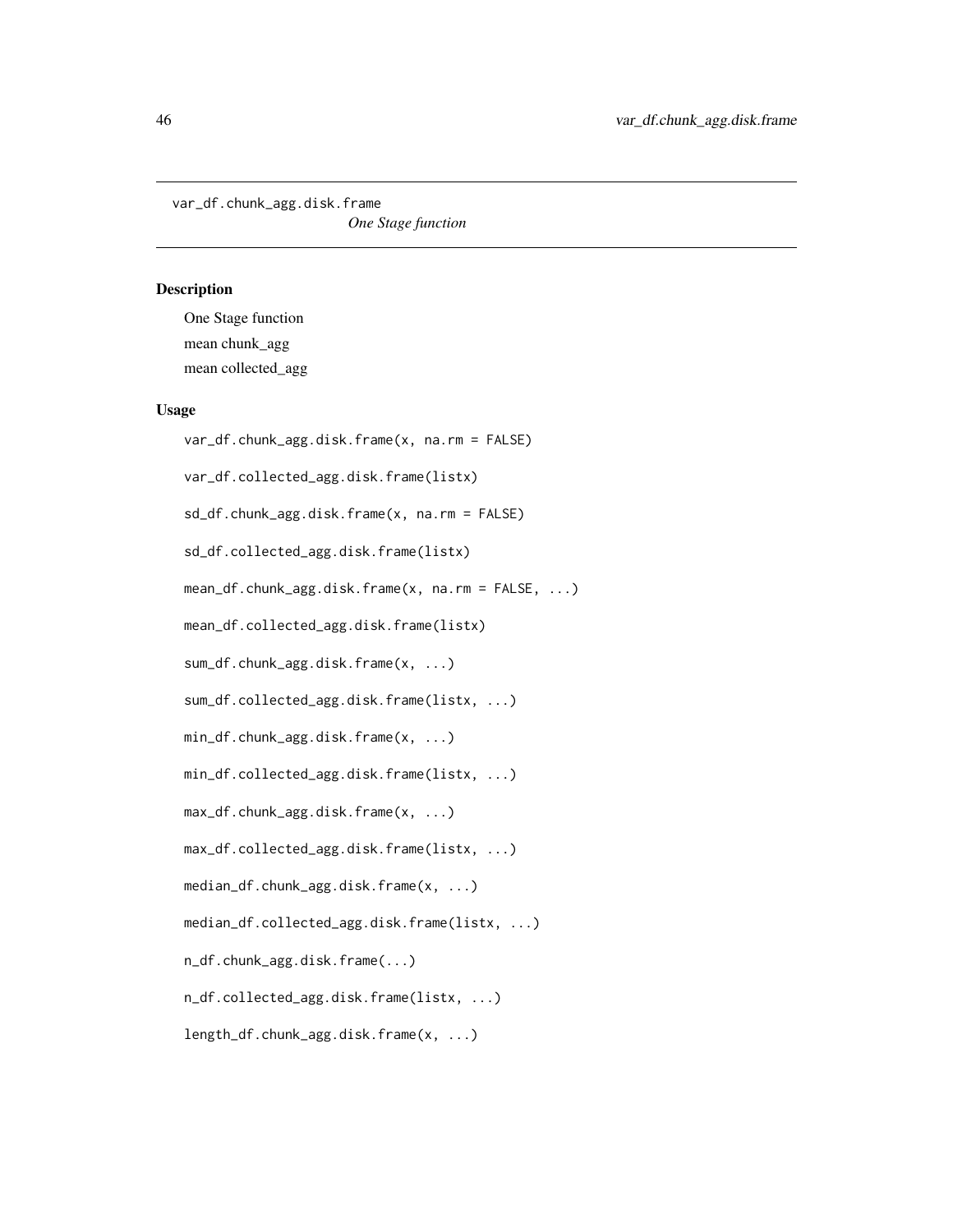```
length_df.collected_agg.disk.frame(listx, ...)
any_df.chunk_agg.disk.frame(x, ...)
any_df.collected_agg.disk.frame(listx, ...)
all_df.chunk_agg.disk.frame(x, ...)
all_df.collected_agg.disk.frame(listx, ...)
n_distinct_df.chunk_agg.disk.frame(x, na.rm = FALSE, ...)
n_distinct_df.collected_agg.disk.frame(listx, ...)
quantile_df.chunk_agg.disk.frame(x, ...)
quantile_df.collected_agg.disk.frame(listx, ...)
IQR_df.chunk_agg.disk.frame(x, na.rm = FALSE, ...)
```
IQR\_df.collected\_agg.disk.frame(listx, ...)

#### Arguments

| Remove NAs. TRUE of FALSE<br>na.rm<br>listx<br>a list |  |
|-------------------------------------------------------|--|
|                                                       |  |
|                                                       |  |
| additional options                                    |  |

write\_disk.frame *Write disk.frame to disk*

# Description

Write a data.frame/disk.frame to a disk.frame location. If df is a data.frame then using the as.disk.frame function is recommended for most cases

```
write_disk.frame(
  diskf,
  outdir = tempfile(fileext = ".df),
  nchunks = ifelse("disk.frame" %in% class(diskf), nchunks.disk.frame(diskf),
   recommend_nchunks(diskf)),
  overwrite = FALSE,
  shardby = NULL,
```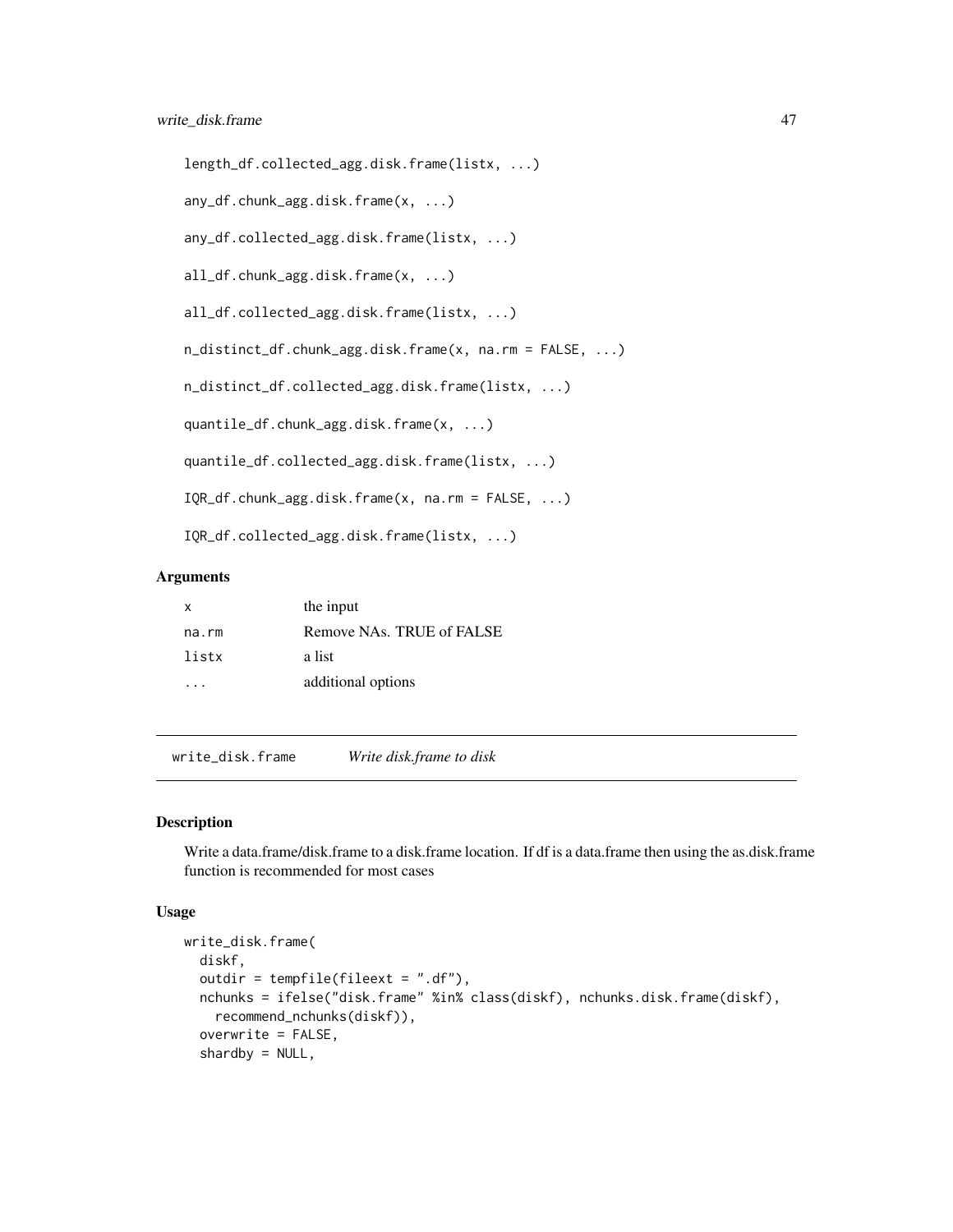```
partitionby = NULL,
 compress = 50,
  ...
\lambda
```

```
output_disk.frame(...)
```
# Arguments

| diskf       | a disk frame                         |
|-------------|--------------------------------------|
| outdir      | output directory for the disk.frame  |
| nchunks     | number of chunks                     |
| overwrite   | overwrite output directory           |
| shardby     | the columns to shard by              |
| partitionby | the columns to (folder) partition by |
| compress    | compression ratio for fst files      |
|             | passed to cmap.disk.frame            |

#### Examples

cars.df = as.disk.frame(cars)

```
# write out a lazy disk.frame to disk
cars2.df = write_disk.frame(cmap(cars.df, ~.x[1,]), overwrite = TRUE)
collect(cars2.df)
# clean up cars.df
delete(cars.df)
```

```
delete(cars2.df)
```
<span id="page-47-1"></span>zip\_to\_disk.frame *'zip\_to\_disk.frame' is used to read and convert every CSV file within the zip file to disk.frame format*

#### Description

'zip\_to\_disk.frame' is used to read and convert every CSV file within the zip file to disk.frame format

```
zip_to_disk.frame(
  zipfile,
  outdir,
  ...,
  validation.check = FALSE,
  overwrite = TRUE
\mathcal{E}
```
<span id="page-47-0"></span>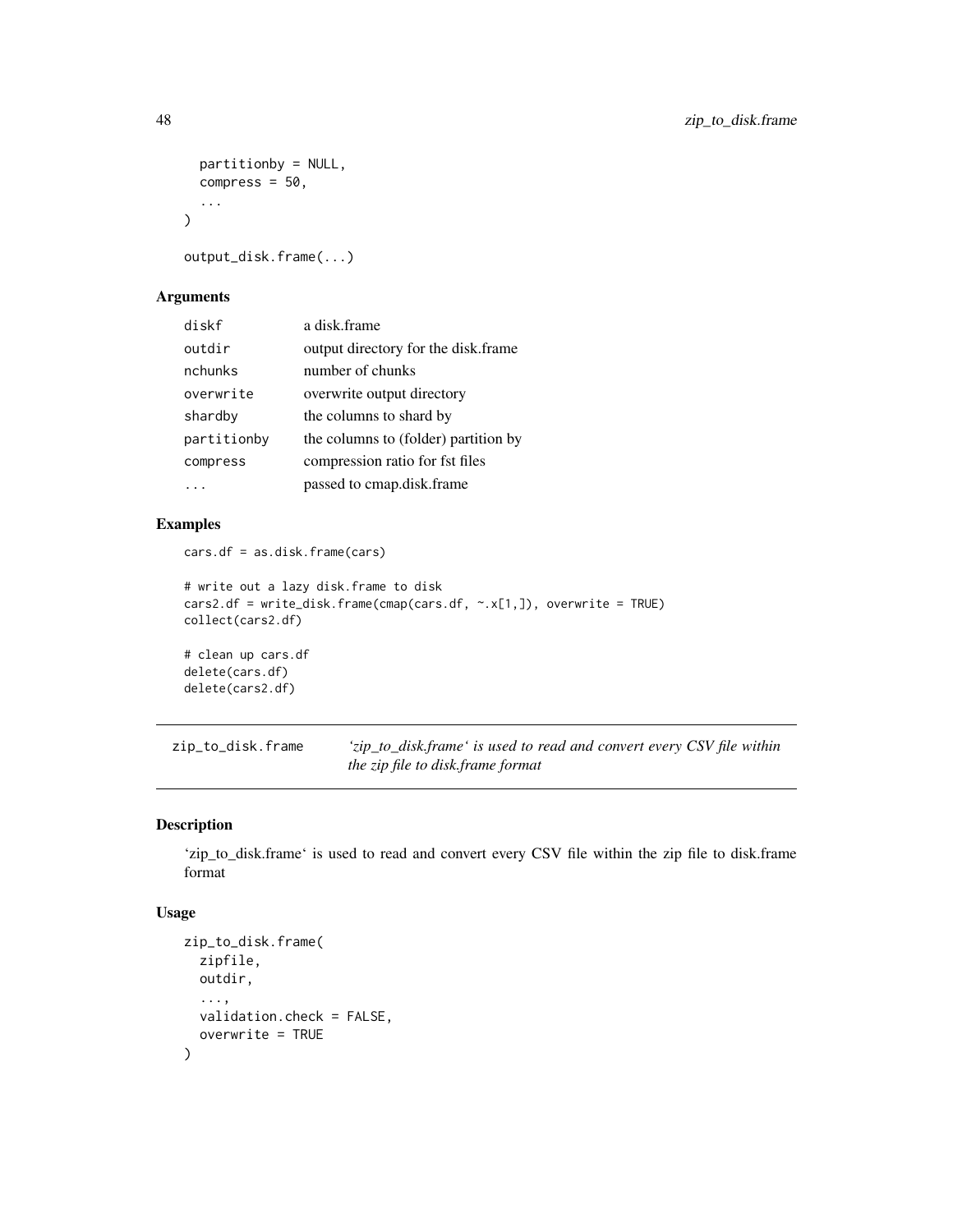# <span id="page-48-0"></span>[.disk.frame 49

#### Arguments

| zipfile          | The zipfile                                                                                                             |  |
|------------------|-------------------------------------------------------------------------------------------------------------------------|--|
| outdir           | The output directory for disk.frame                                                                                     |  |
| $\ddots$ .       | passed to fread                                                                                                         |  |
| validation.check |                                                                                                                         |  |
|                  | should the function perform a check at the end to check for validity of output. It<br>can detect issues with conversion |  |
| overwrite        | overwrite output directory                                                                                              |  |

#### Value

a list of disk.frame

#### See Also

Other ingesting data: [csv\\_to\\_disk.frame\(](#page-16-1))

# Examples

```
# create a zip file containing a csv
csvfile = tempfile(fileext = ".csv")
write.csv(cars, csvfile)
zipfile = tempfile(fileext = ".zip")
zip(zipfile, csvfile)
# read every file and convert it to a disk.frame
zip.df = zip_to_disk.frame(zipfile, tempfile(fileext = ".df"))
# there is only one csv file so it return a list of one disk.frame
zip.df[[1]]
# clean up
unlink(csvfile)
unlink(zipfile)
delete(zip.df[[1]])
```
[.disk.frame *[ interface for disk.frame using fst backend*

#### Description

[ interface for disk.frame using fst backend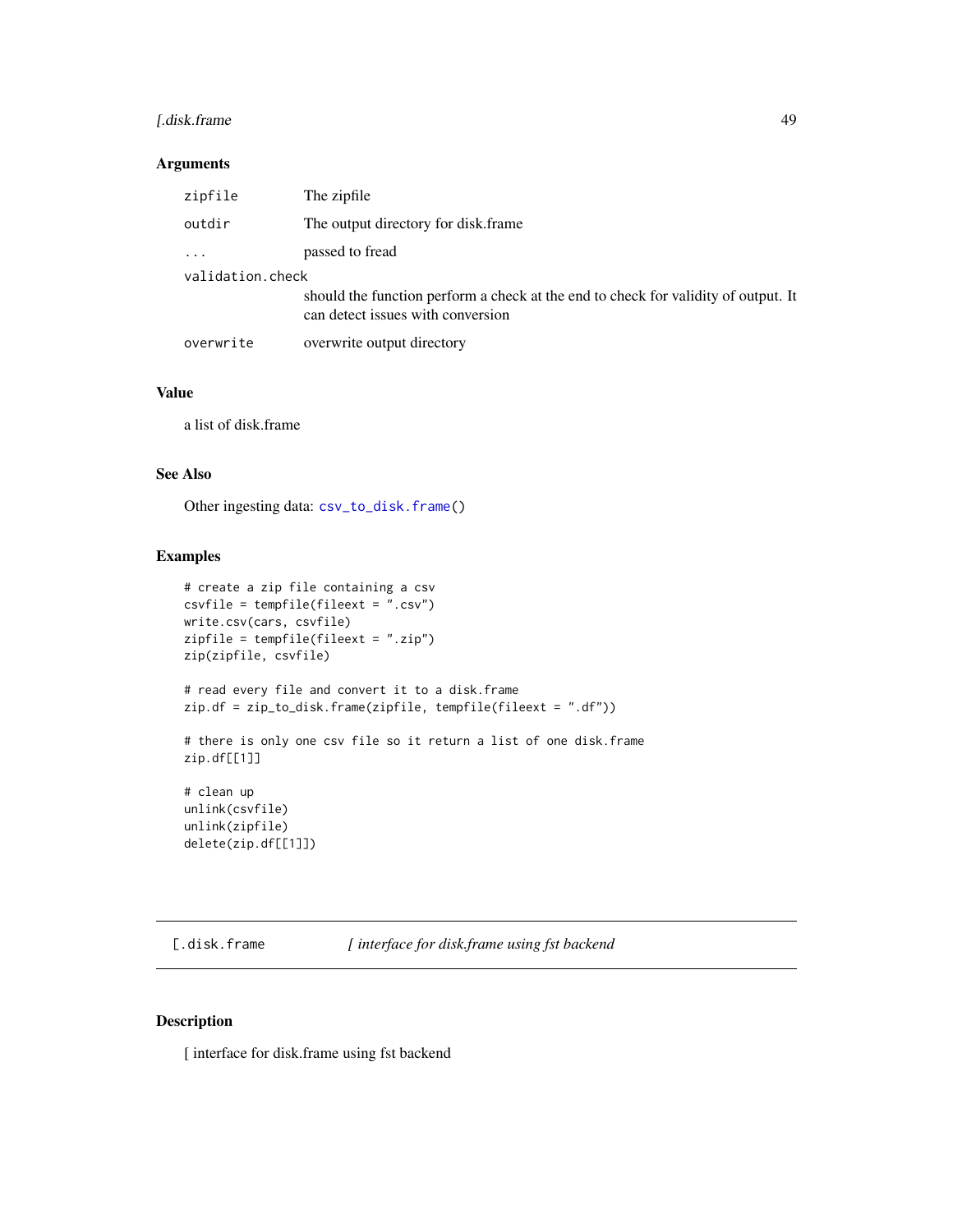# Usage

## S3 method for class 'disk.frame'

```
df[
  ...,
 keep = NULL,
 rbind = TRUE,
 use.names = TRUE,
 fill = FALSE,
 idcol = NULL
]
```
# Arguments

| df        | a disk.frame                                  |
|-----------|-----------------------------------------------|
|           | same as data.table                            |
| keep      | the columns to srckeep                        |
| rbind     | Whether to rbind the chunks. Defaults to TRUE |
| use.names | Same as in data table::rbindlist              |
| fill      | Same as in data.table::rbindlist              |
| idcol     | Same as in data.table::rbindlist              |

# Examples

cars.df = as.disk.frame(cars) speed\_limit = 50 cars.df[speed < speed\_limit ,.N, cut(dist, pretty(dist))]

# clean up delete(cars.df)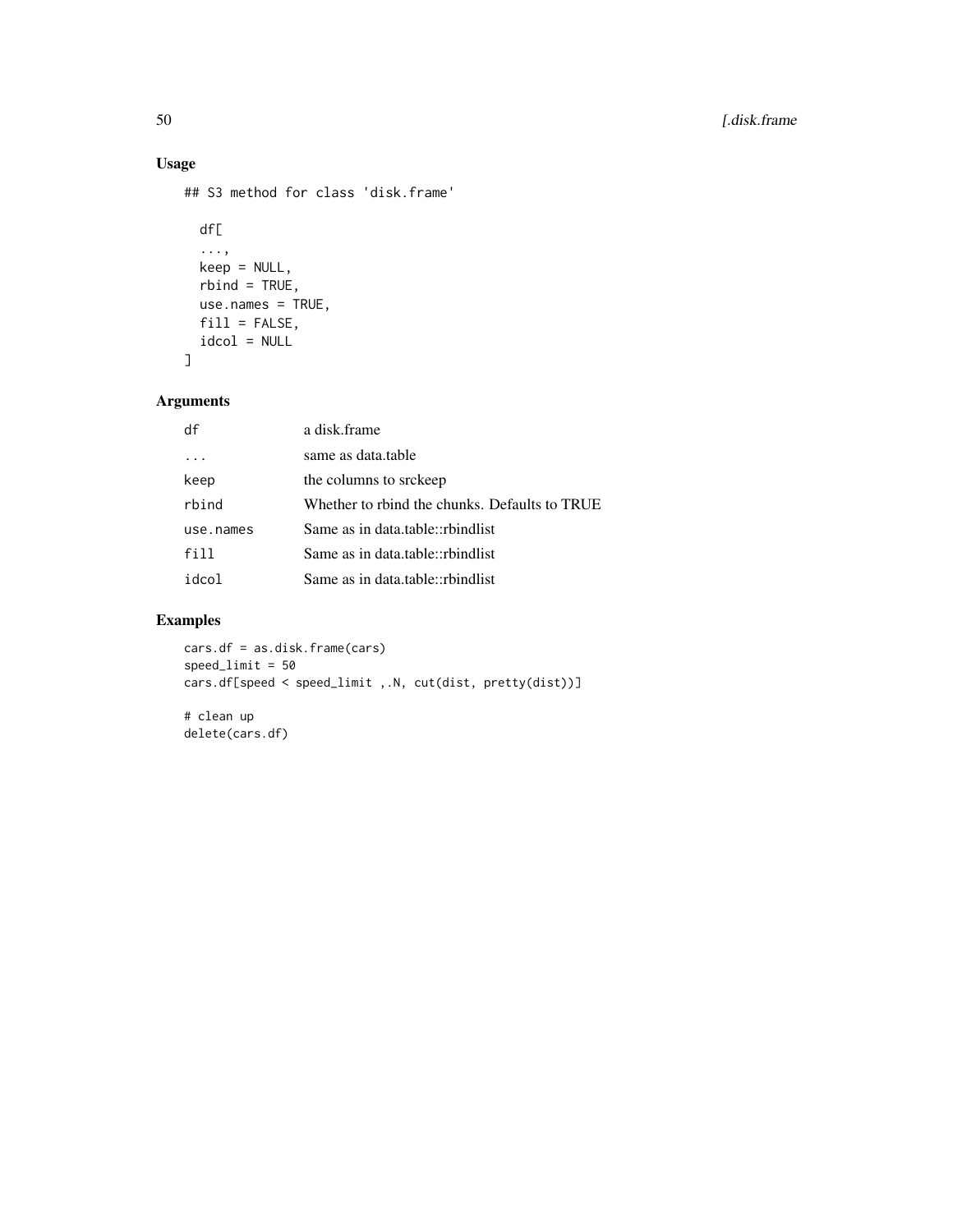# <span id="page-50-0"></span>Index

∗ Machine Learning (ML) dfglm, [19](#page-18-0) make\_glm\_streaming\_fn, [28](#page-27-0) ∗ dplyr verbs select.disk.frame, [39](#page-38-0) ∗ ingesting data csv\_to\_disk.frame, [17](#page-16-0) zip\_to\_disk.frame, [48](#page-47-0) [.disk.frame, [49](#page-48-0) add\_chunk, [3](#page-2-0) all\_df.chunk\_agg.disk.frame *(*var\_df.chunk\_agg.disk.frame*)*, [46](#page-45-0) all\_df.collected\_agg.disk.frame *(*var\_df.chunk\_agg.disk.frame*)*, [46](#page-45-0) anti\_join.disk.frame, [4](#page-3-0) any\_df.chunk\_agg.disk.frame *(*var\_df.chunk\_agg.disk.frame*)*, [46](#page-45-0) any\_df.collected\_agg.disk.frame *(*var\_df.chunk\_agg.disk.frame*)*, [46](#page-45-0) arrange.disk.frame *(*select.disk.frame*)*, [39](#page-38-0) as.data.frame.disk.frame, [7](#page-6-0) as.data.table.disk.frame, [8](#page-7-0) as.disk.frame, [8](#page-7-0) bind\_rows.disk.frame, [9](#page-8-0) ceremony\_text *(*show\_ceremony*)*, [43](#page-42-0) chunk\_arrange *(*select.disk.frame*)*, [39](#page-38-0) chunk\_distinct *(*select.disk.frame*)*, [39](#page-38-0) chunk\_group\_by *(*chunk\_summarize*)*, [10](#page-9-0) chunk\_summarise *(*chunk\_summarize*)*, [10](#page-9-0) chunk\_summarize, [10](#page-9-0) chunk\_ungroup *(*chunk\_summarize*)*, [10](#page-9-0) cimap *(*cmap*)*, [11](#page-10-0)

cimap\_dfr *(*cmap*)*, [11](#page-10-0) clapply *(*cmap*)*, [11](#page-10-0) cmap, [11](#page-10-0) cmap2, [13](#page-12-0) cmap\_dfr *(*cmap*)*, [11](#page-10-0) collect.disk.frame, [14](#page-13-0) collect.summarized\_disk.frame *(*collect.disk.frame*)*, [14](#page-13-0) collect\_list *(*collect.disk.frame*)*, [14](#page-13-0) colnames, [15](#page-14-0) compute.disk.frame, [16](#page-15-0) copy\_df\_to *(*move\_to*)*, [30](#page-29-0) create\_chunk\_mapper, [16](#page-15-0) csv\_to\_disk.frame, [17,](#page-16-0) *[49](#page-48-0)* delayed *(*cmap*)*, [11](#page-10-0) delete, [19](#page-18-0) df\_ram\_size, [21](#page-20-0) dfglm, [19,](#page-18-0) *[29](#page-28-0)* disk.frame, [21](#page-20-0) disk.frame\_to\_parquet, [22](#page-21-0) distinct.disk.frame *(*select.disk.frame*)*, [39](#page-38-0) distribute *(*shard*)*, [41](#page-40-0) evalparseglue, [22](#page-21-0) filter.disk.frame *(*select.disk.frame*)*, [39](#page-38-0) find\_globals\_recursively, [23](#page-22-0) foverlaps.disk.frame, [23](#page-22-0) full\_join.disk.frame *(*anti\_join.disk.frame*)*, [4](#page-3-0) gen\_datatable\_synthetic, [24](#page-23-0) get\_chunk, [25](#page-24-0) get\_chunk\_ids, [26](#page-25-0) get\_partition\_paths, [26](#page-25-0) glimpse.disk.frame *(*select.disk.frame*)*, [39](#page-38-0)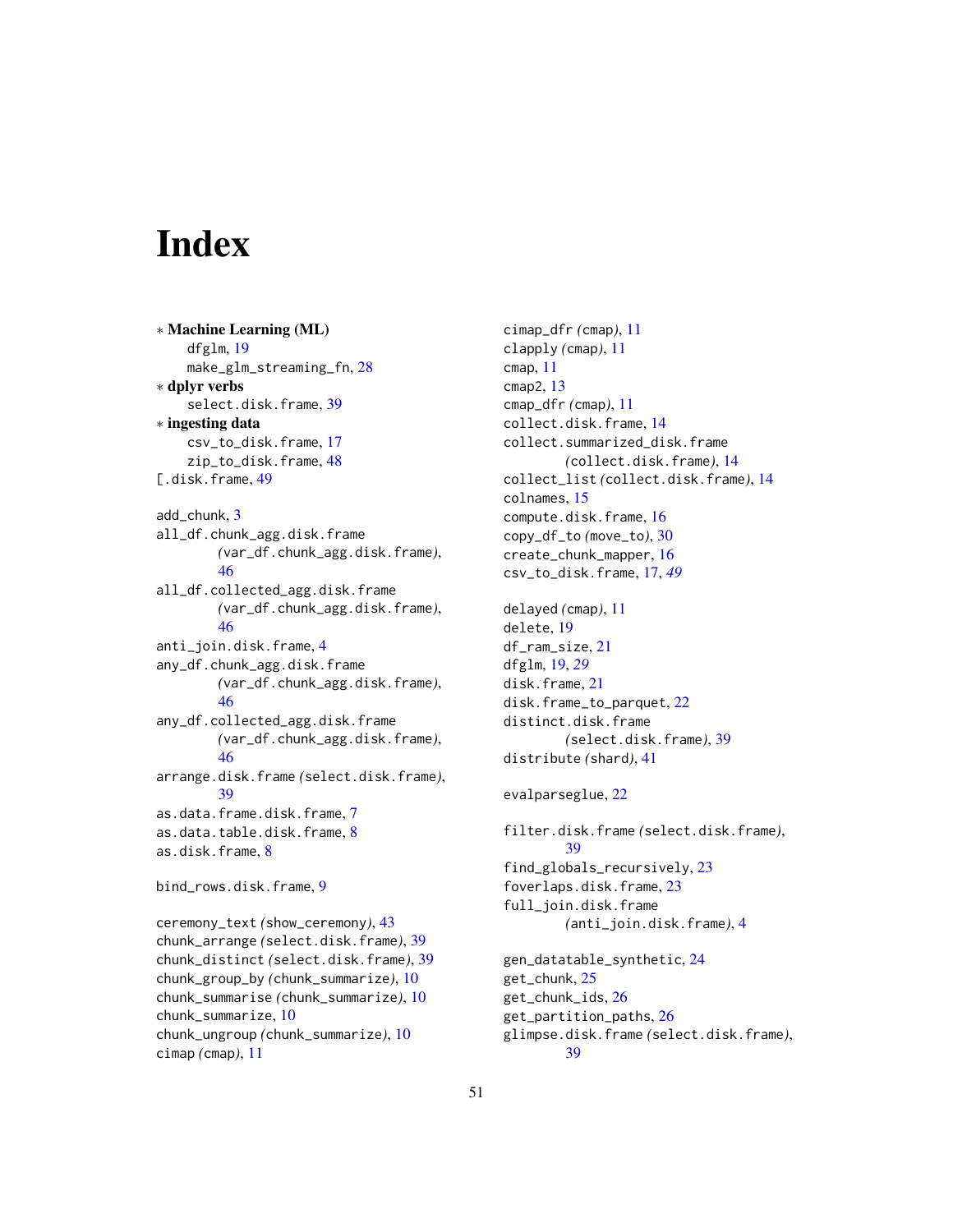### 52 INDEX

group\_by.disk.frame *(*summarise.grouped\_disk.frame*)*, [44](#page-43-0) group\_vars.disk.frame *(*tbl\_vars.disk.frame*)*, [45](#page-44-0) groups.disk.frame, [27](#page-26-0)

head.disk.frame, [27](#page-26-0)

inner\_join.disk.frame *(*anti\_join.disk.frame*)*, [4](#page-3-0) insert\_ceremony *(*show\_ceremony*)*, [43](#page-42-0) IQR\_df.chunk\_agg.disk.frame *(*var\_df.chunk\_agg.disk.frame*)*, [46](#page-45-0) IQR\_df.collected\_agg.disk.frame *(*var\_df.chunk\_agg.disk.frame*)*, [46](#page-45-0) is\_disk.frame, [28](#page-27-0)

lazy *(*cmap*)*, [11](#page-10-0) left\_join.disk.frame *(*anti\_join.disk.frame*)*, [4](#page-3-0) length\_df.chunk\_agg.disk.frame *(*var\_df.chunk\_agg.disk.frame*)*, [46](#page-45-0)

length\_df.collected\_agg.disk.frame *(*var\_df.chunk\_agg.disk.frame*)*, [46](#page-45-0)

make\_glm\_streaming\_fn, *[20](#page-19-0)*, [28](#page-27-0) map\_by\_chunk\_id *(*cmap2*)*, [13](#page-12-0) max\_df.chunk\_agg.disk.frame *(*var\_df.chunk\_agg.disk.frame*)*, [46](#page-45-0) max\_df.collected\_agg.disk.frame

*(*var\_df.chunk\_agg.disk.frame*)*, [46](#page-45-0) mean\_df.chunk\_agg.disk.frame

*(*var\_df.chunk\_agg.disk.frame*)*, [46](#page-45-0)

mean\_df.collected\_agg.disk.frame *(*var\_df.chunk\_agg.disk.frame*)*, [46](#page-45-0)

median\_df.chunk\_agg.disk.frame *(*var\_df.chunk\_agg.disk.frame*)*, [46](#page-45-0)

median\_df.collected\_agg.disk.frame *(*var\_df.chunk\_agg.disk.frame*)*, [46](#page-45-0)

merge.disk.frame, [29](#page-28-0) min\_df.chunk\_agg.disk.frame *(*var\_df.chunk\_agg.disk.frame*)*, [46](#page-45-0) min\_df.collected\_agg.disk.frame *(*var\_df.chunk\_agg.disk.frame*)*, [46](#page-45-0) move\_to, [30](#page-29-0) mutate.disk.frame *(*select.disk.frame*)*, [39](#page-38-0) n\_df.chunk\_agg.disk.frame *(*var\_df.chunk\_agg.disk.frame*)*, [46](#page-45-0) n\_df.collected\_agg.disk.frame *(*var\_df.chunk\_agg.disk.frame*)*, [46](#page-45-0) n\_distinct\_df.chunk\_agg.disk.frame *(*var\_df.chunk\_agg.disk.frame*)*, [46](#page-45-0) n\_distinct\_df.collected\_agg.disk.frame *(*var\_df.chunk\_agg.disk.frame*)*, [46](#page-45-0) names.disk.frame *(*colnames*)*, [15](#page-14-0) nchunk *(*nchunks*)*, [31](#page-30-0) nchunks, [31](#page-30-0) ncol *(*nrow*)*, [32](#page-31-0) nrow, [32](#page-31-0) output\_disk.frame *(*write\_disk.frame*)*, [47](#page-46-0) overwrite\_check, [32](#page-31-0) partition\_filter, [33](#page-32-0) play, [33](#page-32-0) print.disk.frame, [34](#page-33-0)

pull.disk.frame, [34](#page-33-0) purrr\_as\_mapper, [35](#page-34-0)

quantile\_df.chunk\_agg.disk.frame *(*var\_df.chunk\_agg.disk.frame*)*, [46](#page-45-0) quantile\_df.collected\_agg.disk.frame *(*var\_df.chunk\_agg.disk.frame*)*, [46](#page-45-0)

rbindlist.disk.frame, [35](#page-34-0) rechunk, [36](#page-35-0) recommend\_nchunks, [37](#page-36-0) remove\_chunk, [38](#page-37-0)